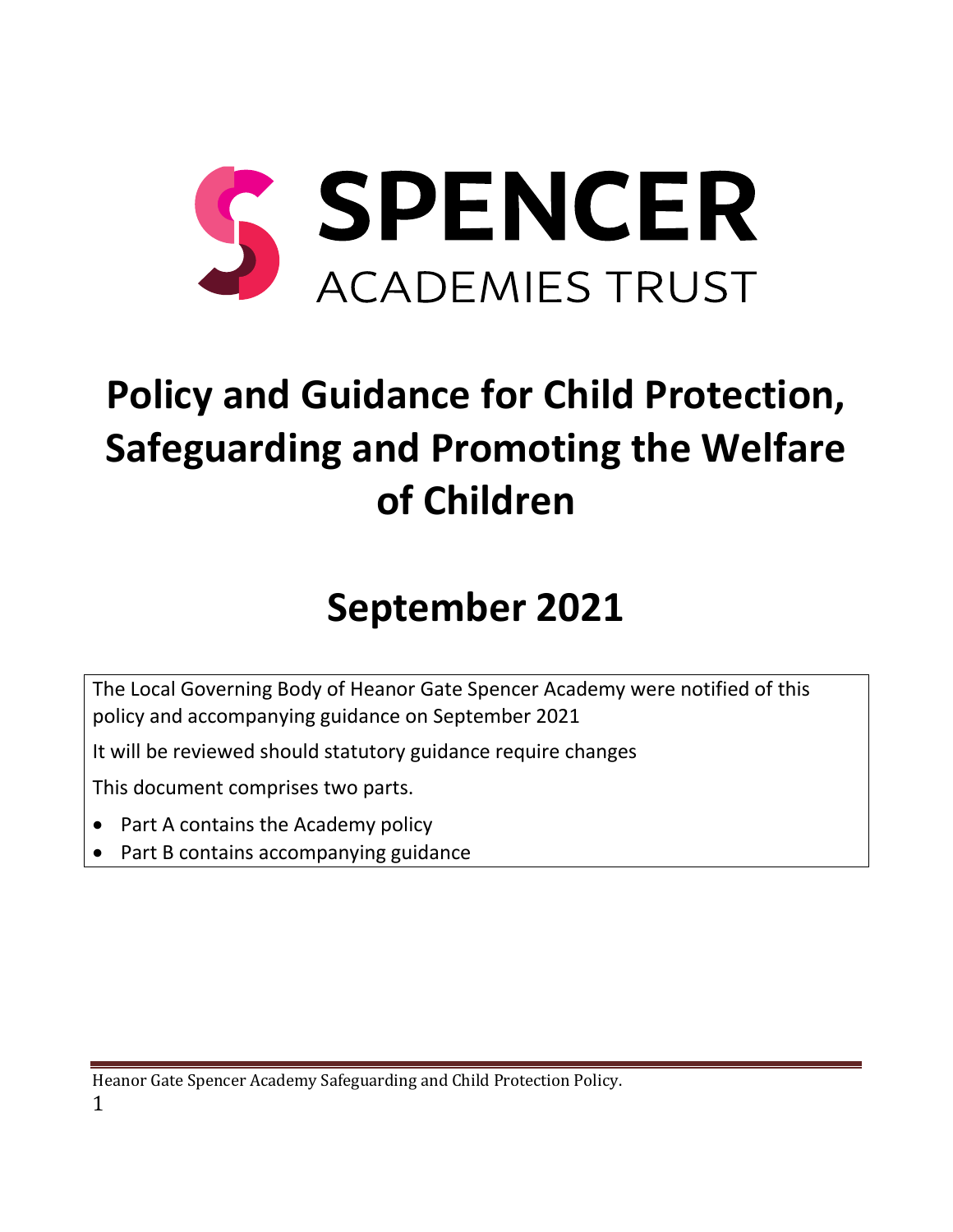# **PART A – POLICY**

# **INTRODUCTION**

# **The Spencer Academies Trust Commitment**

This policy applies to all Academies within The Spencer Academies Trust (SAT) and to all employees, governors and volunteers working in each Academy. The Directors may approve a transitional policy for recently converted academies in exceptional circumstances. The Scheme of Delegation within the Trust outlines the delegated responsibility for staffing matters and the pay and conditions of all employees.

Safeguarding arrangements in the academies within The Spencer Academies Trust, of which Heanor Gate Spencer Academy) is part, are committed to safeguarding children and young people and expect everyone working in our academies to share this commitment. This is underpinned by four key principles:

- 1. Everyone who comes in to contact with children and their families has a role to play in safeguarding children. All Governors, employees, trainees, volunteers and contractors have a responsibility and role to play to identify concerns, share information appropriately and take prompt action.
- 2. Adults in our academy take all welfare concerns seriously and encourage children and young people to talk to us about anything that worries them.
- 3. Employees will maintain an attitude of "it could happen here" where safeguarding is concerned.
- 4. When concerned about a child's welfare, employees will always act in the best interests of the child.

For the purposes of this policy, 'children' includes everyone under the age of 18.

The purpose of this policy is to:

- protect children and young people who attend our Academy;
- outline the procedures to be followed in cases of suspected harm or abuse;
- emphasise the links with other Academy policies including those for safe recruitment of employees and volunteers, and for managing allegations;
- prevent unsuitable people working with children and young people;
- promote safe practice and challenge poor, unsafe practice;
- contribute to effective partnership working between parents and all those involved with providing services for children and young people.

Our policy reflects the principles of

- **Prevention** (e.g. positive Academy atmosphere, teaching and pastoral support to pupils, safer recruitment procedures);
- **Protection** (by following agreed procedures, ensuring employees are trained and supported to respond appropriately and sensitively to Child Protection concerns;
- **Support** (to pupils and Academy employees and to children who may have been abused);
- **Working with parents** (to ensure appropriate communications and actions are undertaken).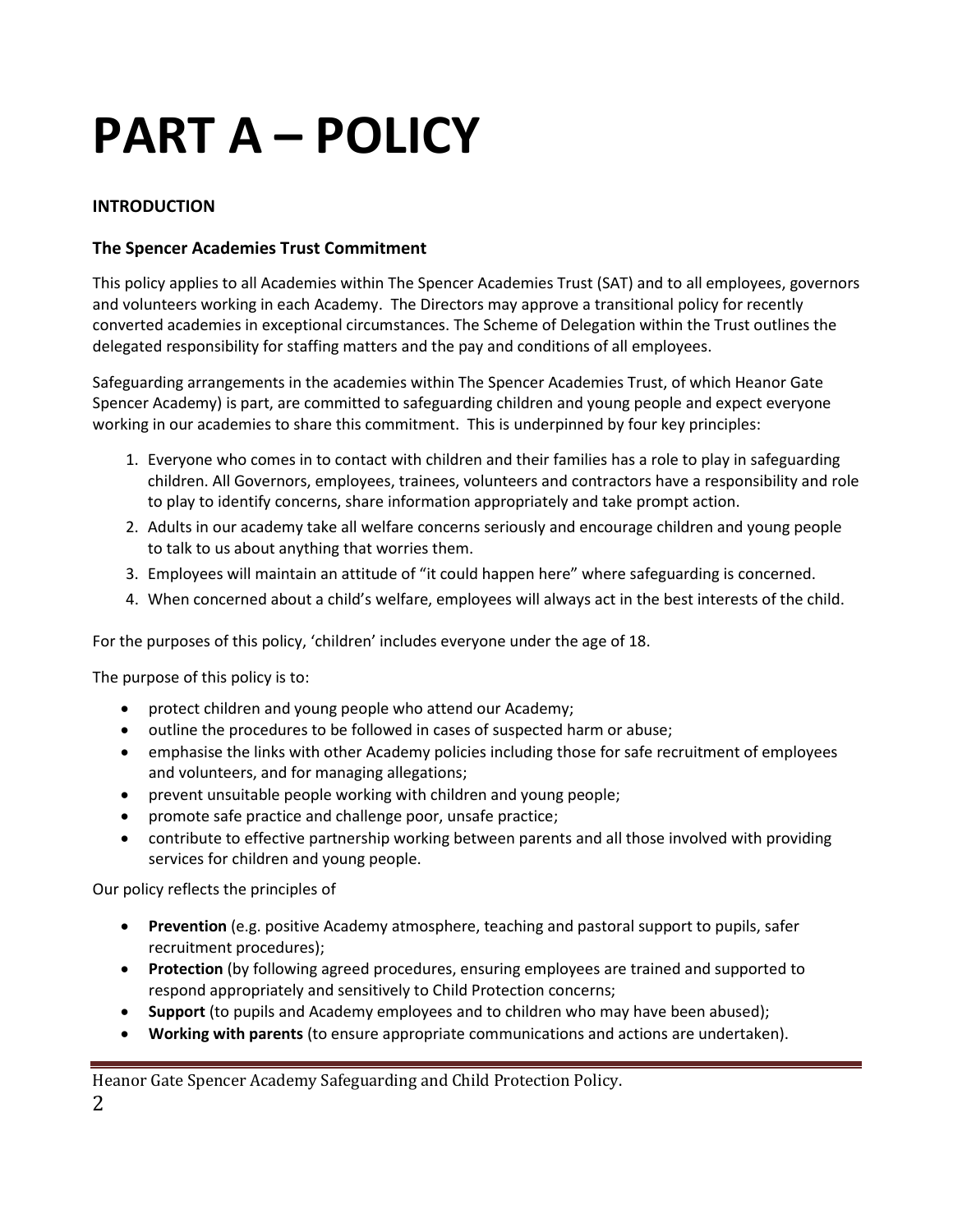We will ensure that all parents/carers are made aware of our responsibilities with regard to child protection procedures and how we will safeguard and promote the welfare of their children through the publication of this policy within the Academy and on our website.

Any references to parents within this policy are taken to refer to parents and carers. References to Principal include the Chief Executive Officer (CEO) and the Senior Leader responsible for each Academy, as appropriate, considering the management structure of the Academy. All references to staff responsibilities which are not the particular responsibility of the DSL, DSL deputies or leadership staff, should be read as applying also to supply staff and volunteers in school, under the clarification provided in KCSiE 2021.

# *NB The Designated Safeguarding Lead throughout this document is abbreviated to DSL*

Heanor Gate Spencer Academy Safeguarding and Child Protection Policy.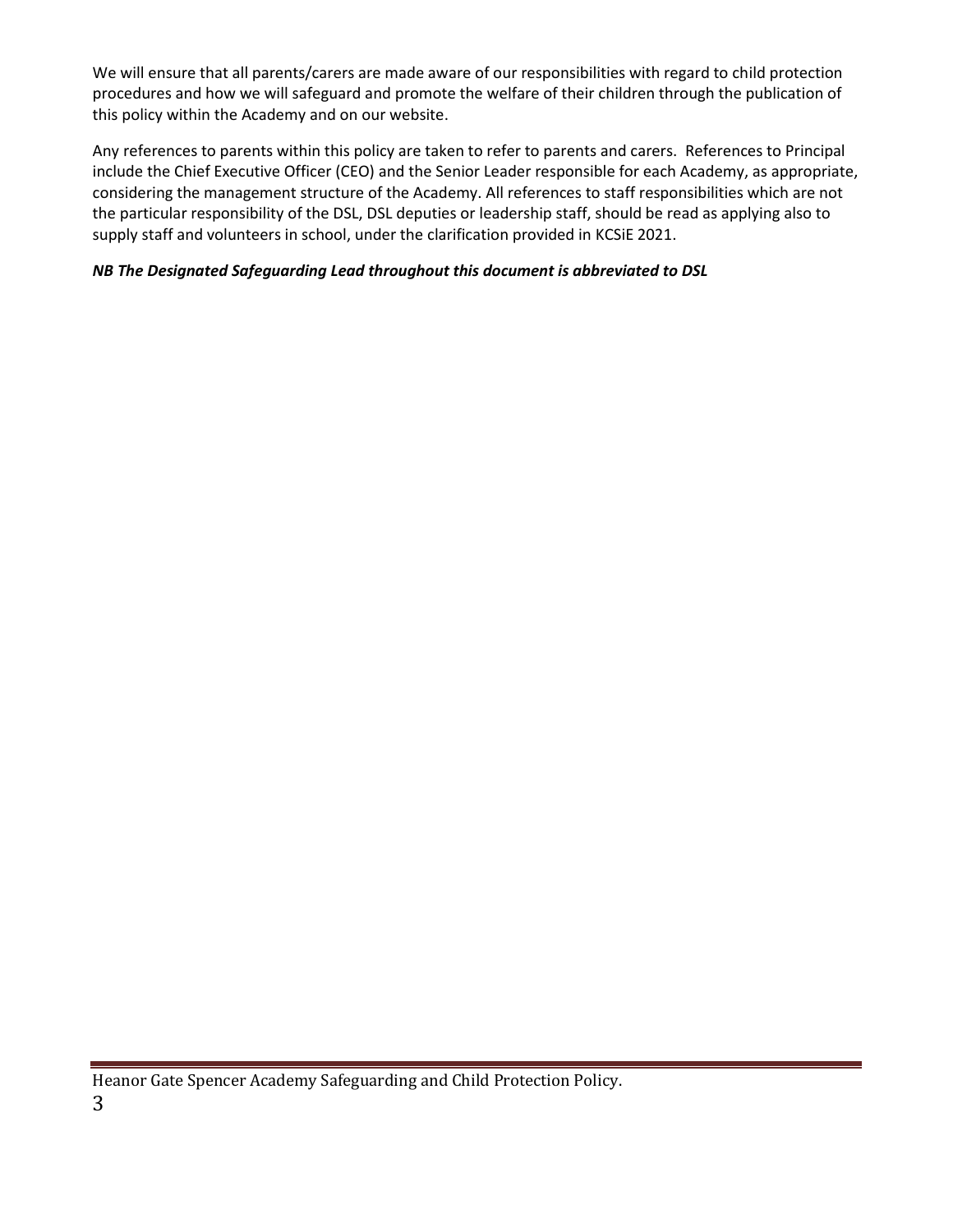# **Key Contacts for our Academy**

| <b>Role</b>                                     | <b>Name</b>       | <b>Contact Details</b>                          |  |
|-------------------------------------------------|-------------------|-------------------------------------------------|--|
| <b>Academy Roles:</b>                           |                   |                                                 |  |
| Designated Governor for Child                   | Amanda            | 01773 716396                                    |  |
| Protection/Safeguarding                         | Orchard           |                                                 |  |
| Designated Senior Person for Safeguarding       | Rachael           | 01773 716396                                    |  |
| (DSL)                                           | Saunders          | rachaelsaunders@heanorgatespencer.com           |  |
|                                                 |                   |                                                 |  |
| Deputy Designated Persons for                   | Stephen           | 01773 716396                                    |  |
| Safeguarding                                    | Huntington        | stephenhuntington@heanorgatespencer.com         |  |
| Deputy Designated Persons for                   | Matthew           | 01773 716396                                    |  |
| Safeguarding                                    | Jones             | mattjones@heanorgatespencer.com                 |  |
|                                                 |                   |                                                 |  |
| Designated Teacher for Children in care of      | Rachael           | 01773 716396                                    |  |
| the Local Authority/Post adoption               | Saunders          | rachaelsaunders@heanorgatespencer.com           |  |
|                                                 |                   |                                                 |  |
| <b>External Contacts:</b>                       |                   |                                                 |  |
| Virtual School Headteacher                      | Helen<br>Moxon    | 01629 537816<br>Virtualschool@derbyshire.gov.uk |  |
|                                                 |                   |                                                 |  |
| LA Child Protection Contact/LADO                | <b>Miles Dent</b> | 01629 531940                                    |  |
|                                                 |                   | Miles.Dent@derbyshire.gov.uk                    |  |
|                                                 |                   |                                                 |  |
| Emergency Duty Team (Children's Social          | N/A               | 01629 533190                                    |  |
| Care) – Out of hours                            |                   |                                                 |  |
| <b>External Prevent Single Point of Contact</b> | Seamus            | 01629 538494 or 07771 980107                    |  |
| (SPOC)                                          | Carroll           | seamus.carroll@derbyshire.gov.uk                |  |
| Other Local Key Contacts                        | Ann               | Child Protection Manager - Derbyshire           |  |
|                                                 | Holmwood          | Schools                                         |  |
|                                                 |                   | 01629 531079 or 07795316055                     |  |
|                                                 |                   |                                                 |  |
|                                                 | Marilyn           | Children Missing in Education Officer           |  |
|                                                 | Simcock           | 01629 536520                                    |  |
|                                                 |                   |                                                 |  |
|                                                 |                   |                                                 |  |
|                                                 |                   |                                                 |  |

# **Links to Safeguarding legislation, guidance and procedures**

The Academy's role in safeguarding children in education is set out in both statutory guidance and advice documents. These are:

• Duties and responsibilities as set out within the Education Act 2002 sections 175/157, the Children Act of 1989, DfE Statutory Guidance Keeping Children Safe in Education 2021 and HM Working Together to Safeguard Children 2018.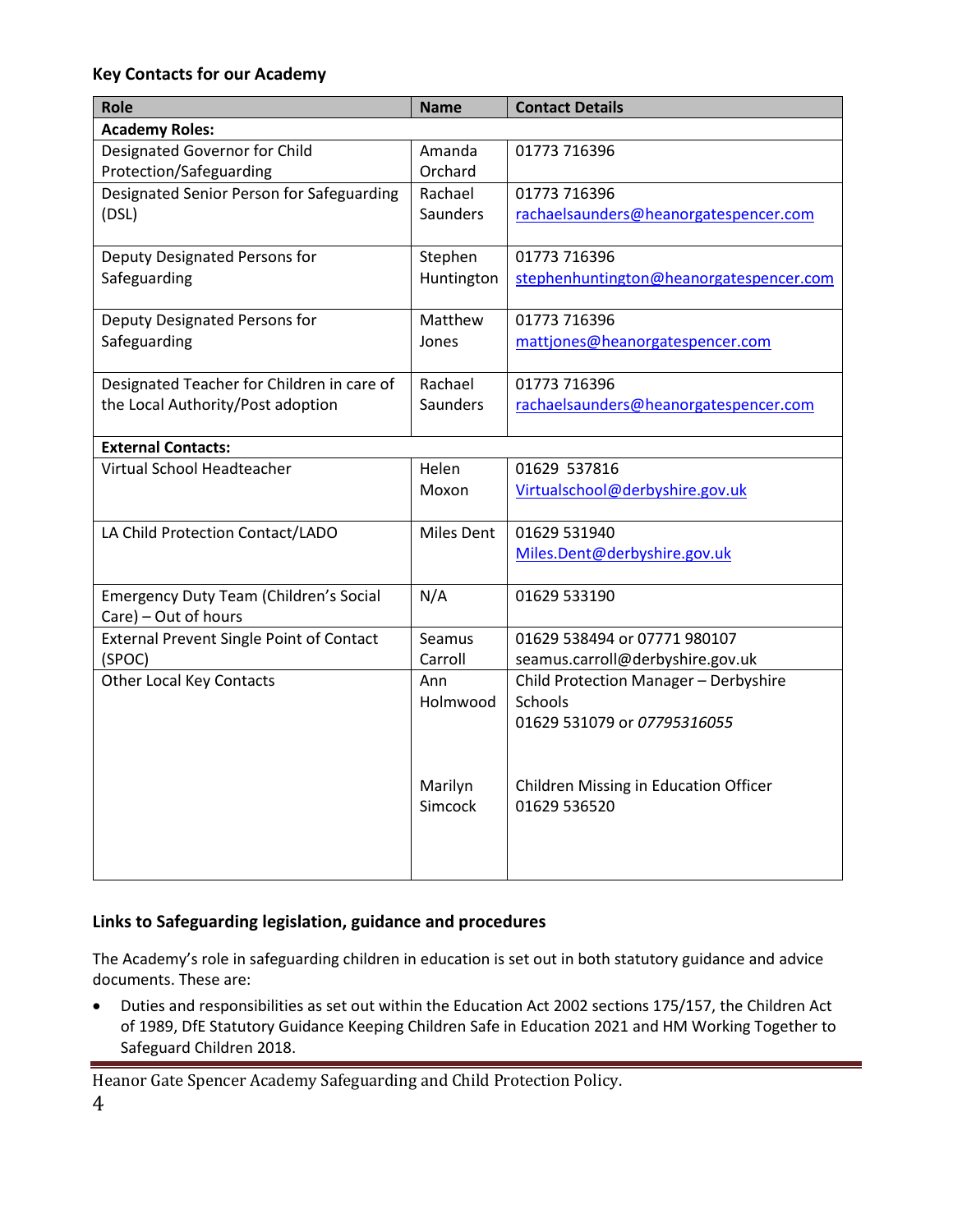- Children Acts 1989 and 2004
- Prevent Duty for England/Wales (2015) under section 26 of the Counter-Terrorism & Security Act 2015
- Section 5B of Female Genital Mutilation Act 2003 (inserted by section 74 of the Serious Crime Act 2015)
- Dealing with Allegations of Abuse against Teachers and Other Staff (2012)
- Teaching online safety in school (2019) https://www.gov.uk/government/publications/teaching-onlinesafety-in-schools
- Local Safeguarding Partnership interagency child protection and safeguarding procedures
- National Police Chief's Council guidance, including on contacting the police in an appropriate and timely manner
- 2018 Department for Education guidance on [Mental health & behaviour in schools](https://www.gov.uk/government/publications/mental-health-and-behaviour-in-schools--2)
- 2017 Department for Education guidance on Child sexual exploitation: definition and guide for practitioners
- 2021 Sexual violence and sexual harassment between children in schools and colleges

Our policy takes into account statutory guidance and advice provided by the DFE and acts within the local guidance and procedures of the Derbyshire County Council Safeguarding Partnership. The partnership is an independent organisation which has responsibility for coordinating the work of agencies within the Local Authority to safeguard and promote the welfare of children and for ensuring the effectiveness of that work. It provides safeguarding procedures and guidance, delivers a programme of multi-agency training and monitors safeguarding practice through multi agency audits, case reviews and performance information. The partnership is key to agreeing how relevant organisations co-operate to safeguard and promote the welfare of children, and ensure the effectiveness of what they do. It also provides local practice guidance on child protection issues.

The relevant safeguarding partnership website is

<https://www.derbyshirescb.org.uk/> (Derbyshire)

<http://www.derbyscb.org.uk/> (Derby)

# **SAFEGUARDING PRINCIPLES**

# **Safeguarding and promoting the welfare of children is everyone's responsibility**

- Safeguarding relates to actions we take to promote the welfare of children and protect them from harm, adopting a whole academy approach
- Everyone who comes into contact with children and families has a role to play.
- What is in the **best interests** of the child should be considered at all times.
- Should a concern arise, **doing nothing is not an option.**

# **Safeguarding and promoting the welfare of children is defined as:**

- Protecting children from maltreatment.
- Preventing impairment of children's mental or physical health or development.
- Ensuring that children grow up in circumstances consistent with the provision of safe and effective care.
- Taking action to enable all children to have the best outcomes.

Source: Working Together to Safeguard Children 2018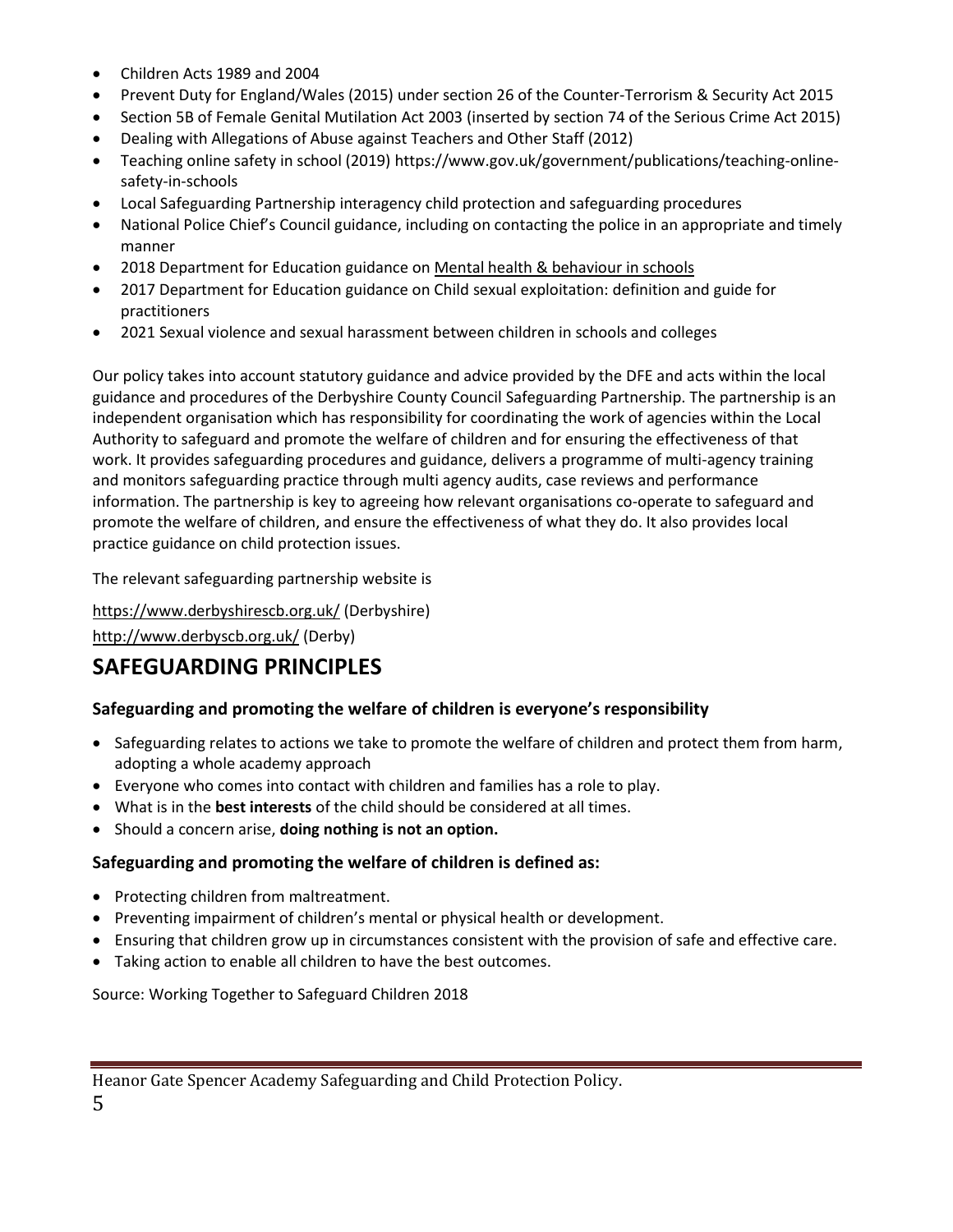# **Safeguarding is not just about protecting children from deliberate harm. It also relates to wider aspects of Academy care and education including:**

- Pupils' health, safety and wellbeing, including their mental health.
- Meeting the needs of children with special educational needs and/or disabilities or other health conditions.
- Recognising additional risks and vulnerability of children with assigned social workers. For example, them being vulnerable to further harm, as well as facing educational barriers to attendance, learning, behaviour and poor mental health.
- The use of reasonable force.
- Meeting the needs of children with medical conditions.
- Providing first aid.
- Educational visits.
- Intimate care.
- Online safety and associated issues.
- Appropriate arrangements to ensure Academy security, taking into account the local context.

# **Safeguarding can involve a range of potential issues such as:**

- Neglect, physical abuse, sexual abuse and emotional abuse
- Bullying, including cyber bullying (e.g. by text message, or via social media) and prejudice-based bullying.
- Peer on Peer (child on child) abuse
- Racist, disability and homophobic, biphobic or transphobic abuse (or any other form of protected characteristic).
- Gender based violence/violence against women and girls
- Extremist behaviour i.e. radicalisation.
- Child sexual exploitation and human trafficking.
- The impact of new technologies, including sharing nude/semi-nude images and accessing pornography
- Substance misuse by the child or young person
- Particular issues affecting children including domestic abuse, sexual exploitation, female genital mutilation and forced marriage
- Child Abuse linked to faith or belief
- Fabrication or induction of illness in a child
- Mental health issues including self-harming mental health problems can, in some cases, be an indicator that a child has suffered or is at risk of suffering abuse, neglect or exploitation.
- Child Trafficking
- Issues which may be specific to a local area or population, for example gang activity and youth violence.

Our Academy will incorporate signs of abuse and specific safeguarding issues which are relevant to the local area into briefings, employee induction training, and ongoing development training for all employees/anyone who has contact with a child or young person (including Governors and volunteers).

Within our area, we are advised that there are specific concerns **based on advice from Derby/Derbyshire Local Authority** - For example

- o *Child Sexual Exploitation.*
- o *Bullying including cyber bullying*
- o *Domestic Violence*
- o *Female Genital Mutilation (FGM)*

Heanor Gate Spencer Academy Safeguarding and Child Protection Policy.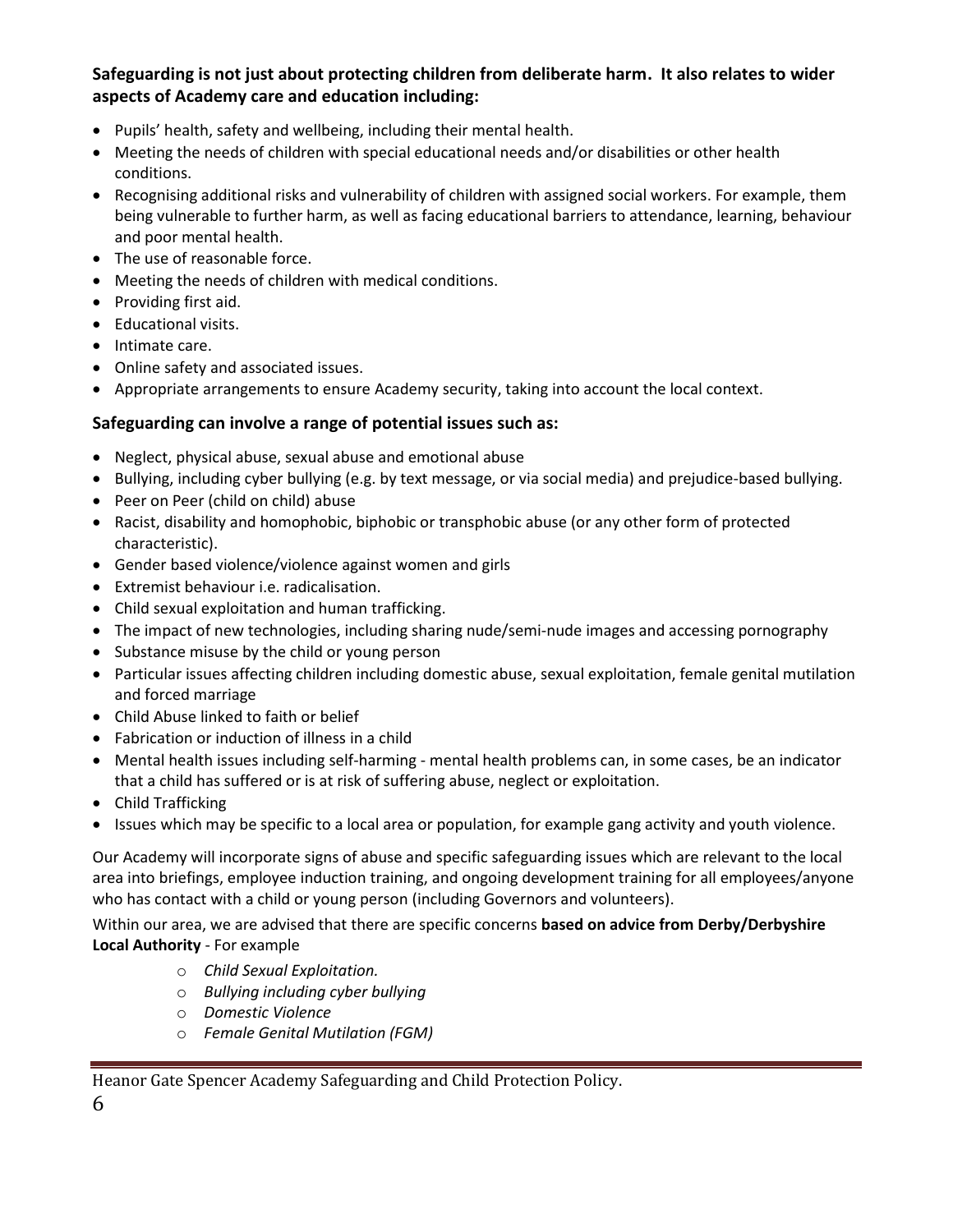- o *Hate*
- o *Private Fostering*
- o *Preventing Radicalisation*
- o *Online abuse/Sharing nudes/semi-nudes*
- o *Teenage Relationship abuse*
- o *Trafficking*
- o *Missing children and vulnerable adults*
- o *Child sexual abuse within the family*
- o *Poor parenting, particularly in relation to babies and young children*

Our ethos is that the effective safeguarding of children can only be achieved by putting children at the centre of a system where we listen and hear what they say. Every individual within the Academy will play their part, including working with professionals from other agencies, to meet the needs of our most vulnerable children and keep them safe. We will take opportunities to teach children about important safeguarding issues in a way that is age appropriate.

The Academy aims to provide a safe environment and vigilant culture where children and young people can learn and be safeguarded. If there are safeguarding concerns, we will respond with appropriate action in a timely manner for those children who may need help or be suffering, or likely to suffer, significant harm.

Where employees or others need to raise concerns, these should be to the Designated Safeguarding Lead (DSL) who will coordinate a response. The DSL (and any deputies) are most likely to have a complete safeguarding picture and be the most appropriate person to advise on the response to safeguarding concerns. Where employees have concerns about a child (as opposed to a child being in immediate danger) they will decide what action to take in conjunction with the DSL. Concerns can be raised directly with Children's Social Care but we advocate contact with the DSL first. The DSLs, who are familiar with national and local guidance, will share concerns, where appropriate, with the relevant agencies.

# **THE POLICY**

#### **There are five main elements to our policy:**

- providing a safe environment in which children can learn and develop;
- ensuring we practice safer recruitment in checking the suitability of employees, governors, volunteers and contractors to work with children;
- developing and implementing procedures for identifying and reporting cases, or suspected cases of abuse;
- supporting pupils who have been abused or harmed in accordance with his/her child protection plan;
- raising awareness of safeguarding children, child protection processes and equipping children with the skills needed to keep them safe.

We recognise that because of the day-to-day contact with children, our employees are well placed to observe the outward signs of abuse. The Academy will therefore:

- establish and maintain an environment where children feel secure, are encouraged to talk/are listened to and all allegations are taken seriously;
- ensure children know that there are adults in the Academy whom they can approach if they are worried;
- make every effort to establish effective working relationships with parents and other agency colleagues;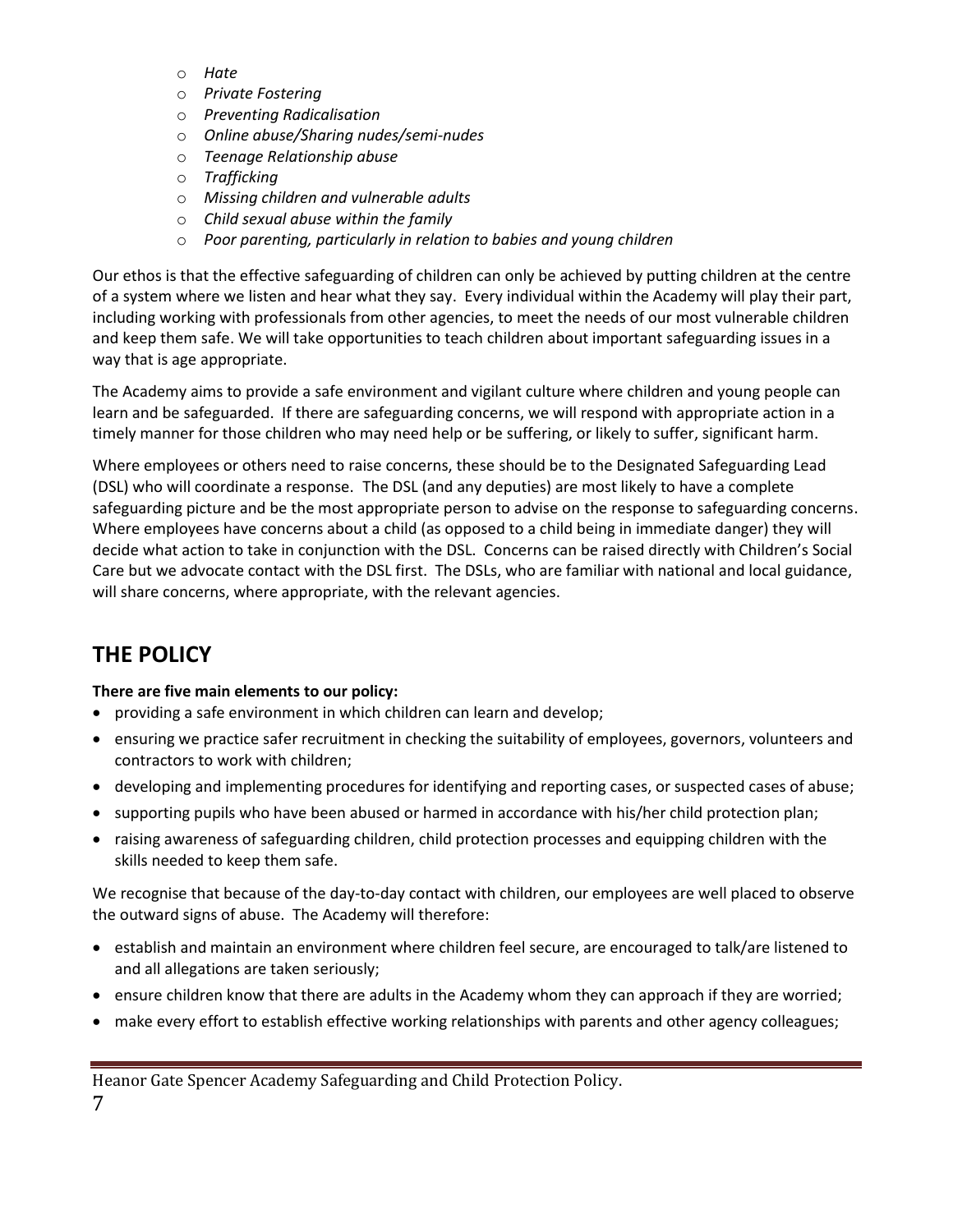- include opportunities in the PSHE/RSE curriculum for children to develop the skills they need to recognise and stay safe from abuse;
- take all reasonable measures to ensure risks of harm to children's welfare are minimised;
- take all appropriate actions to address concerns about the welfare of a child, working to local policies and procedures in full working partnership with agencies;
- assess the risks and issues in the wider community when considering the wellbeing and safety of our pupils;
- ensure robust child protection arrangements are embedded in the daily life and practice of the Academy;
- promote pupil health and safety;
- recognise that mental health problems can, in some cases, be an indicator of a safeguarding concern;
- promote safe practice and challenge unsafe practice;
- ensure that procedures are in place to deal with allegations of abuse against teachers and other employees including volunteers (DfE Keeping Children Safe in Education 2021 and the Derbyshire Local Inter-agency Procedures as at: <http://www.derbyshirescb.org.uk/>
- provide first aid and meet the health needs of children with medical conditions;
- ensure Academy site security;
- address drugs and substance misuse issues;
- support and plan for young people in custody and their resettlement back into the community;
- work with all agencies with regard to missing children, anti-social behaviour/gang activity and violence in the community/knife crime and children at risk of sexual exploitation;
- ensure everyone understands their duty to safeguard children inside/outside the Academy environment including Academy trips, extended Academy activities and vocational placements.

# **We will follow the procedures set out by the relevant local Safeguarding Partnership and take account of guidance issued by the DfE in Keeping Children Safe in Education 2021 to:**

- ensure we have a Senior Designated Safeguarding Lead (DSL), who is a member of the Academy leadership team, and at least one Deputy DSL for child protection/safeguarding, who have received appropriate training and support for this role;
- ensure we have a nominated governor responsible for child protection/safeguarding;
- ensure we have a Designated Teacher for Looked After Children and those who have left care through adoption, special guardianship or child arrangement orders or who were adopted from state care outside England and Wales;
- ensure every employee (including temporary/supply employees and volunteers and contractors) and the governing body knows the name of the DSL, and their deputy(s), and their role. This includes displaying photographs of DSLs within the school, including in reception;
- ensure all employees and volunteers understand their responsibilities in being alert to the signs of abuse and responsibility for referring any concerns to the DSL or to children's social care/police if a child is in immediate danger/risk of harm;
- ensure all employees and volunteers are aware of the early help process and understand their role in it;
- ensure that the Academy follows the Trust Whistleblowing Policy and has a culture where employees can raise concerns about unsafe practice;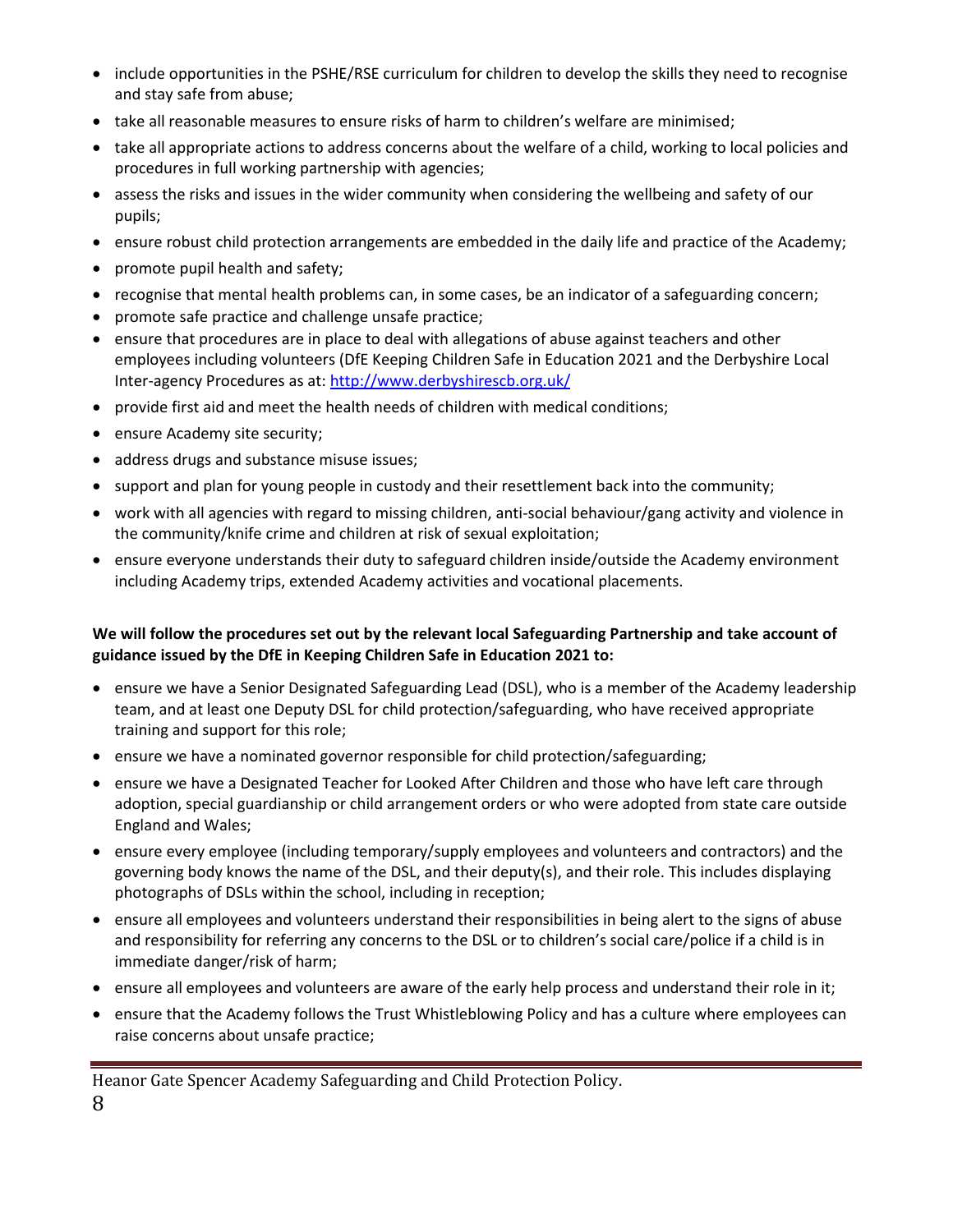- ensure the complaints system in place for children and families is in line with the Trust complaints policy;
- ensure that parents have an understanding of the responsibility placed on the Academy and employees for child protection by setting out its obligations in the Academy prospectus and on the Academy's website;
- notify Children's Social Care if there is an unexplained absence of more than two days of a pupil who is subject to a child protection plan;
- develop effective links with relevant agencies and cooperate as required with their enquiries regarding child protection matters, including attendance at child protection conferences;
- keep written/electronic records of concerns about children, even where there is no need to refer the matter immediately; documenting and collating information on individual children to support early identification, referral and actions to safeguard children and young people;
- ensure all records are kept securely; separate from the main pupil file; and away from classrooms;
- ensure we follow robust processes to respond when children are missing from education, home or care;
- follow set procedures where an allegation is made against an employee or volunteer;
- ensure safer recruitment practices are always followed;
- apply confidentiality appropriately;
- apply the escalation policy if there is any concern about the actions or inaction of social care employees or employees from other agencies.

Any concern should be discussed in the first instance with the DSL (or deputy) or in their absence the Principal of the Academy as soon as possible who would need to take advice from another DSL in the Trust or the Director of Inclusion. **If at any point, there is a risk of immediate serious harm to a child, a referral should be made to Children's Social Care or the police immediately. Anybody can make such a referral.**

#### **Early Help**

Where parents, carers or children tell us that they require support, or Academy employees identify that there may be emerging needs and that services might be required, an Early Help Assessment (EHA) is likely to be beneficial. In such cases employees will have an open discussion with the parent and child about the support and services that might help and agree how they would be accessed. An Early Help Assessment Form (EHAF) may need to be completed. If early help is appropriate, the DSL (or deputy) will generally lead on liaising with other agencies and setting up an inter-agency assessment as appropriate

**Any** child may benefit from early help, but all Academy staff should be particularly alert to the potential need for early help for a child who:

- is disabled and has specific additional needs;
- has Special Educational Needs (whether or not they have a statutory Education, Health and Care Plan);
- is a young carer;
- is showing signs of being drawn into anti-social or criminal behaviour, including gang involvement and association with organised crime groups;
- is frequently missing/goes missing from care or from home;
- is misusing drugs or alcohol themselves;
- is at risk of modern slavery, trafficking or exploitation;
- is in a family circumstance presenting challenges for the child, such as substance abuse, adult mental health problems or domestic abuse;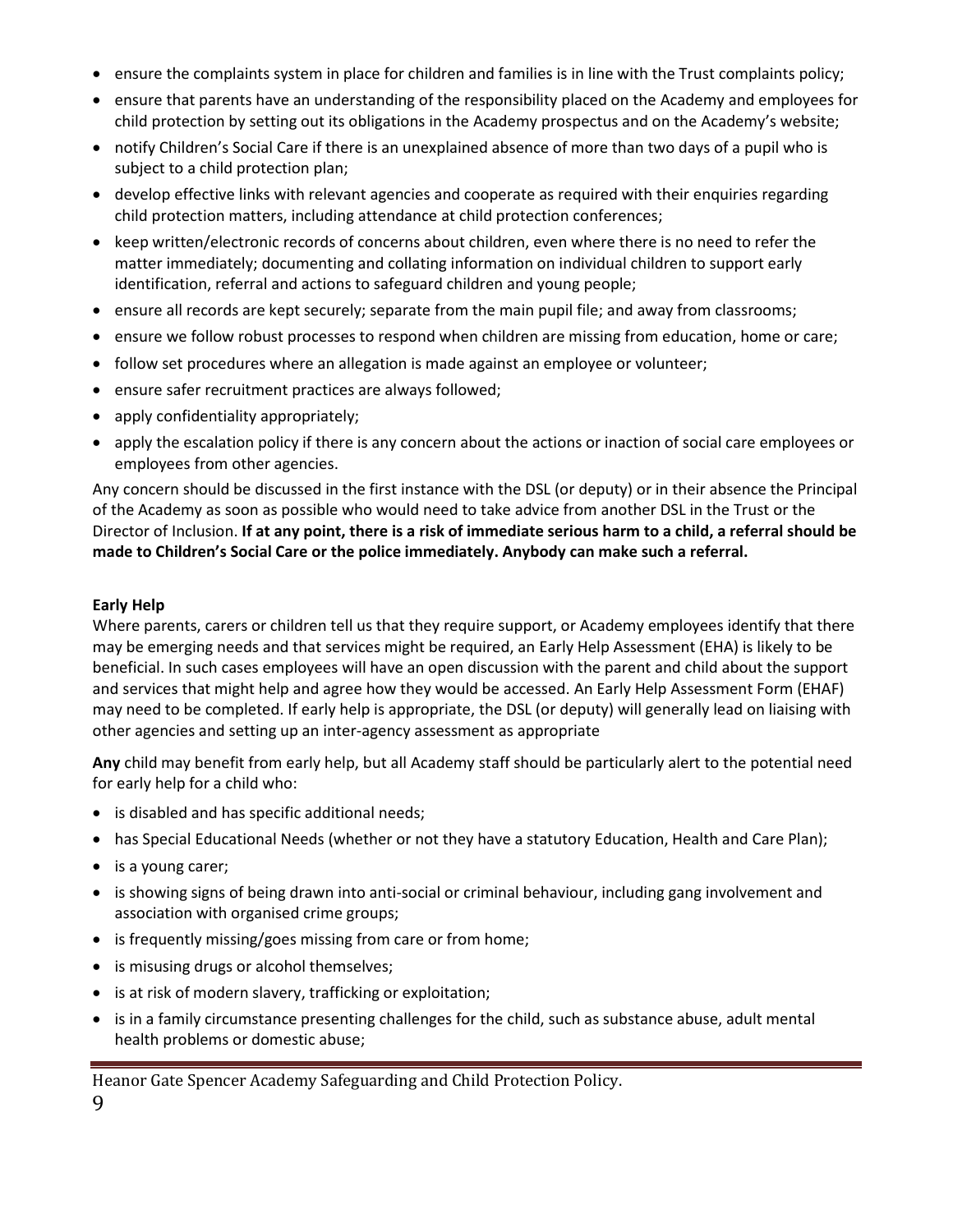- has returned home to their family from care;
- is showing early signs of abuse and/or neglect;
- is at risk of being radicalised or exploited;
- is a privately fostered child.

#### **Vulnerable Children**

We recognise that some children will be at increased risk of neglect and or abuse, including criminal exploitation. To ensure that all of our children receive equal protection, we will give special consideration and attention to children who are:

- Disabled or have Special Educational Needs;
- living in a known domestic abuse situation;
- affected by known parental substance (drugs and/or alcohol) misuse;
- asylum seekers/refugees;
- new communities;
- living away from home, including private fostering arrangements;
- vulnerable to being bullied, or engaging in bullying;
- missing from the Academy, particularly on repeat occasions;
- homeless or living in temporary accommodation and/or with transient lifestyles;
- living in chaotic, neglectful and unsupportive home situations;
- vulnerable to discrimination and maltreatment on the grounds of protected characteristics such as race, ethnicity, religion or sexuality;
- at risk of sexual exploitation, hate crime or radicalisation;
- young carers;
- Looked After and previously Looked After including care leavers;
- without English as a first language;
- involved in the court system for example because of crimes committed against them, crimes they have witnessed or as a result of making child arrangements via the family courts following family separation;
- in a family where members are in prison.

#### **Child Criminal Exploitation: County Lines**

County lines is a term used to describe gangs and organised criminal networks involved in exporting illegal drugs (primarily crack cocaine and heroin) into one or more importing areas [within the UK], using dedicated mobile phone lines or other forms of "deal line".

Exploitation is an integral part of the county lines offending model with children and vulnerable adults exploited to move [and store] drugs and money. Offenders will often use coercion, intimidation, violence (including sexual violence) and weapons to ensure compliance of victims.

Children can easily become trapped by this type of exploitation as county lines gangs create drug debts and can threaten serious violence and kidnap towards victims (and their families) if they attempt to leave the county lines network.

Heanor Gate Spencer Academy Safeguarding and Child Protection Policy. 10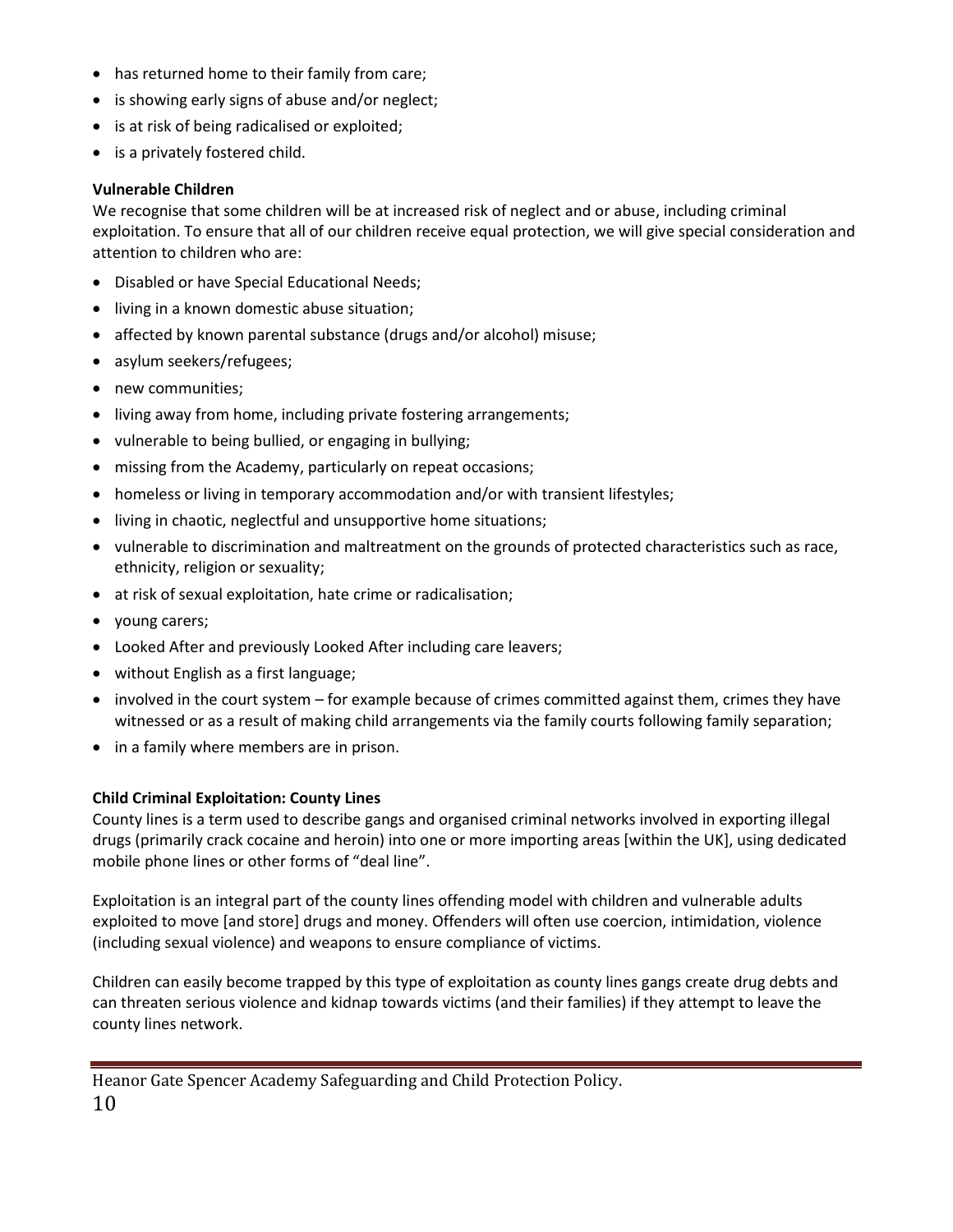We will be alert to the signs (such a missing from school episodes) that a child may have become involved in county lines, and respond within the context of our child protection and safeguarding policy. Further information about Child Criminal Exploitation can be found in Appendix 5 and 6.

#### **Mental Health**

We recognise that mental health problems can, in some cases, be an indicator that a child has suffered or is at risk of suffering abuse, neglect or exploitation.

We recognise that where children have suffered abuse and neglect, or other potentially traumatic adverse childhood experiences, this can have a lasting impact throughout childhood, adolescence and into adulthood. We understand our responsibility to be aware of how children's experiences may impact on their mental health, behaviour and education.

Academy staff are not expected or trained to diagnose mental health conditions or issues, but may notice behaviours that may be of concern. Only appropriately trained professionals should attempt to make a diagnosis of a mental health problem. Academy staff, however, are well placed to observe children day-to-day and identify those whose behaviour suggests that they may be experiencing a mental health problem or be at risk of developing one.

Where staff have a concern about a child's mental health, that is also a safeguarding concern, immediate actions should be taken by speaking to the DSLs or a deputy in order to provide support under the terms of the safeguarding and child protection policy.

#### **Extra-familial harm**

Assessments of children should consider whether wider environmental factors are present in a child's life that are a threat to their safety and/or welfare. This may include incidents or behaviours associated with factors outside of the school or which could occur between children outside of these environments.

All staff, but especially the DSL (and deputies) should consider whether children are at risk of abuse or exploitation in situations outside their families. Extra-familial harms take a variety of different forms and children may be vulnerable to multiple harms including (but not limited to) sexual exploitation, criminal exploitation, and serious youth violence.

All staff should be aware of the risk of Child Sexual Exploitation (CSE) and Child Criminal Exploitation (CCE). Both CSE and CCE are forms of abuse and both occur where an individual or group takes advantage of an imbalance in power to coerce, manipulate or deceive a child into sexual or criminal activity. Further information and guidance can be found in Appendix 5 and 6.

The abuse can be perpetrated by individuals or groups, males or females, and children or adults. The abuse can be a one-off occurrence or a series of incidents over time, and range from opportunistic to complex organised abuse. It can involve force and/or enticement-based methods of compliance and may, or may not, be accompanied by violence or threats of violence.

Heanor Gate Spencer Academy Safeguarding and Child Protection Policy. 11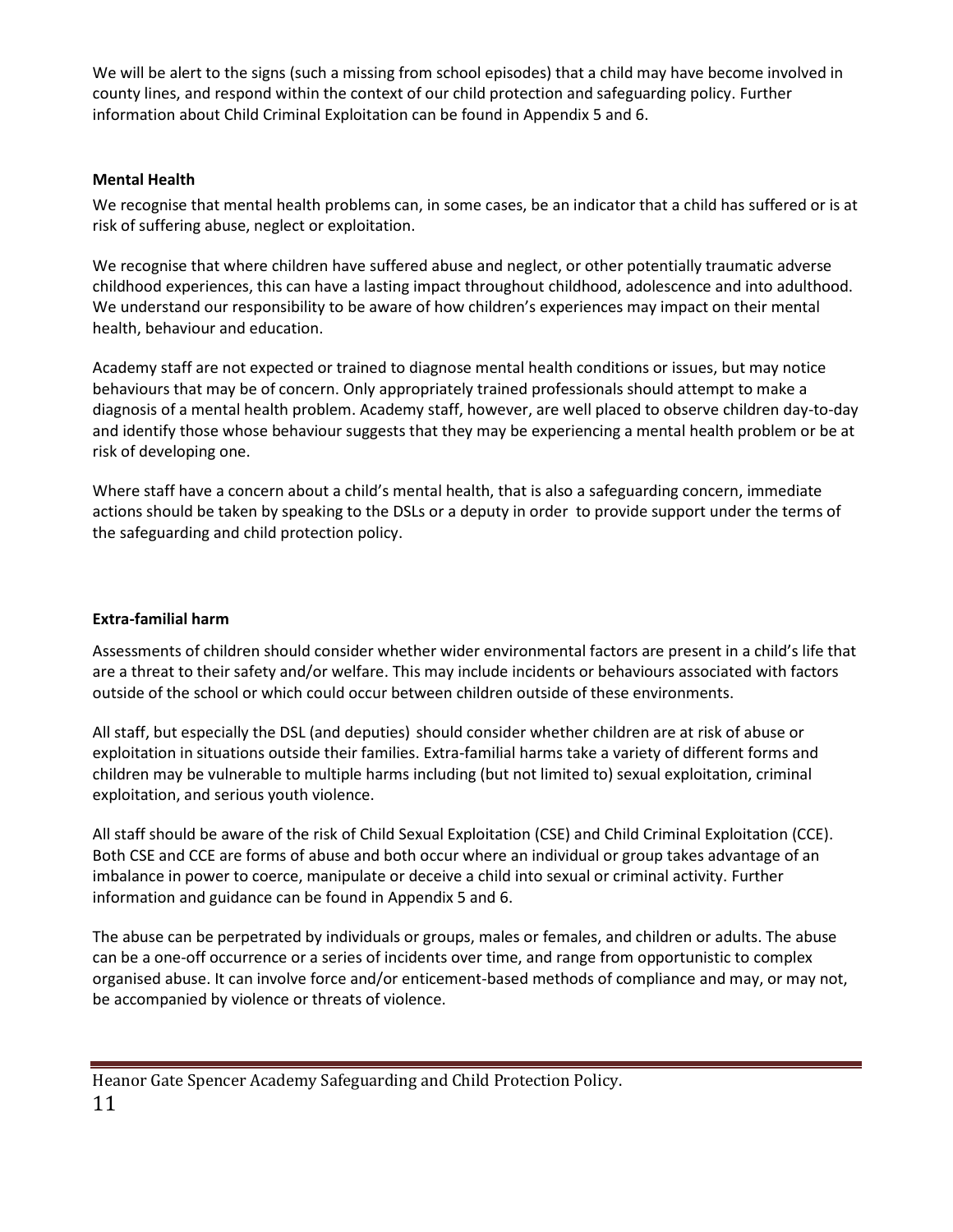#### **Supporting children**

We recognise that children who are abused or who witness violence may find it difficult to develop a sense of self-worth. They may feel helplessness, humiliation and some sense of blame. The Academy may be the only stable, secure and predictable element in the lives of children at risk. When at the Academy their behaviour may be challenging and defiant or they may be withdrawn.

The Academy will endeavour to support the pupil through:

- the content of the curriculum;
- an Academy ethos which promotes a positive, supportive and secure environment and gives pupils a sense of being valued;
- the Academy behaviour policy which is aimed at supporting vulnerable pupils. The Academy will ensure that the pupil knows that some behaviour is unacceptable but they are valued and not to be blamed for any abuse which has occurred;
- liaison with other agencies that support the pupil within our Local Authority such as Children's Social Care, Early Help services and other Academy support services such as the Education Psychology Service;
- ensuring that, where a pupil leaves and is subject to a child protection plan or where there has been wider safeguarding concerns, their information is transferred to the new school at the earliest opportunity and no later than the statutory 15 working days, and that the child's social worker is informed. The Trust recommends that receipt of files is acknowledged via a signed-for document if not sent electronically via CPOMs.

#### **Prevention in the Curriculum**

- The Academy recognises the importance of developing pupils' awareness of behaviour that is unacceptable towards them and others, and how they can help keep themselves and others safe.
- Our children and young people are taught about safeguarding, including online, through various teaching and learning opportunities, as part of providing a broad and balanced curriculum. Children are taught to recognise when they are at risk and how to get help when they need it.
- The RSHE programme provides personal development opportunities for pupils to learn about keeping safe and who to ask for help if their safety is threatened. As part of developing a healthy, safer lifestyle, pupils are taught, for example, to:
	- o safely explore their own and others' attitudes
	- $\circ$  recognise and manage risks in different situations and know how to behave responsibly
	- o judge what kind of physical contact is acceptable and unacceptable
	- $\circ$  recognise when pressure from others (including people they know) threatens their personal safety and well-being including knowing when and where to get help
	- $\circ$  manage healthy relationships/understand how to deal with domestic violence / unhealthy relationships/consent (secondary academies)
	- o use assertiveness techniques to resist unhelpful pressure.
	- o keep safe on-line
	- o appreciate fire, water and road safety
	- o understand about stranger danger
	- $\circ$  understand about so called Honour Based abuse issues (HBA) which encompasses crimes which have been committed to protect or defend the honour of the family and/or the community e.g. forced marriage, female genital mutilation FGM) (see Appendix 9), breast ironing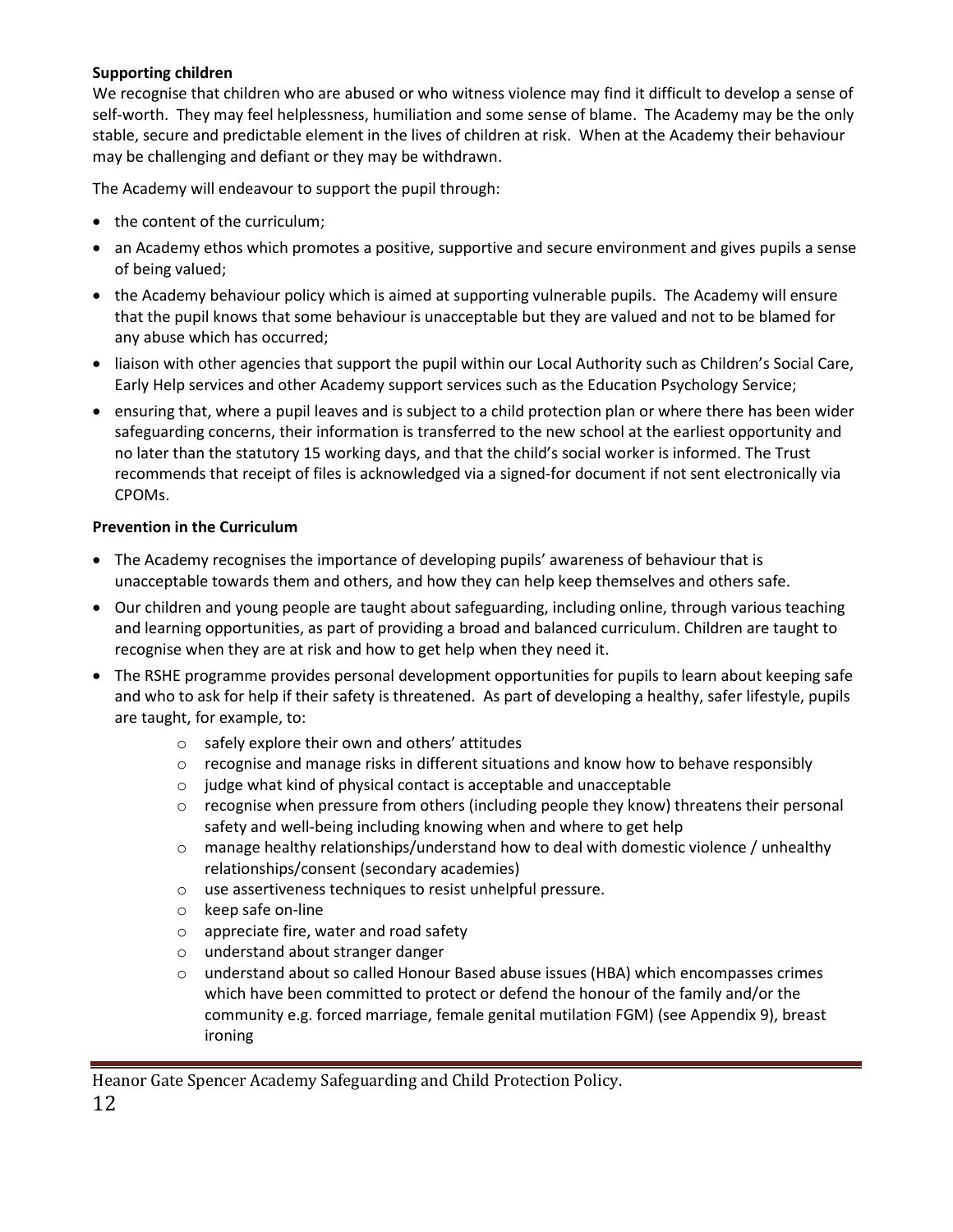- o protect themselves and others from Bullying/Cyberbullying
- o keep themselves safe from drugs, alcohol and substance abuse (secondary)
- $\circ$  protect themselves from sexual exploitation of children (CSE) (see Appendix 5)
- $\circ$  prevent and protect themselves from extremism and radicalisation (see Appendix 8)
- $\circ$  Prevent the production and sharing of Youth Produced Sexual Imagery (Sexting) Appendix 7
- We know how important it is that our children understand the risks associated with sharing indecent images of, or information about, themselves - now referred to as the sharing of nudes or semi-nudes (previously referred to as sexting)**.** Research indicates that this is increasingly associated with concerns such as sexual exploitation (see Appendix 6) and is recognised as a form of peer on peer abuse when it involves another child (see Appendix 4).

#### **Extended Academy activities**

Where the Academy provides services or activities directly under the supervision or management of an Academy employee, including for example lettings, our safeguarding and child protection policy will apply. Where services or activities are provided separately by another body, the Governing Body/proprietor will seek assurance in writing that the body concerned has appropriate policies and procedures in place (including inspecting these as appropriate) to safeguard and protect children and there are arrangements to liaise with the Academy on these matters where appropriate and ensure that there are arrangements in place to liaise with the school or college on these matters where appropriate.

The safeguarding arrangements should be included in any lease or hire agreement as a condition of use and occupation of the premises; and that failure to comply with this would lead to termination of the agreement.

Where we provide opportunities for outside visitors to be on the premises when children are present, including for community use and training events, our safeguarding procedures will be robustly applied

#### **Alternative Academy Placements/Arrangements**

Where pupils regularly attend another institution or alternative education provider for all or some of their provision, we will ensure that effective procedures for safeguarding are in place as part of our continuing responsibility for the safeguarding of those pupils. A copy of this policy will be shared with the provider as there is an expectation that it will be following our Academy's processes in respect of any safeguarding issues related to children who are on roll at our Academy. We will obtain written confirmation from the alternative provider that appropriate safeguarding checks have been carried out on individuals working at the establishment, i.e. those checks that the academy would otherwise perform in respect of its own staff.

The cohort of pupils in Alternative Provision often have complex needs, it is important that the governing bodies and proprietorsof these settings are aware of the additional risk of harm that their pupils may be vulnerable to.

#### **Work experience**

Where the academy takes responsibility for organising work experience placements, it will ensure that the placement provider has policies and procedures in place to protect children from harm and observe the guidance in Keeping Children Safe in Education 2021 when determining whether barred list checks by the DBS are required on people who supervise a child under the age of 16 on a work experience placement.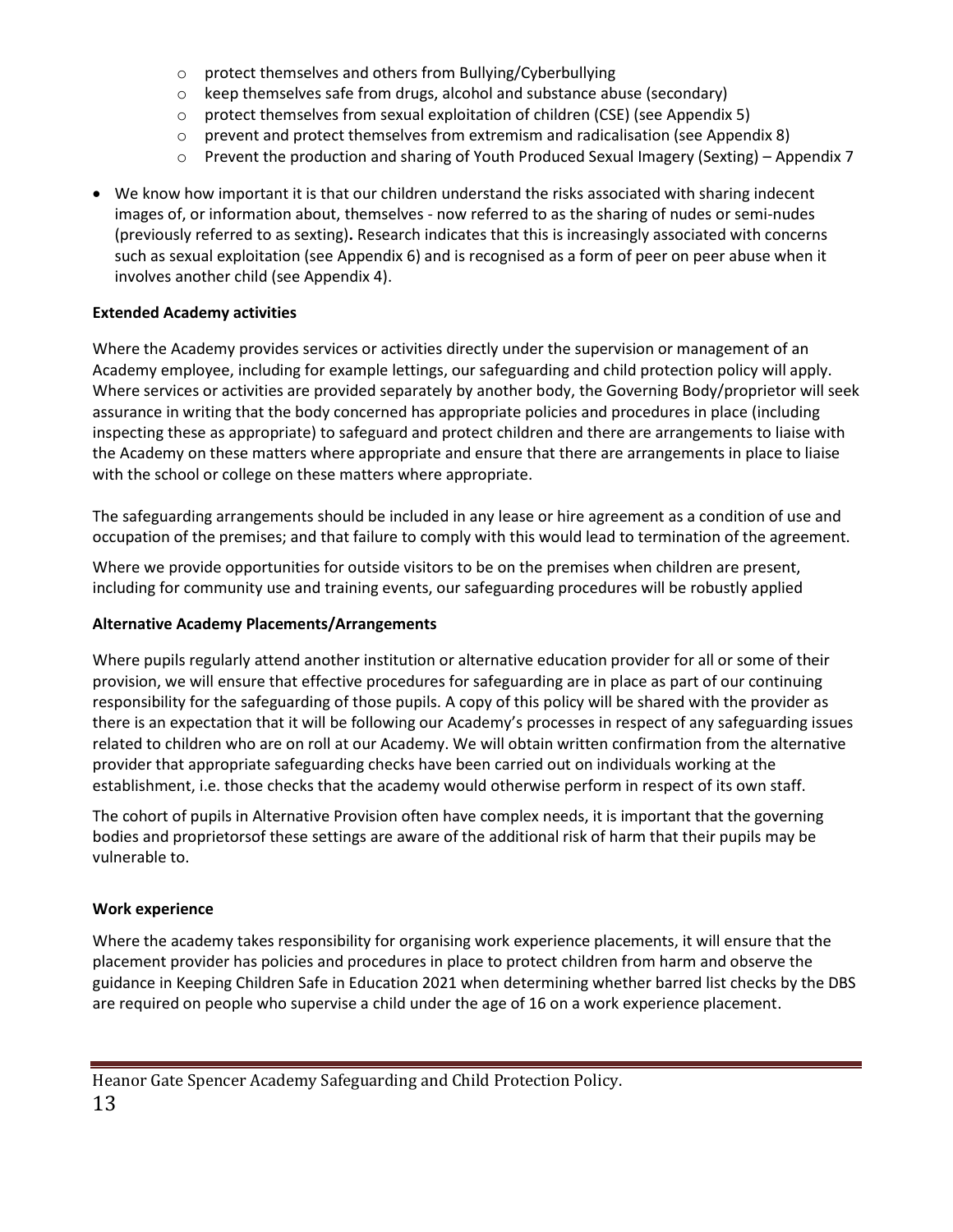# **Children staying with host families in the UK ('Homestay')**

Where our Academy makes arrangements for children from beyond our school to be provided with care and accommodation by a host family to whom they are not related, for example, as part of a foreign exchange visit or sports tour, we recognise our duty to safeguard and promote children's welfare. As part of our assessment of the suitability of the adults in those families who will be responsible for the visiting child during the stay, we will obtain a DBS enhanced certificate with barred list information. We will also obtain a DBS enhanced certificate in respect of anyone aged 16 or over in the household where the child will be staying. Where a child's parent(s) or a student themselves arranges their own homestay, this would be a private arrangement and any checks or assurances regarding the suitability of the homestay would not be the Academy's responsibility.

# **Photographs and Videos of Children in the Academy**

Within the Trust we take a sensible and balanced approach to photographing and videoing children on our site. Taking pictures and video images of children's achievements and activities is a wonderful way of capturing a memory and promoting successes. We will always obtain parental permission while taking such images and put safeguards in place to ensure anonymity (wherever possible) in their usage.

Employees in the Academy will be aware of the identity of children who for whatever reason, may not be photographed.

Further guidance is provided by the Information Commissioners Office on taking photographs in schools and the Data Protection Act 2019 **[ICO: taking photographs in Schools](https://ico.org.uk/media/for-organisations/documents/1136/taking_photos.pdf)**

#### **Confidentiality & Information Sharing**

We recognise that all matters relating to child protection are confidential. However, an employee must never guarantee confidentiality to children; children will not be given promises that any information about an allegation will not be shared.

Where there is a child protection concern it will be passed immediately to the DSL and/or to Children's Social Care. When a child is in immediate danger Children's Social Care/the police will be contacted immediately.

The Principal and/or DSL will disclose personal information about a pupil to other employees, including the level of involvement of other agencies, only on a 'need to know' basis.

We recognise that information sharing is vital in identifying and tackling all forms of abuse. Whilst, among other obligations, the Data Protection Act 2018 places duties on organisations and individuals to process personal information fairly and lawfully and to keep the information they hold safe and secure, this is **not** a barrier to sharing information. The Data Protection Act 2018 and GDPR **do not prevent the sharing of information for the purposes of keeping children safe**. This includes allowing practitioners to share information without consent where there is good reason to do so, and that the sharing of information will enhance the safeguarding of a child in a timely manner, but it is not possible to gain consent, it cannot be reasonably expected that a practitioner gains consent, or if to gain consent would place a child at risk. Appendix 3 provides more detail about our record keeping systems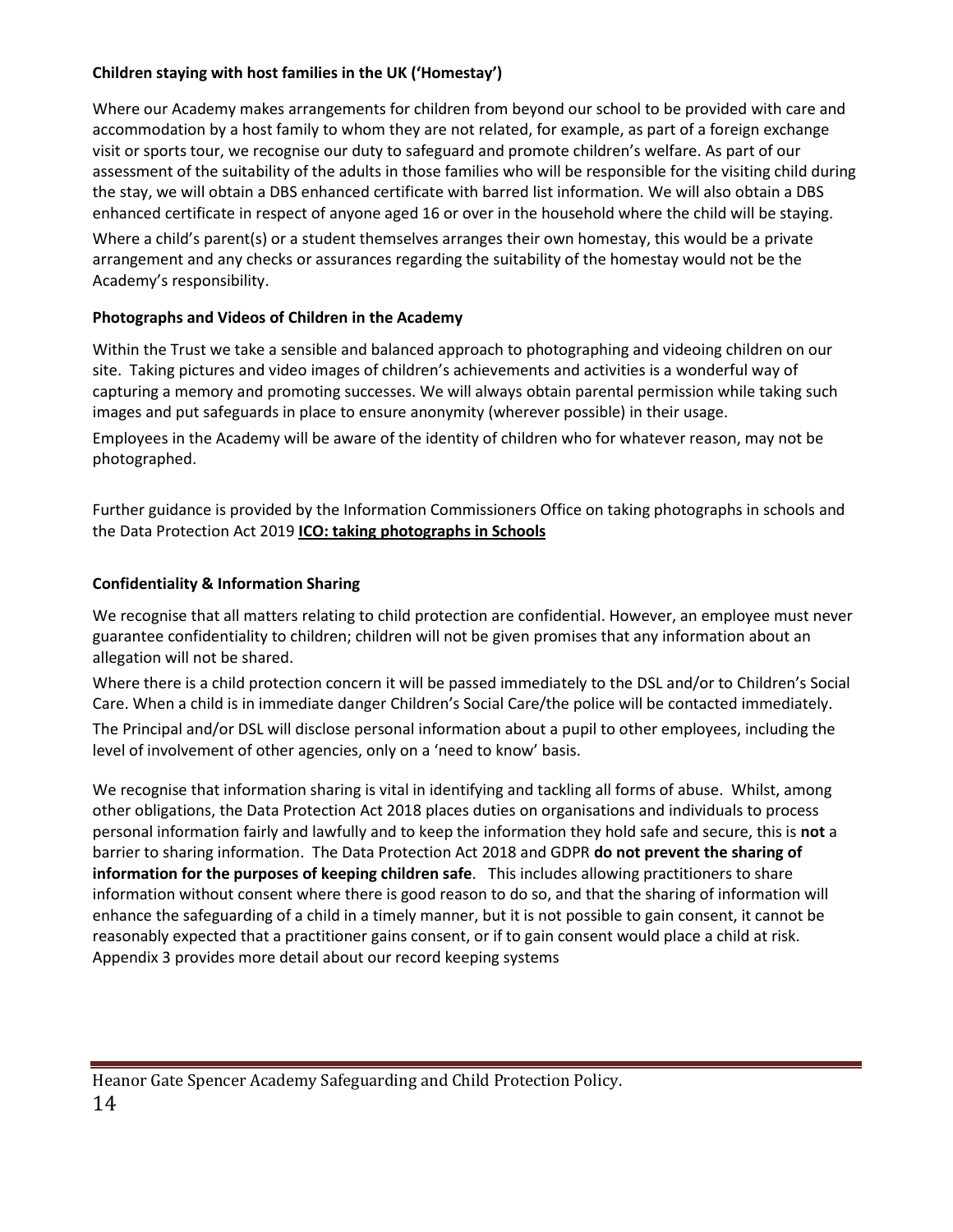## **Working with Parents/Carers**

Parents and carers play an important role in protecting their children from harm. In most cases, the Academy will discuss concerns about a pupil with the family and, where appropriate, seek their agreement to making referrals to Children 's Social Care. Where there are any doubts, the DSL should clarify with Children's Social Care whether, and if so when and by whom, the parents should be told about the referral.

The pupil's views will be considered in deciding whether to inform the family, particularly where the pupil is sufficiently mature to make informed judgments about the issues, and about consenting to that.

# **Safe Employees**

Safer recruitment processes will be followed in accordance with The Spencer Academies Trust Recruitment and Selection Policy and guidance and relevant sections of Keeping Children Safe in Education 2021. The level of DBS certificate required, and whether a check for any prohibition, direction, sanction, or restriction is required, will depend on the role that is being offered and duties involved.

The Trust expects that an appropriate number of employees and governors have undertaken Safer Recruitment training so that all interview panels have at least one Safer Recruitment trained representative with up to date knowledge of the required checks needed.

Checks and references are an essential part of the safer recruitment process.

# **Allegations**

Employees will have access to advice on the boundaries of appropriate behaviour and will be aware of the SAT Employee Expectations and Code of Conduct including contact between employees and pupils outside of the workplace. The Guidance for Safer Working Practices for Adults who work with Children and Young People (2020) will be observed. This should assist in limiting complaints against employees of abuse of trust and/or allegations.

In the event of a complaint or allegation against an Academy employee, member of the supply staff or volunteer or contractor, the Principal (or Deputy if the Principal is not present), should be notified immediately. If the complaint or allegation relates to the Principal or a member of the Trust Central Team, the CEO should be notified. If the complaint or allegation relates to the CEO, the Chair of the Trust Board of Directors should be notified. The local chair of governors should be informed without delay where this relates to the Principal. The Academy will respond to all allegations robustly in collaboration with the Local Authority Designated Officer (LADO) and the Trust HR Manager.

Concerns may come from various sources, for example, a suspicion; complaint; or disclosure made by a child, parent or other adult within or outside of the organisation; or as a result of vetting checks undertaken.

It is an allegation if the person\* has:

- behaved in a way that has harmed a child, or may have harmed a child and/or;
- possibly committed a criminal offence against or related to a child and/or;
- behaved towards a child or children in a way that indicates he or she may pose a risk of harm to children; and/or
- behaved or may have behaved in a way that indicates they may not be suitable to work with children (also includes behaviour outside the school).

(\*Person could be anyone working in the Academy that provides education for children under 18 years of age, including supply teachers, volunteers and contractors.)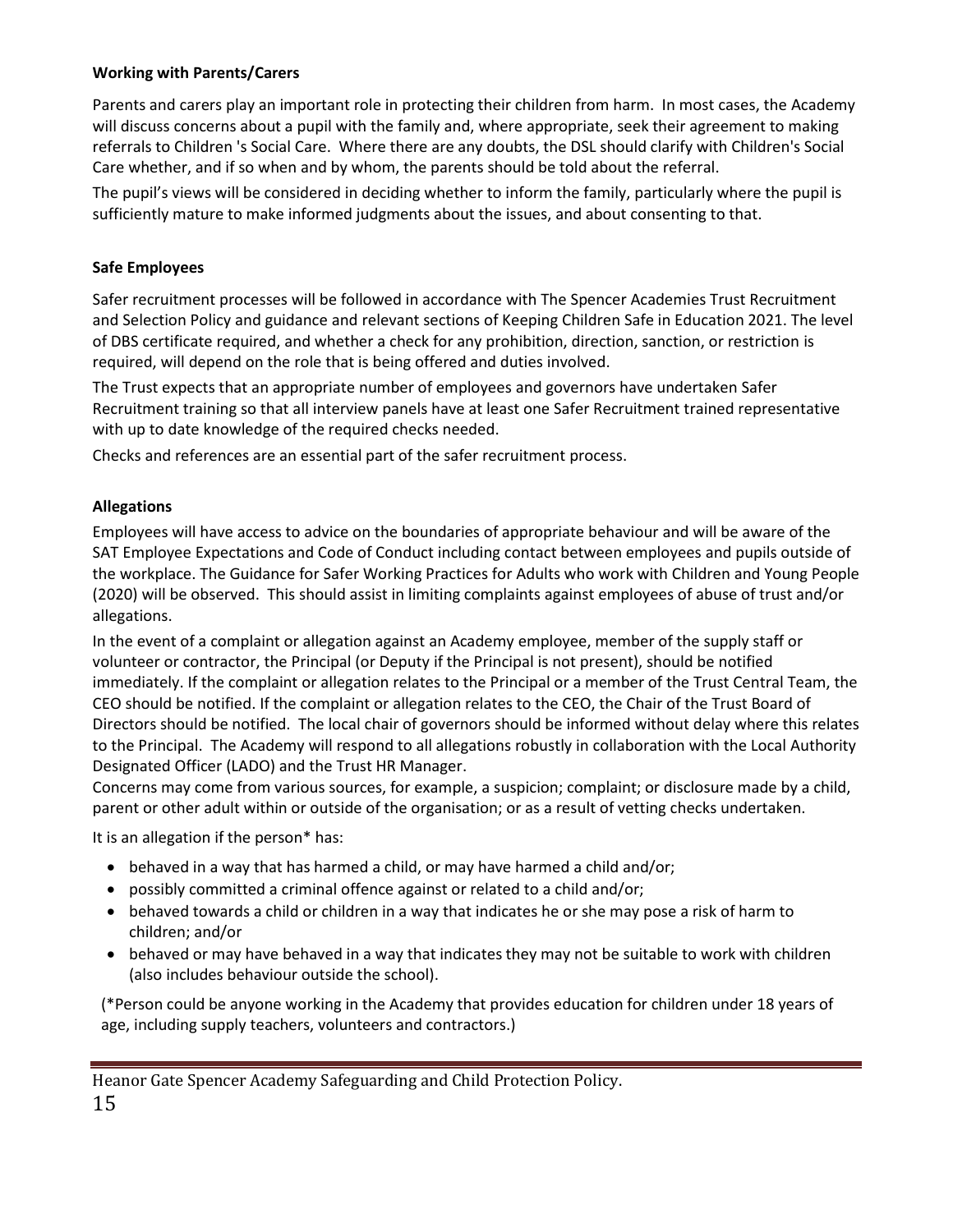Allegations should be reported to the LADO 'without delay'. Before contacting the LADO, schools and colleges should conduct basic enquiries in line with local procedures to establish the facts to help them determine whether there is any foundation to the allegation, being careful not to jeopardise any future police investigation. The LADO's role is not to investigate the allegation, but to ensure that an appropriate investigation is carried out, whether that is by the police, children's social care, the Academy, or a combination of these.

In circumstances where an allegation pertains to a supply teacher, trainee or other contracted person, under no circumstances will the Academy cease to use the services of that person without finding out the facts and liaising with the LADO to determine a suitable outcome. While employment agencies will be involved and cooperate with any investigation process, it is expected that the Academy will take the lead in this, due to the greater availability of information.

Under new guidance on 'transferable risk,' a risk assessment will be carried out where there is reason to believe that an individual has behaved or may have behaved in a way that indicates they may not be suitable to work with children. This might include an incident outside of the Academy which did not involve children but could have an impact on an individual's suitability to work with children.

The Principal has to decide whether the concern is an allegation or low-level concern. The term 'low-level' concern does not mean that it is insignificant, it means that the behaviour towards a child does not meet the threshold for referral to the Local Authority Designated Officer (LADO) (see below).

#### **Low Level Concerns About Staff Behaviour**

Concerns may be graded low-level if the concern does not meet the criteria for an allegation; and the person has acted in a way that is inconsistent with the staff code of conduct, including inappropriate conduct outside of work. Example behaviours include, but are not limited to:

- being over friendly with children;
- having favourites;
- taking photographs of children on their mobile phone;
- engaging with a child on a one-to-one basis in a secluded area or behind a closed door; or,
- using inappropriate sexualised, intimidating or offensive language.

If the concern has been raised via a third party, the Principal should collect as much evidence as possible by speaking:

- directly to the person who raised the concern, unless it has been raised anonymously;
- to the individual involved and any witnesses.

Reports about supply staff and contractors should be notified to their employers, so any potential patterns of inappropriate behaviour can be identified.

Staff should be encouraged and feel confident to self-refer, where, for example, they have found themselves in a situation which could be misinterpreted, might appear compromising to others, and/or on reflection they believe they have behaved in such a way that they consider falls below the expected professional standards.

Low-level concerns should be recorded in writing, including:

- name\* of individual sharing their concerns (\* if the individual wishes to remain anonymous then that should be respected as far as reasonably possible);
- Heanor Gate Spencer Academy Safeguarding and Child Protection Policy.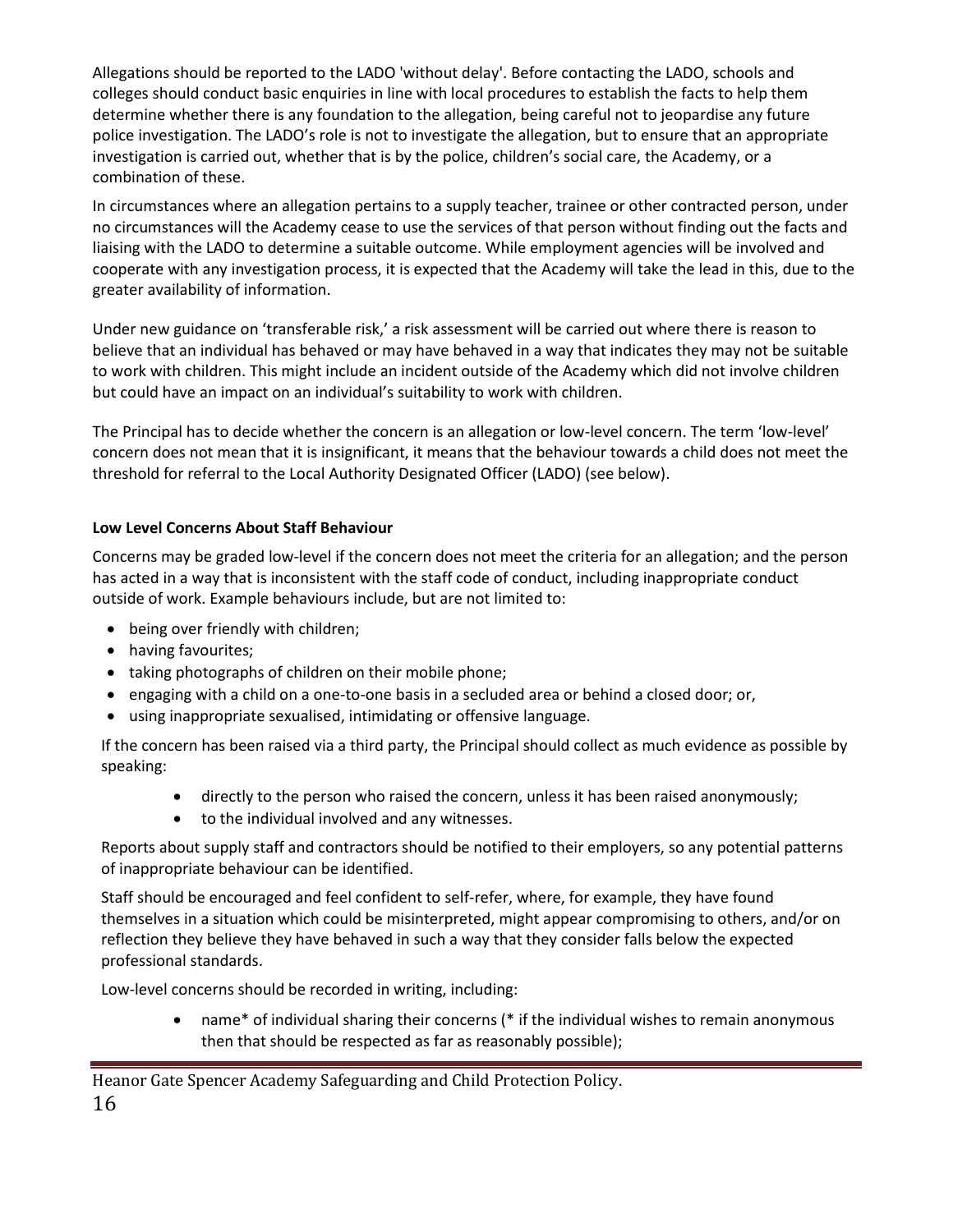- details of the concern;
- context in which the concern arose;
- action taken.

Records must be kept confidential, held securely and comply with the Data Protection Act 2018. The Academy will retain such information until the individual leaves their employment.

Records will be reviewed so that potential patterns of concerning, problematic or inappropriate behaviour can be identified. If a concerning pattern of behaviour is identified and now meets the criteria for an allegation, then the matter will be referred to the LADO.

The records' review might identify that there are wider cultural issues within the Academy that enabled the behaviour to occur. This might mean that policies or processes could be revised or extra training delivered to minimise the risk of it happening again.

Further support can be found at - [https://www.farrer.co.uk/globalassets/clients-and](https://www.farrer.co.uk/globalassets/clients-and-sectors/safeguarding/low-level-concerns-guidance-2020.pdf)[sectors/safeguarding/low-level-concerns-guidance-2020.pdf](https://www.farrer.co.uk/globalassets/clients-and-sectors/safeguarding/low-level-concerns-guidance-2020.pdf)

# **Supporting Employees**

Employees may find some of the issues relating to child protection upsetting and may need support which should be provided by the Academy and either the Academy or Trust's Human Resources Team. Supervision sessions are available to all employees who are involved with child protection issues.

# **Links to other Academy/Trust Policies or Documents**

This policy should be read alongside and in conjunction with other policies and documents regarding the safety and welfare of children. These together make up the suite of policies and documents to safeguard and promote the welfare of children in this Academy:

- *Accessibility Plan*
- *Administration of Medicines*
- *Anti-Bullying*
- *Attendance*
- *Behaviour*
- *Health and Safety*
- *Intimate Care*
- *Online Safety*
- *Use of mobile phones or cameras in school*
- *Relationships and Sex Education*
- *Special Educational Needs and Disability (SEND)*
- *Support children with medical needs*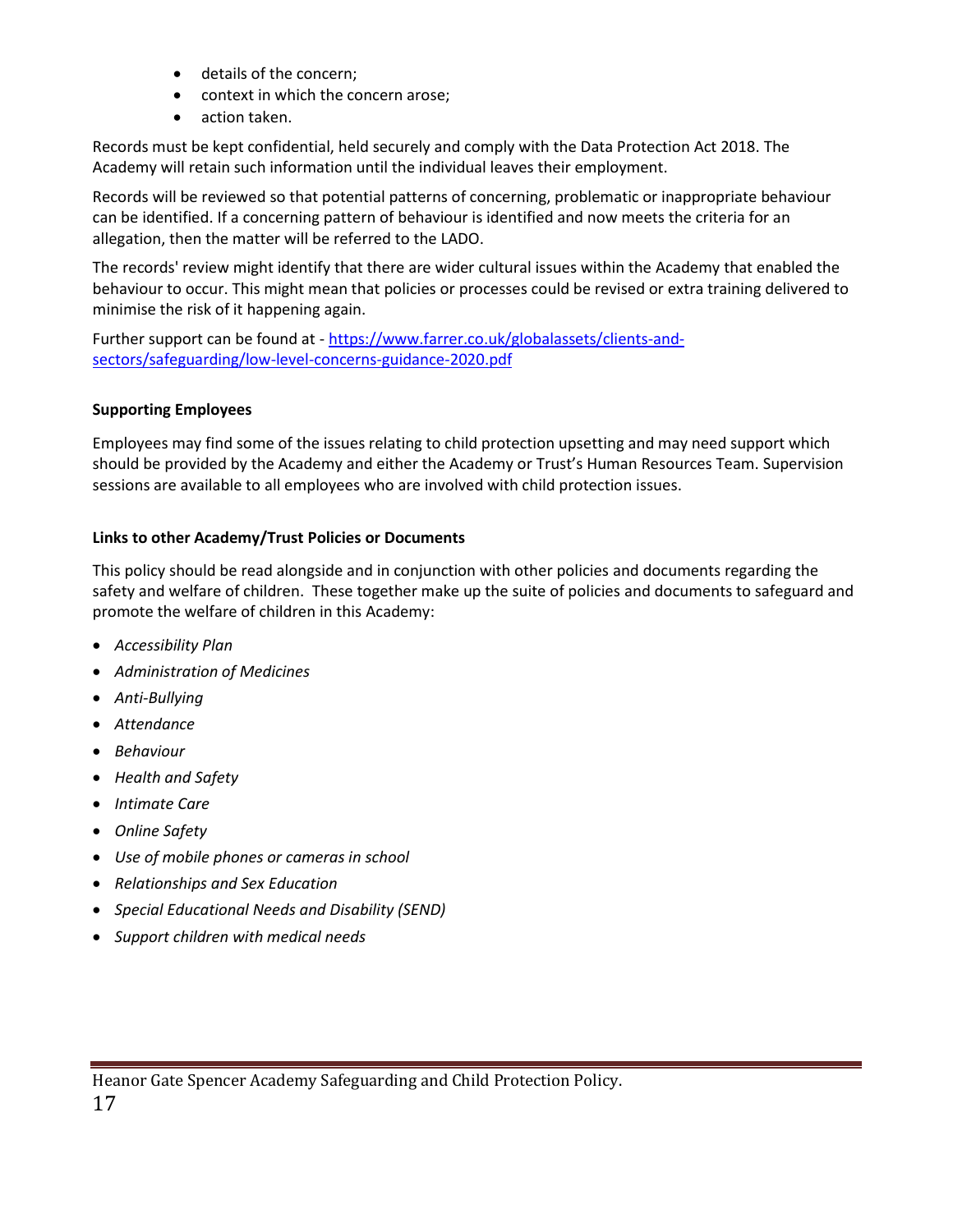The academy operates within the following Trust level policies:

- *Complaints Policy and Procedure (Trust policy)*
- *Disciplinary Policy (employees) (Trust policy)*
- *Employee Expectations and Code of Conduct (Trust policy)*
- *Equality (Trust policy)*
- *Freedom of Information (Trust policy)*
- *information, governance and security policy (Part of the Trust data protection policy)*
- *Grievance Policy (employees) (Trust policy)*
- *Whistle Blowing (Trust policy)*

# **Further guidance to support the work around child protection and safeguarding:**

- https://assets.publishing.service.gov.uk/government/uploads/system/uploads/attachment\_data/file/1007 260/Keeping children safe in education 2021.pdf.
- Working Together to Safeguard Childre[n https://www.gov.uk/government/publications/working-together](https://www.gov.uk/government/publications/working-together-to-safeguard-children--2)[to-safeguard-children--2](https://www.gov.uk/government/publications/working-together-to-safeguard-children--2)
- Female Genital Mutilation (FGM) <https://www.gov.uk/government/collections/female-genital-mutilation>
- Children who may have been trafficked [https://www.gov.uk/government/publications/safeguarding](https://www.gov.uk/government/publications/safeguarding-children-who-may-have-been-trafficked-practice-guidance)[children-who-may-have-been-trafficked-practice-guidance](https://www.gov.uk/government/publications/safeguarding-children-who-may-have-been-trafficked-practice-guidance)
- Private fostering arrangements- [www.privatefostering.org.uk](http://www.privatefostering.org.uk/)
- Sharing of Nudes/Semi-Nudes in Schools and College https://assets.publishing.service.gov.uk/government/uploads/system/uploads/attachment\_data/file/6473 89/Overview\_of\_Sexting\_Guidance.pdf
- Supporting children with continence issues<https://www.nice.org.uk/guidance/CG111>
- Use of reasonable force <https://www.gov.uk/government/publications/use-of-reasonable-force-in-schools>
- Preventing child on child sexual violence and sexual harassment: https://assets.publishing.service.gov.uk/government/uploads/system/uploads/attachment\_data/file/9992 39/SVSH\_2021.pdf
- Promoting the Education of Looked After Children <https://www.gov.uk/government/publications/promoting-the-education-of-looked-after-children>

#### **Key national contacts**

- NSPCC helpline helping adults protect children 24 hours a day. For help and support, including anyone needing advice about female genital mutilation, young people affected by gangs, concerns that someone may be a victim of modern slavery contact the NSPCC trained helpline counsellors on[: help@nspcc.org.uk](mailto:help@nspcc.org.uk) or Text 88858 or Telephone 0808 800 5000
- NSPCC Whistleblowing Advice Line free advice and support for professionals concerned about how child protection issues are being handled in their organisation [help@nspcc.org.uk](mailto:help@nspcc.org.uk) or telephone 0808 800 5000
- NSPCC Report Abuse in Education helpline 0800 136663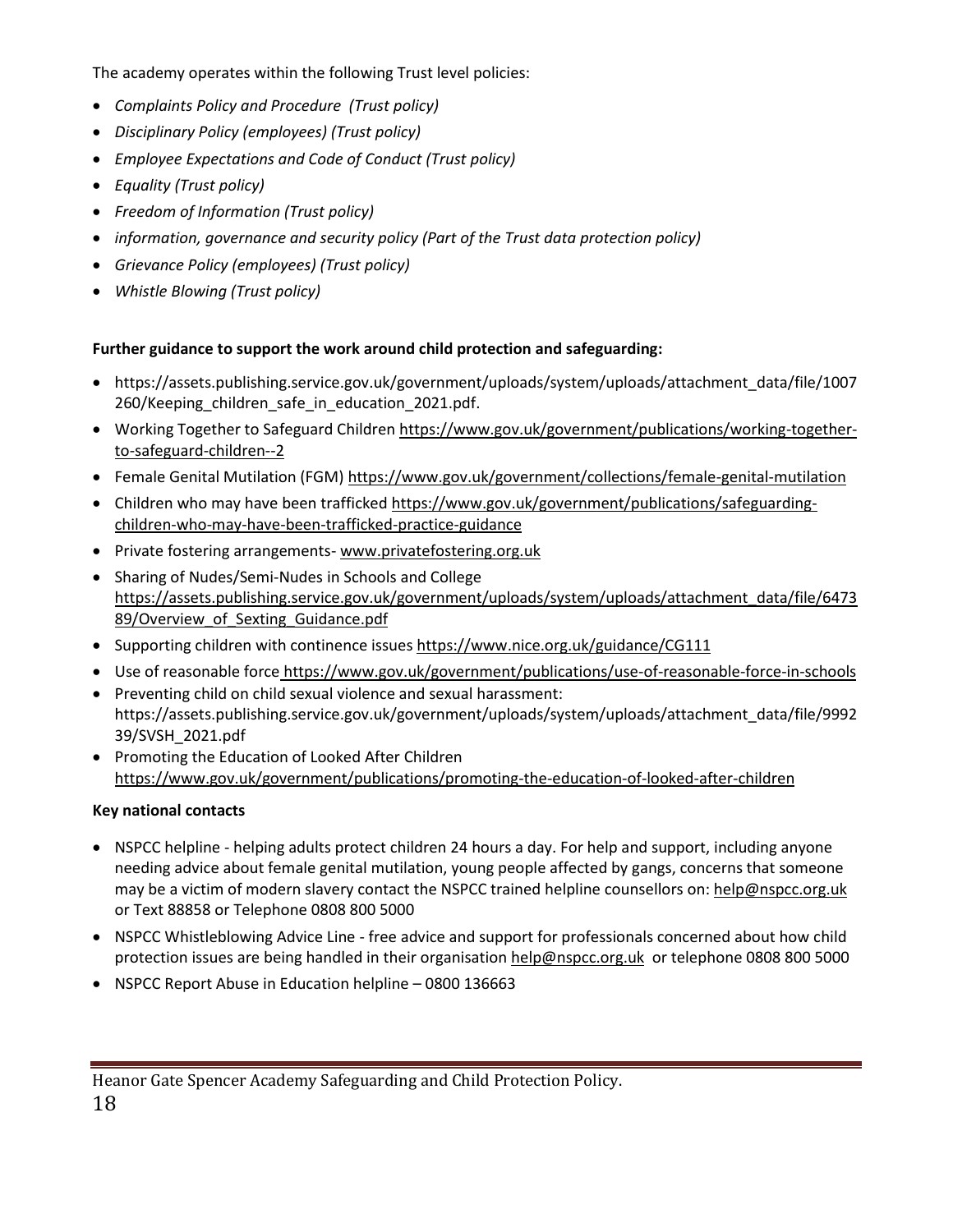- UK Safer Internet Centre professional advice line helpline for professionals working with children and young people in the UK with any online safety issues they may face themselves or with children in their care : [helpline@saferinternet.org.uk](mailto:helpline@saferinternet.org.uk) or telephone 0844 381 4772
- Police Anti-Terrorist Hot Line number 0800 789 321

| Appendix 1  | <b>Roles and Responsibilities</b>        |
|-------------|------------------------------------------|
| Appendix 2  | <b>Identifying Concerns</b>              |
| Appendix 3  | <b>Records and Monitoring</b>            |
| Appendix 4  | Peer on Peer Abuse                       |
| Appendix 5  | <b>Child Sexual Exploitation (CSE)</b>   |
| Appendix 6  | <b>Child Criminal Exploitation (CCE)</b> |
| Appendix 7  | <b>Sharing Nudes/Semi-Nudes</b>          |
| Appendix 8  | <b>Online Safety</b>                     |
| Appendix 9  | <b>Prevent Duty</b>                      |
| Appendix 10 | <b>Female Genital Mutilation</b>         |
| Appendix 11 | <b>Children Missing from Education</b>   |
| Appendix 12 | <b>Private Fostering</b>                 |
| Appendix 13 | Domestic Abuse                           |
| Appendix 14 | Serious Violence                         |

#### **The following appendices are a part of this policy and form accompanying guidance:**

We have a range of recording formats for internal and external purposes including audits required by the local Safeguarding Partnership. These will also form part of the Academy's procedures. It is the responsibility of the DSL to make these known to employees, and for employees to follow them. (See Appendix 3).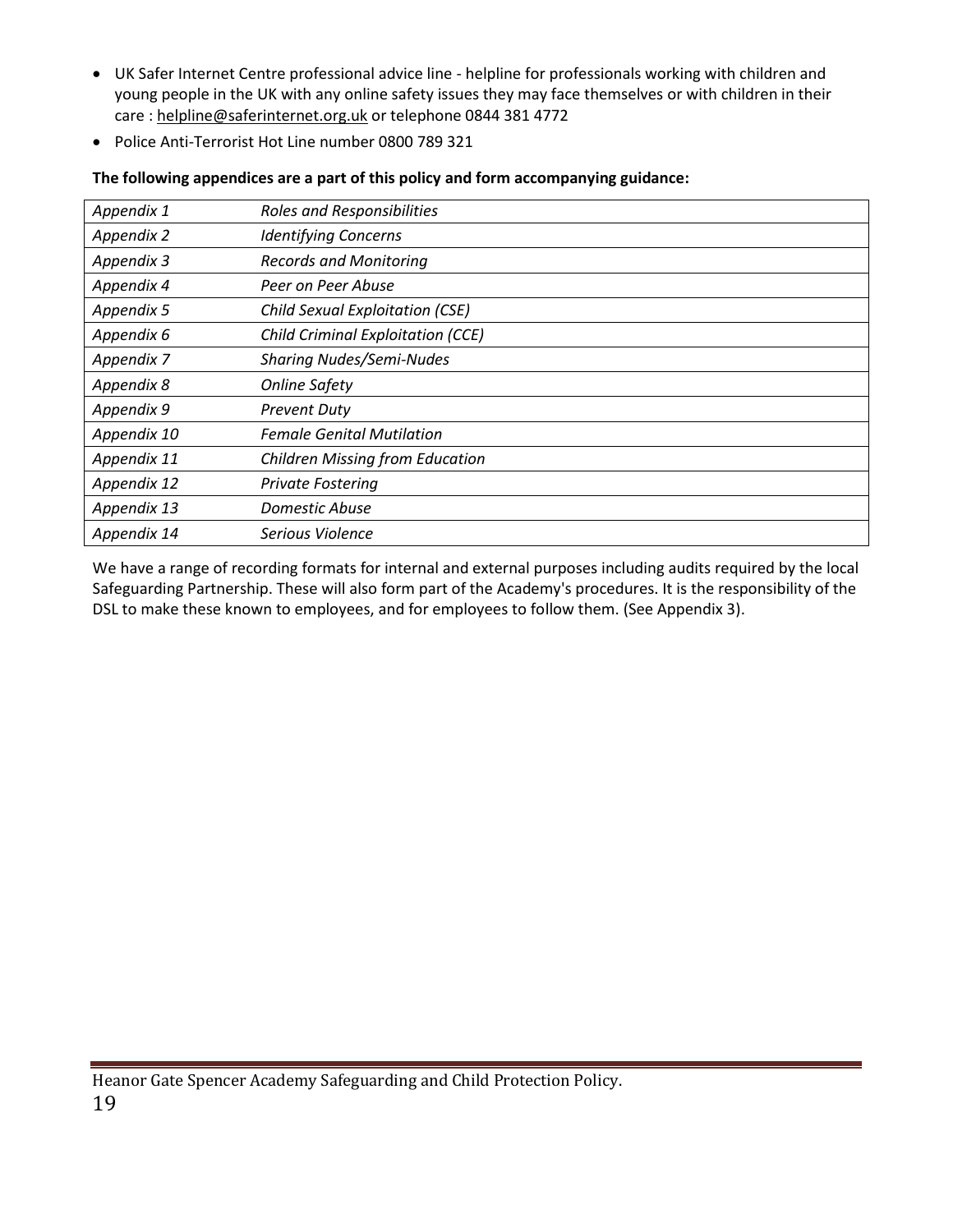# **Part B – Guidance**

# **Appendix 1** - **Roles and Responsibilities**

## **Everyone**

Safeguarding and promoting the welfare of children is everyone's responsibility. Everyone in our Academy who comes into contact with children and their families has a role to play in safeguarding children. All employees in our Academy consider, at all times, what is in the best interests of children.

All employees within our Academy are equally in a position to identify concerns early and provide help to children to prevent concerns escalating. All employees contribute to providing a safe environment in which children can learn.

All our employees are aware of the early help process and understand their role in this. This includes being able to identify emerging problems to recognise children who may benefit from early help. The Academy assesses the risks and issues in the wider community when considering the wellbeing and safety of its children. Employees know in the first instance to discuss their concerns with the DSL and understand they may be required to support other agencies and professionals in assessments for early help.

All our employees are aware of systems within our Academy and these are explained to them as part of employee induction, which include our child protection policy; the Employee Expectations and Code of Conduct, the role of the DSL and Keeping Children Safe in Education Part One. All our employees receive safeguarding and child protection training which is updated (at least) every three years from a suitably trained person. In addition to this training, all employees receive child protection and safeguarding updates when required, but at least annually. All employees and volunteers will undergo Trust approved level 2 training.

All our employees are aware of the process for making referrals to children's social care and for statutory assessments under the Children Act 1989 and understand the role they may have in these assessments.

All our employees know what to do if a child is raising concerns, disclosures of abuse and neglect. Employees will maintain a level of confidentiality whilst liaising with the DSL and Children's Social Care. Our employees will never promise a child that they will not tell anyone about a disclosure or allegation, recognising this may not be in the best interest of the child.

If staff have **any concerns** about a child's welfare, they should act on them immediately.

#### **Employees and volunteers will always promptly inform the DSL if there is:**

- Any suspicion that a child is injured, marked, or bruised in a way which is not readily attributable to the normal knocks or scrapes received in play.
- Any explanation given which appears inconsistent or suspicious.
- Any behaviours which give rise to suspicions that a child may have suffered harm.
- Any concerns that a child may be suffering from inadequate care, ill treatment, or emotional maltreatment.
- Any concerns that a child is presenting signs or symptoms of abuse or neglect.
- Any significant changes in a child's presentation, including non-attendance.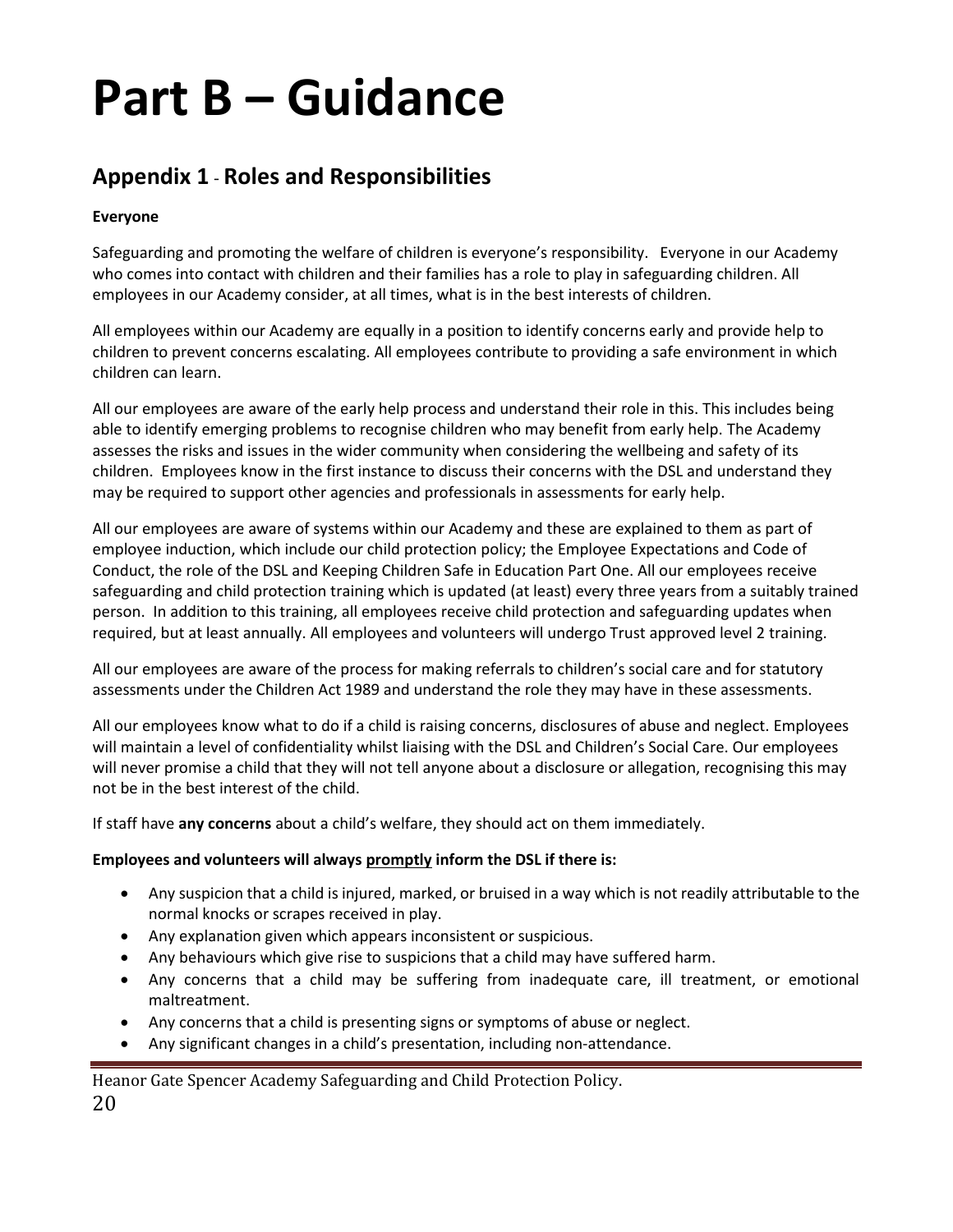- Any hint or disclosure of abuse about or by a child/young person.
- Any concerns regarding person(s) who may pose a risk to children e.g. living in a household with children present.
- Any concerns about peer on peer abuse; this should never be tolerated and passed off as banter or part of growing up (see Appendix 4).
- Information which indicates that the child is living with someone who does not have parental responsibility for them (Private Fostering see Appendix 12).
- Any concerns that a child is at risk of forced marriage, so-called honour based abuse or female genital mutilation (FGM) (see Appendix 10).

Options will then include:

- managing any support for the child internally via the Academy pastoral support processes;
- an Early Help Assessment;
- a referral for statutory services for example as the child might be in need, is in need or suffering or likely to suffer harm.

# **Teachers (including Early Career Teachers) and Principals – Professional duty**

The Teacher Standards 2012 remind us that teachers, early career teachers and Head Teachers should safeguard children and maintain public trust in the teaching profession as part of our professional duties.

# **Designated Safeguarding Lead (DSL)**

Our Academy has a DSL with lead responsibility for safeguarding children and child protection who has received appropriate training and support for this role. This role includes duties under the Prevent agenda. The DSL is a senior member of the Academy leadership team and their responsibilities are explicit in their job description. The DSL will liaise with the local authority and work with other agencies in line with Working [Together to Safeguard Children](https://assets.publishing.service.gov.uk/government/uploads/system/uploads/attachment_data/file/592101/Working_Together_to_Safeguard_Children_20170213.pdf) (2018).

We also have one or more Deputy DSLs (see page 4 of this policy), who will provide cover for the DSL when they are not available. Our Deputy DSL(s) has/have received the same training as our DSL. They will provide additional support to ensure the responsibilities for child protection and safeguarding children are fully embedded within the Academy ethos and that specific duties are discharged. They will assist the DSL in managing referrals, attending Child Protection Conferences, reviews and meetings and supporting the child/children. All have completed the required training and are overseen by the DSL to ensure we fulfil our child protection responsibilities to meet the needs of the children/ young people on roll.

We acknowledge the need for effective and appropriate communication between all employees in relation to safeguarding pupils. Our DSL ensures there is a structured procedure within the Academy, followed by all of the members of the Academy community in cases of suspected abuse, including where concerns are raised under Prevent.

# **The Designated Safeguarding Lead is expected to:**

#### **Manage Referrals from school staff or any others from outside the school**

- Refer cases of suspected abuse or allegations to the relevant investigating agencies
- Support employees who make referrals to children's social care and other referral pathways
- Refer cases, where a person is dismissed or left due to risk/harm to a child, to the DBS as required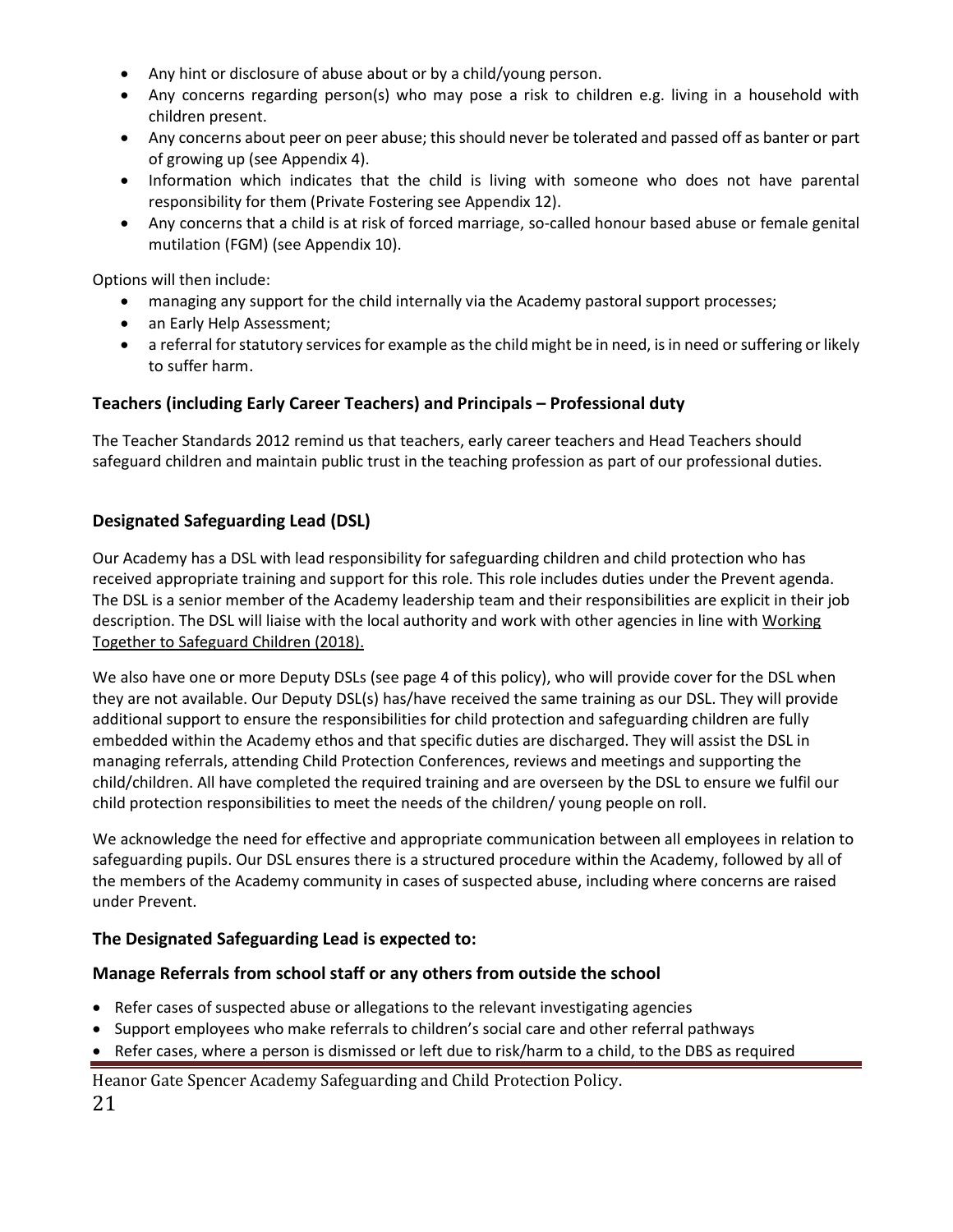# **Work with others (including external agencies and professionals) on matters of safety and safeguarding**

- Liaise with the Principal/Head of Academy (where the Designated Safeguarding Lead role is not carried out by the Head Teacher) to inform him/her of any issues and ongoing investigations
- Liaise with the case manager and the LADO/ LADO Allegation Officer where there are concerns about an employee
- Liaise with employees on matters of safety and safeguarding and deciding when to make a referral by liaising with other agencies
- Act as a source of support, advice and expertise for other employees
- Take part in strategy discussions or attend inter-agency meetings and/or support other employees to do so and to contribute to the assessment of children
- Liaise with the local authority and other agencies in line with recent guidance and Safeguarding Partnership procedures and practice guidance
- Ensure that child protection information is transferred to the pupils new school.
- Be aware of pupils who have a social worker and liaise with Virtual Headteacher who has responsibility to promote the education of children who have a social worker.
- Help promote educational outcomes by sharing the information about the welfare, safeguarding and child protection issues with teachers and wider Academy staff as appropriate.

# **Undertake training**

- Formal DSL training will be undertaken every two years. Informal training and updating of knowledge and skills will be at regular intervals, undertaken at least annually. The DSL is responsible for their own training and should obtain access to resources or any relevant refresher training.
- The DSL is also responsible for ensuring all other employees with designated safeguarding responsibilities access up to date and timely safeguarding training and maintains a register to evidence the training.

# **The training undertaken should enable the Designated Safeguarding Lead to:**

- understand the assessment process for providing early help and intervention;
- have a working knowledge of how the local Safeguarding Children Partnership operates, the conduct of a child protection conference, and be able to attend and contribute to these effectively when required to do so;
- ensure that each employee has access to the child protection policy and procedures;
- be alert to the specific needs of children in need, including those with special educational needs and or disabilities and young carers;
- be able to keep detailed, accurate, secure written records of concerns and referrals;
- understand the Prevent Duty and provide advice and support to employees on protecting children from the risk of radicalisation;
- understand the unique risks associated with online safety and be confident that they have the relevant knowledge and up to date capability required to keep children safe whilst they are online at school or college;
- recognise the additional risks that children with SEN and disabilities (SEND) face online, for example, from online bullying, grooming and radicalisation and are confident they have the capability to support SEND children to stay safe online;
- obtain access to resources and attend any relevant or refresher training courses; and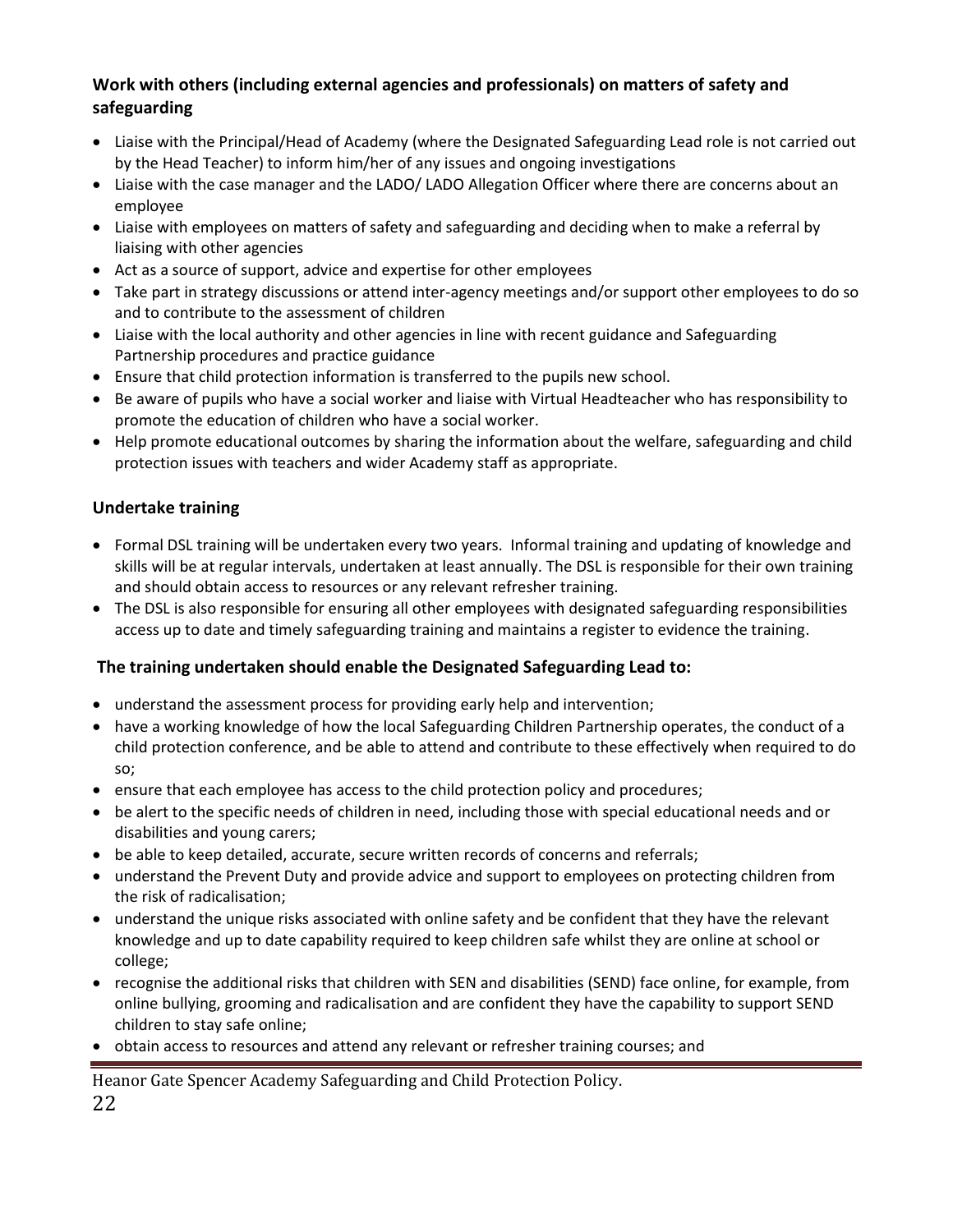• encourage a culture of protecting children; listening to children and their wishes and feelings.

# **Raise awareness of safeguarding and child protection amongst staff and parents**

- Ensure that the safeguarding and child protection policies are known, understood and used appropriately
- Ensure that the safeguarding and child protection policy is reviewed annually in consultation with employees, procedures are updated and reviewed regularly and implemented, and that the governing body is kept up to date and actively involved
- Work strategically to ensure policies and procedures are up to date and drive and support development work within the Academy
- Ensure that the safeguarding and child protection policy is available to parents/carers and uploaded to the Academy website and make clear that referrals may be made about suspected abuse or neglect
- Liaise with the local Safeguarding Partnership and ensure all employees receive induction training covering child protection and are able to recognise and report any concerns immediately as they arise

# **Availability**

• During term time the Designated Safeguarding Lead (or a Deputy) will always be available (during Academy hours) for employees in the Academy or college to discuss any safeguarding concerns. If no DSL or deputy is available, staff should speak to a member of the SLT and/or take advice from local children's social care (KCSIE 2021). The Academy ensure that appropriate arrangements are in place for any out of Academy hours' activities in-line with the guidance contained in KCSIE 2021.

# **Principals/Heads of Academy will ensure that:**

- the Trust safeguarding policies and procedures are implemented, and followed by all employees;
- the roles and responsibilities of the DSL and any deputy DSLs are explicit in their job descriptions;
- sufficient resources and time are allocated to enable the DSL and other employees to discharge their responsibilities, including taking part in strategy discussions and inter-agency meetings, and contributing to the assessment of children;
- all employees and volunteers feel able to raise concerns about poor or unsafe practice with regard to children, and such concerns are addressed sensitively and effectively in a timely manner in accordance with agreed whistle-blowing policies;
- all employees have access to and read:- the Academy Safeguarding and Child Protection Policy; the employee expectations and code of conduct; DfE Keeping Children Safe in Education guidance 2021, Part One, as a minimum
- there are mechanisms in place to assist employees to understand and discharge their role and responsibilities as set out in Part One of Keeping Children Safe in Education 2021.

# **Governance**

**The Trust's Board of Directors and the Academy Governing Body and are collectively responsible for ensuring that safeguarding arrangements are fully embedded within the Academy's ethos and reflected in the Academy's day to day safeguarding practices by:** 

• ensuring there is an individual member of the governing body to take leadership responsibility for safeguarding and champion child protection issues within the Academy;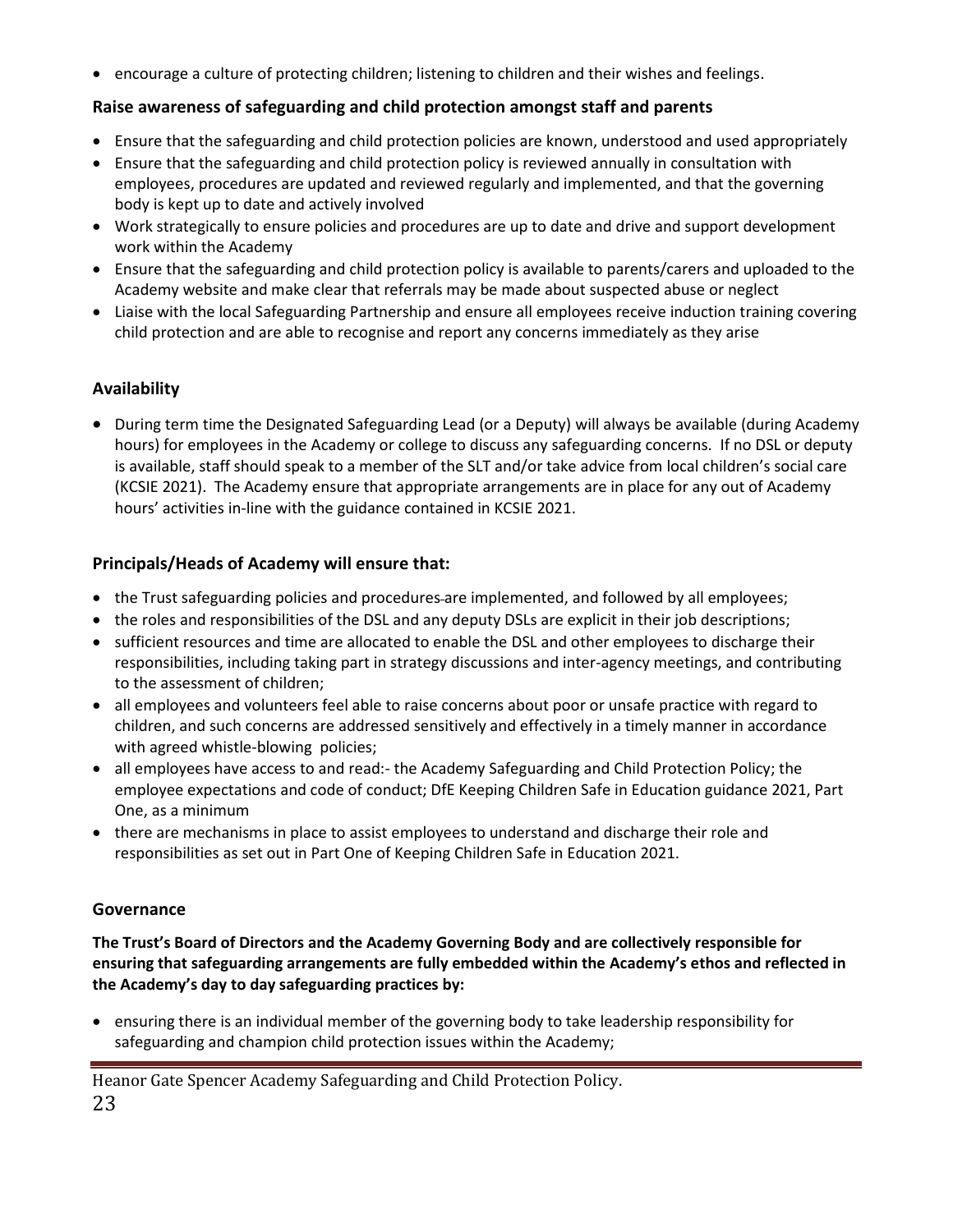- ensuring the Academy has effective policies and procedures in line with statutory guidance (Working Together to Safeguard Children 2018) and local guidance, and monitoring the Academy's compliance with them;
- ensuring that safeguarding policies and procedures are in place for appropriate action to be taken in a timely manner to promote a child's welfare;
- recognising the importance of information sharing between agencies. Ensuring cooperation with the local authority and other safeguarding partners;
- appointing a DSL from the leadership team to take lead responsibility for child protection/safeguarding and ensuring a Designated Teacher for Looked After Children is appropriately trained;
- ensuring that all employees read and understand at least Part One of Keeping Children Safe in Education 2021 and ensuring that there are mechanisms in place to assist employees to understand and discharge their role and responsibilities as set out in Part One;
- ensuring that the governing body is collectively responsible for the Academy's safeguarding arrangements;
- ensuring that the Chair of Governors and named safeguarding governors are suitably trained to enable them to discharge and comply with their child protection/safeguarding responsibilities;
- ensuring there is a training a strategy in place for all employees, including the Principal, so that child protection training is undertaken with refresher training at three yearly intervals. The DSL and all other employees with designated safeguarding responsibilities should receive refresher training at two yearly intervals;
- ensuring that employees undergo mandatory Induction Training which should include: the Safeguarding and Child Protection Policy; the Behaviour Policy; the Staff Code of Conduct; the safeguarding response to children who go missing from education and; the role of the designated safeguarding lead and any deputies;
- ensuring that there are arrangements in place for all staff to receive regular safeguarding and child protection updates as required, but at least annually, to provide them with the relevant skills and knowledge to safeguard children effectively;
- ensuring that temporary employees and volunteers who work with children are made aware of the Academy's arrangements for child protection and their responsibilities;
- ensuring there are procedures in place to manage allegations against employees and exercise disciplinary functions in respect of dealing with a complaint;
- ensuring a response if there is an allegation against the Principal by liaising with the LADO or other appropriate officers within the Trust HR team;
- ensuring appropriate responses to children who go missing from education, particularly on repeat occasions, to help identify the risk of abuse, including child sexual exploitation;
- ensuring that appropriate filters and monitoring systems are in place at the Academy to protect children online;
- ensuring that children are taught about safeguarding online through teaching and learning opportunities;
- ensuring that peer on peer abuse is included in the child protection and safeguarding policy, the issue of sharing nudes/semi-nudes and the Academy's response is included and different gender issues that are prevalent in peer on peer abuse;
- giving employees the opportunities to contribute and shape safeguarding arrangements and policy;
- preventing people who pose a risk of harm from working with children by adhering to statutory responsibilities to check employees who work with children, making decisions about additional checks and ensuring volunteers are supervised as required;
- Safer Recruitment training is available to all relevant staff and governors who are involved in the recruitment process;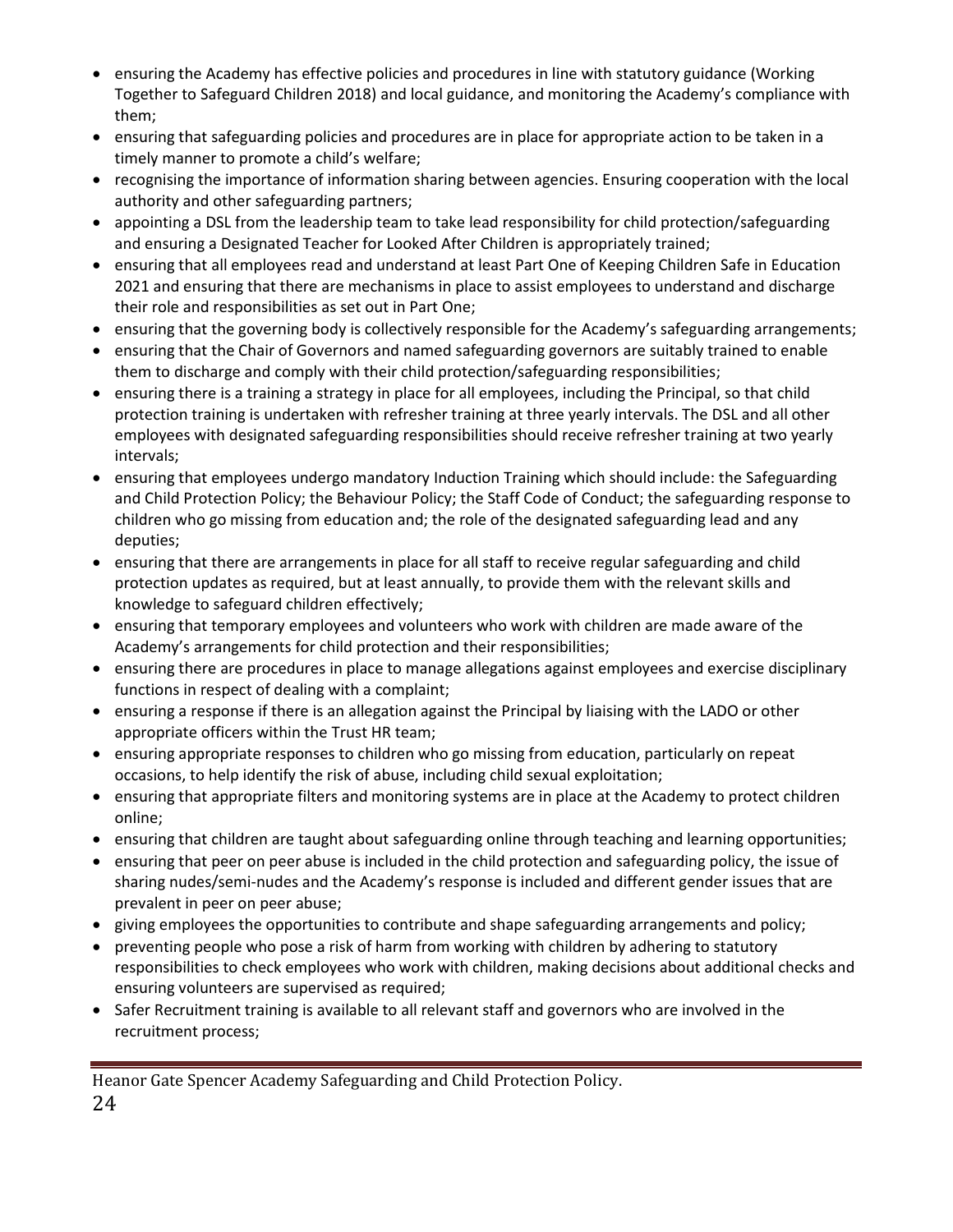• recognising that certain children are more vulnerable than others, such as looked after children (previously or current), care leavers and children with special educational needs and disabilities.

# **Looked After Children – the role of Designated Teacher and the Designated Safeguarding Lead**

Supporting children in care is key priority for our Academy. We recognise that the needs of this group of children can only be effectively met when all agencies work together. The Academy has a teacher with responsibility for promoting the educational achievement of children who are looked after and those who are post adoption (see page 4). They have the appropriate training. The Designated Teacher will work with the Local Authority's Virtual School Headteacher to ensure that the progress of the child is supported.

The DSL will also have details of the child's social worker and the name of the Local Authority's Virtual Headteacher. The DSL will work closely with the Designated Teacher, as we recognise that children may have been abused or neglected before becoming looked after. We will ensure their ongoing safety and wellbeing as well as supporting their education, through linking with their social worker, carers and parents where appropriate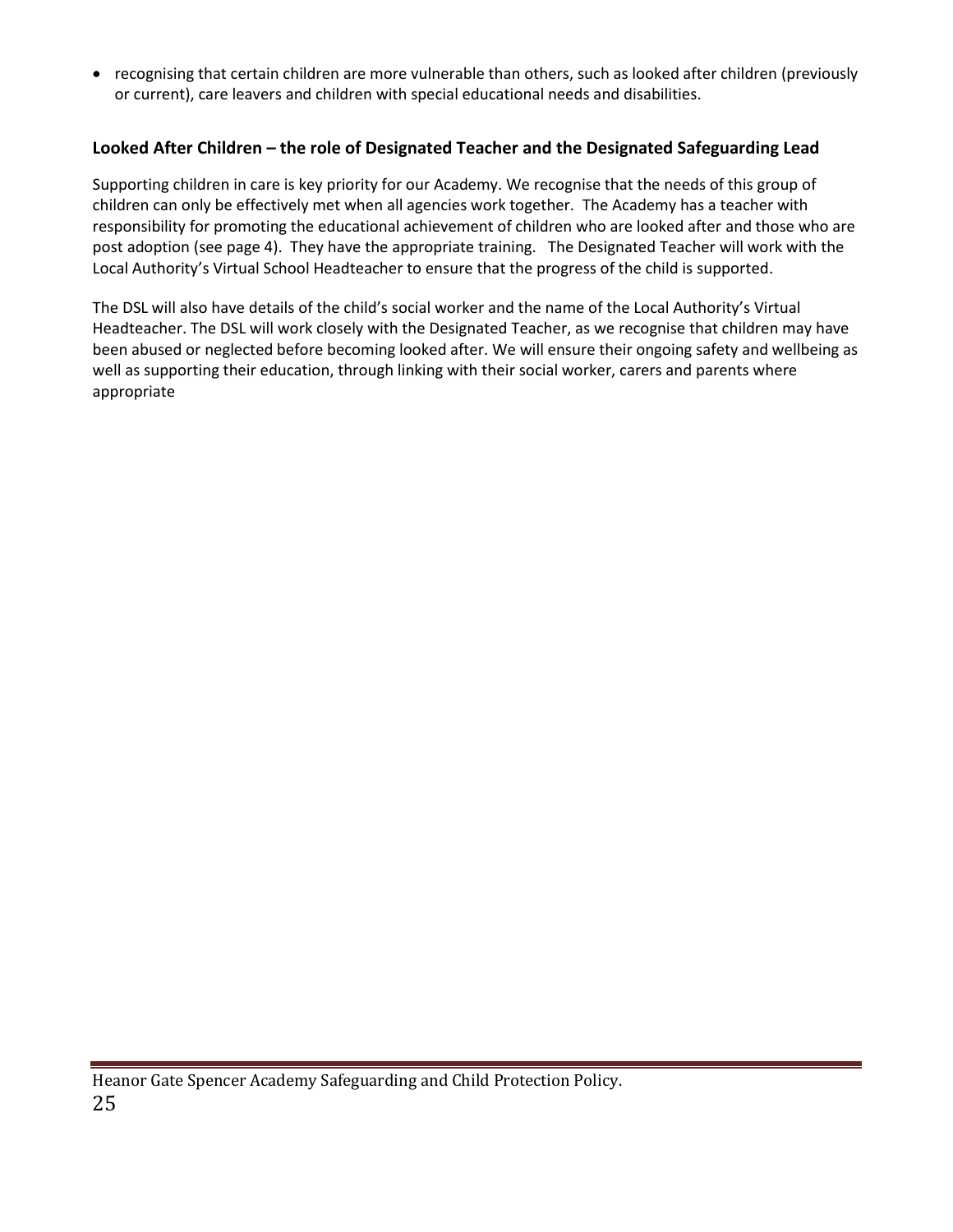# **Appendix 2 - Identifying Concerns and Taking Action**

All employees, volunteers and governors will know how to identify pupils who may be being harmed and then how to respond to a pupil who discloses abuse, or where others raise concerns about them. Our employees will be familiar with procedures to be followed. Employees understand that abuse, neglect and safeguarding issues are rarely standalone events that can be covered by one definition, and that in most cases multiple issues will overlap with each other. Employees who regularly come into contact with children are aware of the DfE guidance: **[What to do if you're worried a child is being abused](https://www.gov.uk/government/uploads/system/uploads/attachment_data/file/419604/What_to_do_if_you_re_worried_a_child_is_being_abused.pdf)**

Some of the following signs might be indicators of abuse or neglect:

- Children whose behaviour changes they may become aggressive, challenging, disruptive, withdrawn or clingy, or they might have difficulty sleeping or start wetting the bed;
- Children with clothes which are ill-fitting and/or dirty;
- Children with consistently poor hygiene;
- Children who make strong efforts to avoid specific family members or friends, without obvious reason;
- Children who don't want to change clothes in front of others or participate in physical activities;
- Children who are having problems at the Academy, for example, a sudden lack of concentration and learning or they appear to be tired and hungry;
- Children who talk about being left home alone, with inappropriate carers or with strangers;
- Children who reach developmental milestones late, e.g. learning to speak/walk, with no medical reason;
- Children who are regularly missing from school;
- Children who are reluctant to go home after school;
- Children with poor Academy attendance and punctuality, or who are consistently late being picked up;
- Parents who are dismissive and non-responsive to practitioners' concerns;
- Parents who collect their children from the Academy when drunk, or under the influence of drugs;
- Children who drink alcohol regularly from an early age;
- Children who are concerned for younger siblings without explaining why;
- Children who talk about running away; and
- Children who shy away from being touched or flinch at sudden movements.
- Children who self-harm.

# **The four categories of child abuse are as follows:**

- 1. Physical Abuse
- 2. Emotional Abuse
- 3. Sexual Abuse, and
- 4. Neglect

**Physical Abuse:** a form of abuse which may involve hitting, shaking, throwing, poisoning, burning or scalding, drowning, suffocating or otherwise causing physical harm to a child. Physical harm may also be caused when a parent or carer fabricates the symptoms of, or deliberately induces, illness in a child.

*Some of the Possible Indicators Could Include:* Children with frequent injury such as bruising, bite marks, burns and scalds, fractures but also by aggressive behaviour. It may also be an indicator of concern where a parent gives an explanation inconsistent with the injury or gives several different explanations for the injury.

Heanor Gate Spencer Academy Safeguarding and Child Protection Policy. 26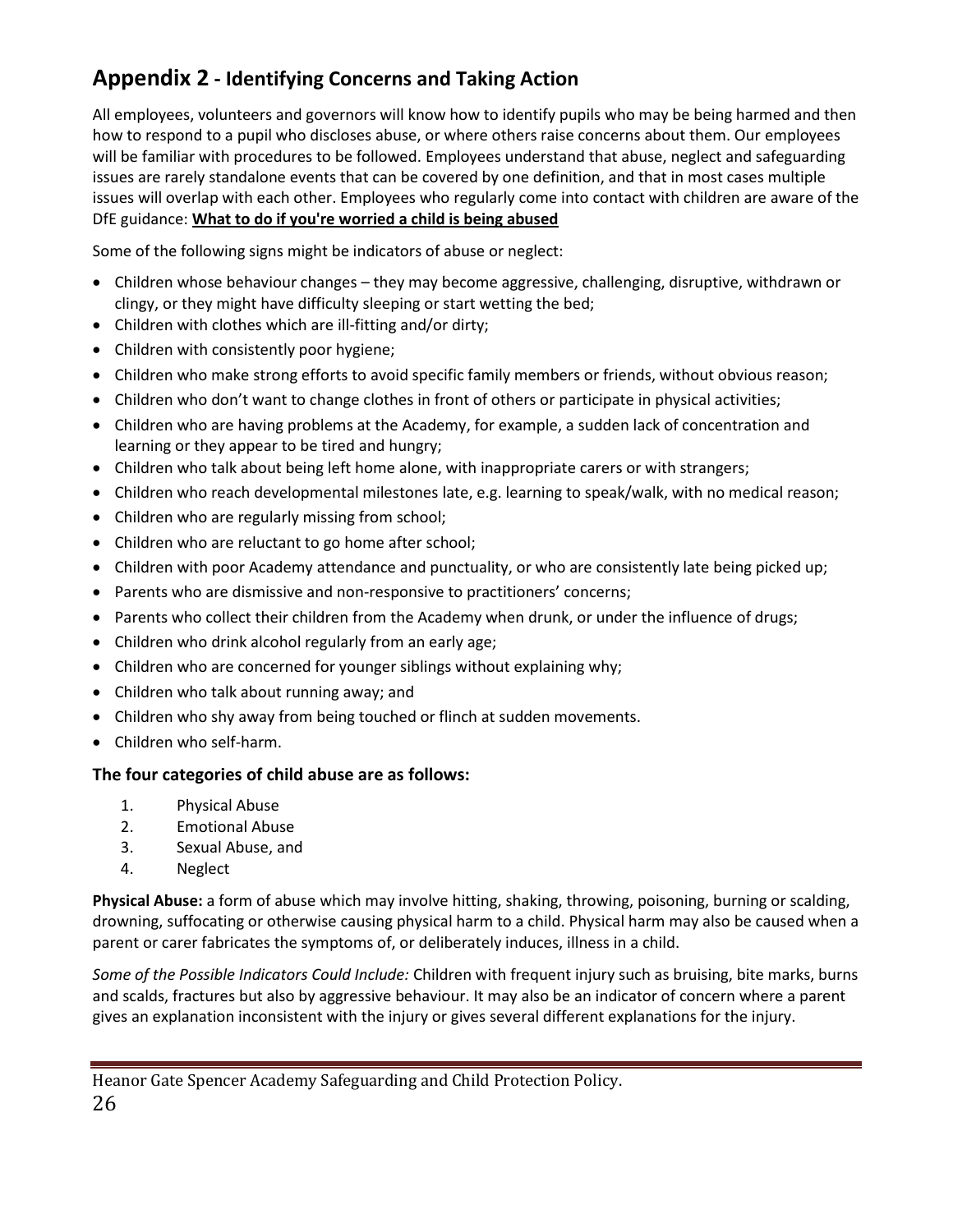**Emotional Abuse:** the persistent emotional maltreatment of a child such as to cause severe and adverse effects on the child's emotional development. It may involve conveying to a child that they are worthless or unloved, inadequate, or valued only insofar as they meet the needs of another person. It may include not giving the child opportunities to express their views, deliberately silencing them or 'making fun' of what they say or how they communicate. It may feature age or developmentally inappropriate expectations being imposed on children. These may include interactions that are beyond a child's developmental capability as well as overprotection and limitation of exploration and learning, or preventing the child participating in normal social interaction. It may involve seeing or hearing the ill-treatment of another. It may involve serious bullying (including cyberbullying), causing children frequently to feel frightened or in danger, or the exploitation or corruption of children. Some level of emotional abuse is involved in all types of maltreatment of a child, although it may occur alone.

*Some of the Possible Indicators Could Include:* Developmental delay, attachment issues, aggressive behaviour, appeasing behaviour, watchfulness or stillness, low self-esteem, withdrawn or a loner, or having difficulty in forming relationships. Emotional abuse may be difficult to recognise as signs are usually behavioural rather than physical. Signs of emotional abuse may be associated or similar to other forms of abuse so presence of emotional abuse may indicate other abuse is prevalent as well.

**Sexual Abuse:** involves forcing or enticing a child or young person to take part in sexual activities, not necessarily involving violence, whether or not the child is aware of what is happening. The activities may involve physical contact, including assault by penetration (for example rape or oral sex) or non-penetrative acts such as masturbation, kissing, rubbing and touching outside of clothing. They may also include noncontact activities, such as involving children in looking at, or in the production of, sexual images, watching sexual activities, encouraging children to behave in sexually inappropriate ways, or grooming a child in preparation for abuse. Sexual abuse can take place online, and technology can be used to facilitate offline abuse. Sexual abuse is not solely perpetrated by adult males. Women can also commit acts of sexual abuse, as can other children. The sexual abuse of children by other children is a specific safeguarding issue (also known as peer on peer abuse) in education and all staff should be aware of it and the policy and procedures for dealing with it.

*Some of the Possible Indicators Could Include:* Inappropriate sexualised conduct, age inappropriate sexualised play or conversation, sexually harmful behaviour – contact or non-contact, self-harm, eating disorders, continual, inappropriate or excessive masturbation, anxiousness or unwillingness to remove clothes – sports/ PE etc., pain or itching in genital area, blood on underclothes, bruising in genital region and/or inner thighs

**Neglect:** the persistent failure to meet a child's basic physical and/or psychological needs, likely to result in the serious impairment of the child's health or development. Neglect may occur during pregnancy as a result of maternal substance abuse. Once a child is born, neglect may involve a parent or carer failing to: provide adequate food, clothing and shelter (including exclusion from home or abandonment); protect a child from physical and emotional harm or danger; ensure adequate supervision (including the use of inadequate caregivers); or ensure access to appropriate medical care or treatment. It may also include neglect of, or unresponsiveness to, a child's basic emotional needs.

*Some of the Possible Indicators Could Include:* Being constantly hungry; constantly tired; have a poor state of clothing; be emaciated; have untreated medical problems; be frequently late or have poor or non-attendance at the Academy; have low self- esteem; display neurotic behaviour and/or have poor social relationships, have poor personal hygiene. A neglected child may also be apathetic, fail to thrive, or be left with or in the care of adults under the influence of alcohol or drug misuse.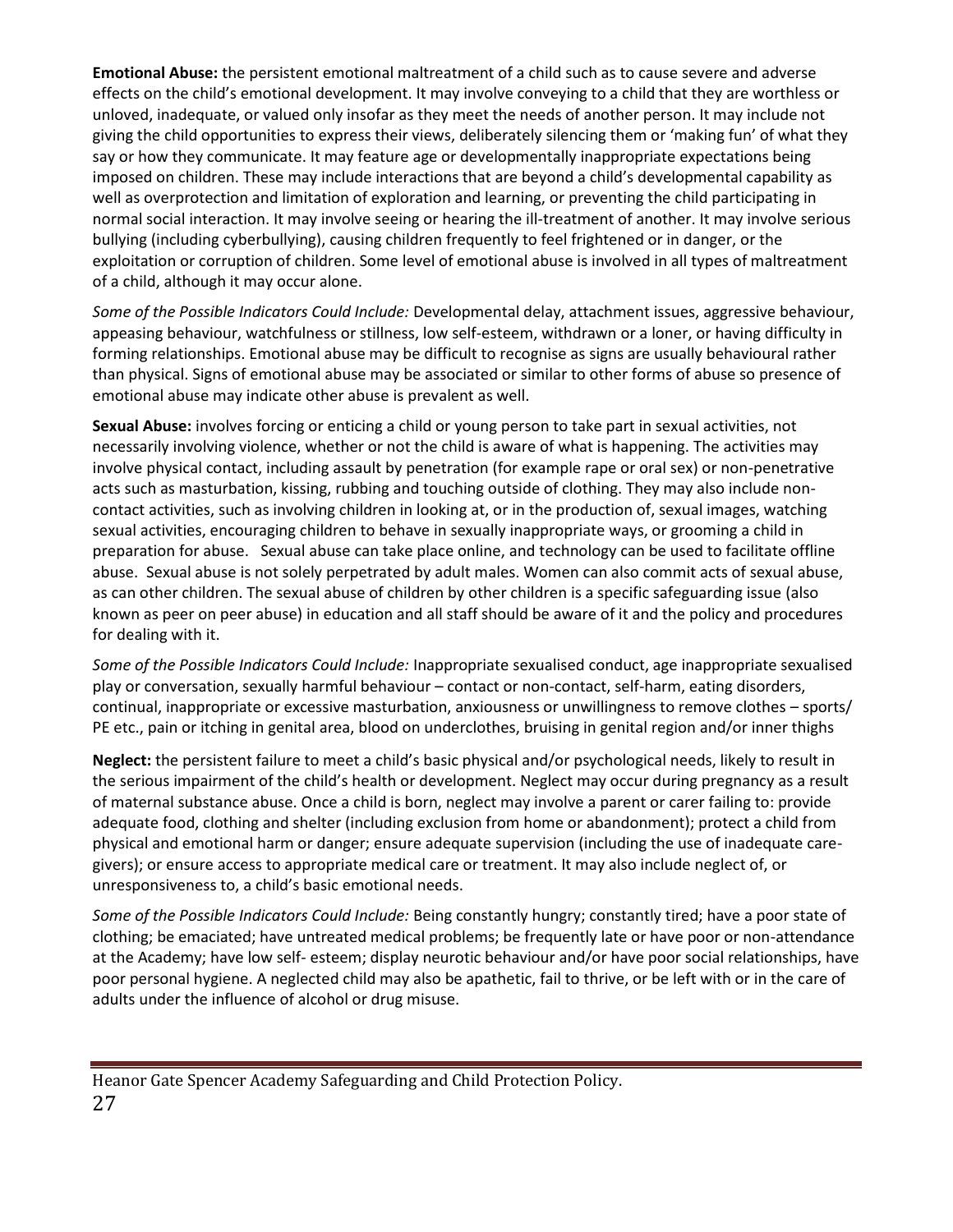## **Children with Special Educational Needs or certain health conditions**

We recognise that some children with special educational needs or disabilities (SEND) or certain health conditions can face additional safeguarding challenges. Such children are especially vulnerable when identifying concerns due to their impaired capacity to resist or avoid abuse. They may have speech, language and communication needs which may make it difficult to tell others what is happening. We know that additional barriers can exist when recognising abuse and neglect in this group of children which include:

- assumptions that indicators of possible abuse such as behaviour, mood and injury relate to the child's condition without further exploration;
- these children being more prone to peer group isolation or bullying (including prejudice-based bullying) than other children;
- the potential for children with SEND or certain medical conditions being disproportionally impacted by behaviours such as bullying - without outwardly showing any signs;
- communication barriers and difficulties in managing or reporting these challenges.
- being more prone to peer group isolation than other children;

Because of these vulnerabilities, we will consider on a case by case basis, the level of pastoral support needed for children with SEN and disabilities, along with ensuring any appropriate support for communication is in place.

# **Taking action where concerns are identified**

The Safeguarding Partnership procedures contain the inter-agency processes, protocols and expectations for safeguarding children. The Academy response to any concerns will be set within this context.

Our employees recognise the difference between concerns about a child and a child in immediate danger. If employees have concerns about a child, a discussion should take place with the DSL to agree a course of action. If a child is at immediate risk of harm a referral will be made immediately to the relevant agency and/or the police immediately by the employee if required, with the DSL being informed of the referral.

If a child chooses to tell an employee about alleged abuse, there are a number of actions that employees will undertake to support the child using the TED approach of 'Tell me, Explain, Describe':

- The key facts will be established in language that the child understands and the child's words will be used in clarifying/expanding what has been said
- No promises will be made to the child, e.g. to keep secrets
- Employees will stay calm and be available to listen
- Employees will actively listen with the utmost care to what the child is saying
- Where questions are asked, this should be done without pressurising and only using open questions;
	- o Leading questions should be avoided as much as possible
	- o Questioning should not be extensive or repetitive
- Employees will not put words in the child's mouth but subsequently note the main points carefully
- A full written record will be kept by the employees, signed/logged and dated, including the time of the conversation with the child, an outline of what was said, any comment on the child's body language etc.
- It is not appropriate for employees to make children write statements about abuse that may have happened to them or get them to sign the employee's record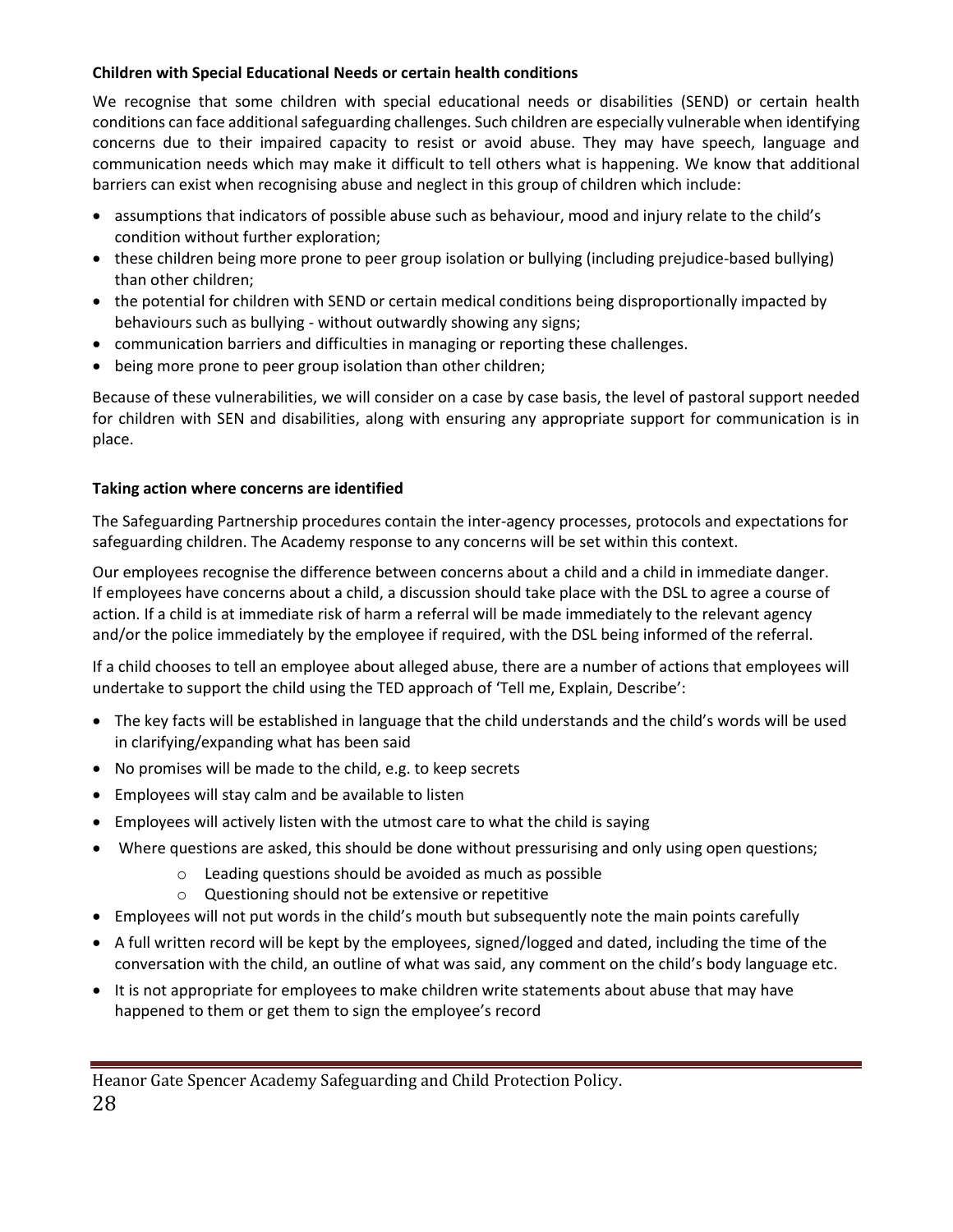- Employees will reassure the child and let them know that they were right to inform them and inform the child that this information will now have to be passed on
- The DSL will be immediately informed, unless the disclosure has been made to them
- Information should be shared with children's social care without delay, either to the child's own social worker or to the relevant Local Authority multi agency hub. Children's Social Care will liaise with the police as required to ensure an appropriate police officer response rather than a uniformed response
- The Police would only therefore be contacted direct in an emergency

**Employees should never attempt to carry out an investigation of suspected child abuse by interviewing the child or any others involved. The only people who should investigate child abuse and harm are Social Care, Police or the NSPCC** 

Heanor Gate Spencer Academy Safeguarding and Child Protection Policy. 29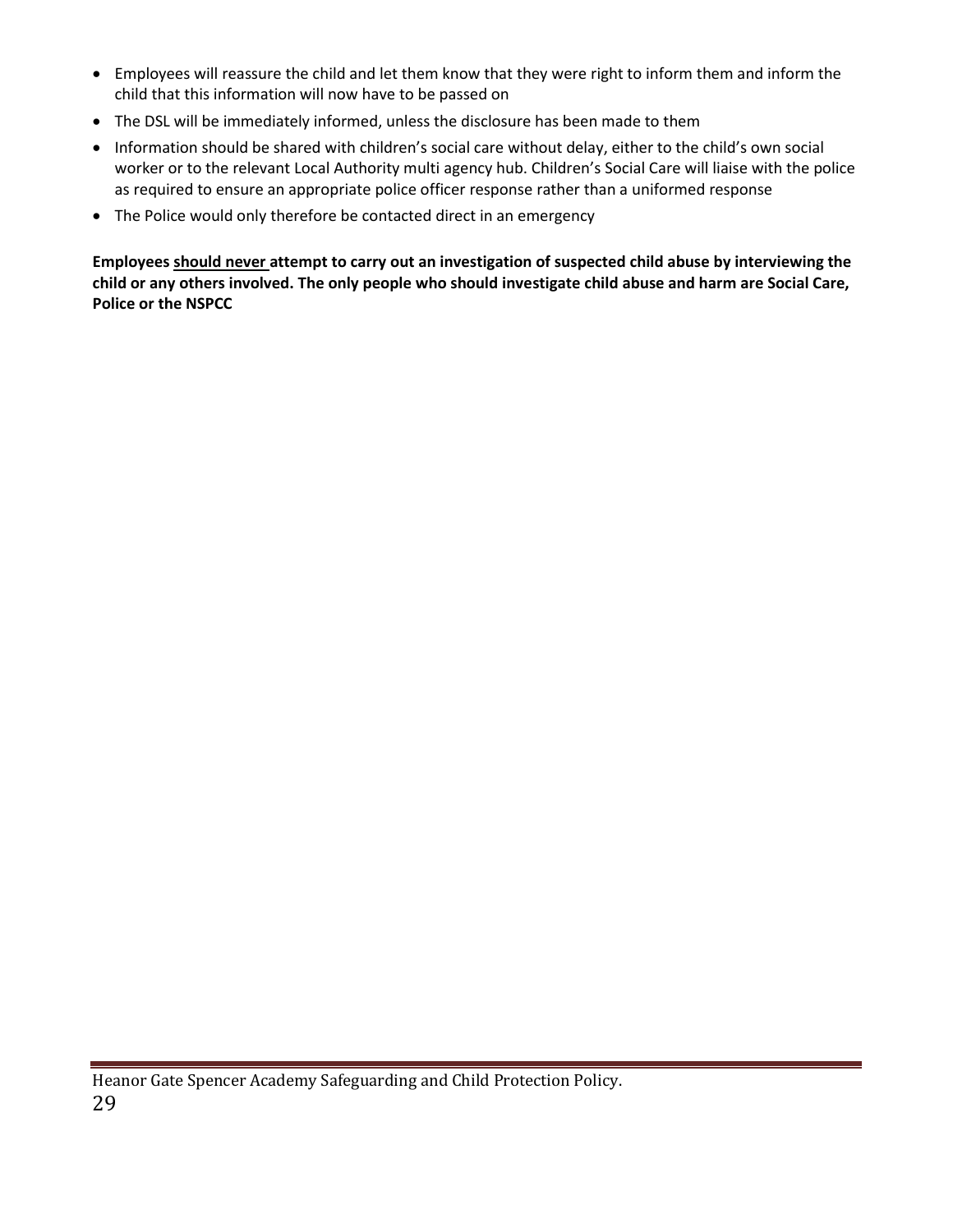# **Appendix 3 - Records and Monitoring**

A written record of any concerns about a child will be made within 24 hours. The academy uses the CPOMS Safeguarding and Child Protection Software for Academies [\(www.cpoms.co.uk/\)](http://www.cpoms.co.uk/) for recording and monitoring child protection and other safeguarding issues. Records will comprise a mixture of directly recorded information, uploads of electronic documents and scans of other evidence where appropriate such as handwritten accounts or other paper information. This system was introduced into the Academy in September 2017. During the process of transferring existing records, some paper based filing will still exist which will comprise a mixture of paper 'concern's files' or 'child protection confidential' files.

All records will provide a factual and evidence-based account with accurate recording of any actions. Records will identify the person making the record, be dated and, where appropriate, be witnessed. Where an opinion or professional judgement is recorded this should be clearly stated as such.

**At no time should an individual teacher/employee or Academy be asked to or consider taking photographic evidence of any injuries or marks to a child's person. This type of behaviour could lead to the employee being taken into managing allegations procedures. The body map approach should be used in accordance with recording guidance.** 

**Any concerns should be reported and recorded without delay to the appropriate safeguarding services, e.g. MASH or the child's social worker if already an open case to social care.**

A chronology will be kept in the CPOMs system prior to the commencement of a concern file/raising of an alert on CPOMs. Employees, particularly pastoral employees, will record any minor concerns on the chronology and will take responsibility for alerting the DSL should the number of concerns rise or, in their professional judgement, become significant.

#### **Why recording is important**

Our employees will be encouraged to understand why it is important that recording is comprehensive and accurate and know the messages from serious case reviews in terms of recording and sharing information. It is often when a chronology of information is pieced together that the level of concern escalates or the whole or wider picture becomes known. We acknowledge that without information being recorded it can be lost. This could be crucial information, the importance of which is not always necessarily apparent at the time. On occasions, this information could be crucial evidence to safeguard a child or be evidence in future criminal prosecutions.

The Academy will keep records of concerns about children even where there is no need to refer the matter to MASH/Children's Social Care (or similar) immediately. Records will be kept up to date and reviewed regularly by the DSL to evidence and support actions taken by employees in discharging their safeguarding arrangements. Original notes will be retained (but clearly identified as such) as this is a contemporaneous account; they may be important in any criminal proceedings arising from current or historical allegations of abuse or neglect.

The concern file can be active or non-active in terms of monitoring i.e. a child is no longer LAC, subject to a child protection plan or EHAF and this level of activity can be recorded on the front sheet, where written records still exists pending transfer to CPOMs, as a start and end date. If future concerns then arise it can be re-activated and indicated as such on the front sheet and on the chronology as new information arises.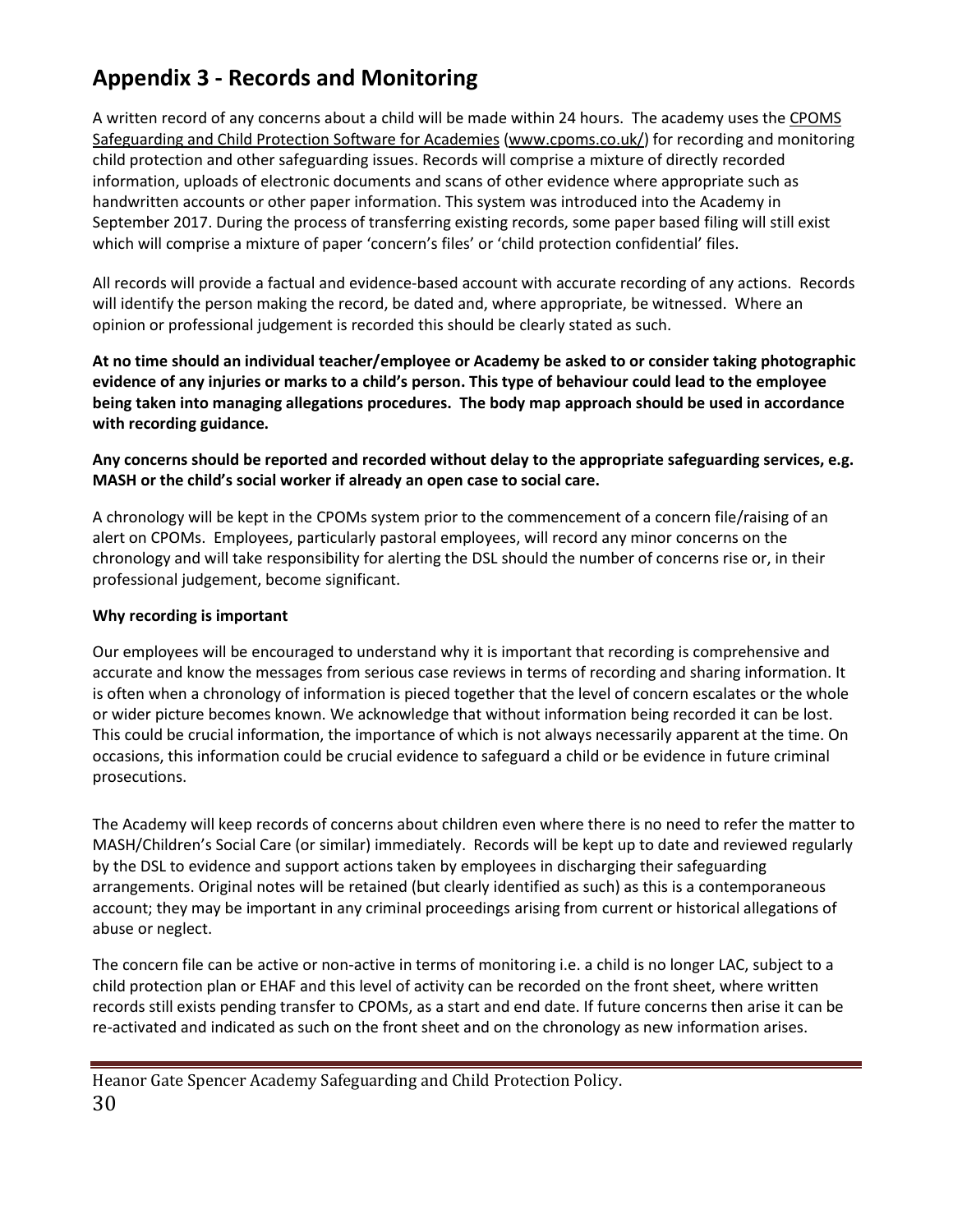Where children leave the Academy, employees should ensure their concern/child protection file is transferred to the new Academy as soon as possible (this should be as soon as possible and no later than 15 working days). This should be transferred separately from the main pupil file, ensuring secure transit and confirmation of receipt should be obtained. Where the receiving school uses CPOMS, this will be done as a system based transfer. Where the receiving school does not use CPOMS or the child's record is still paper based, this will be done electronically e.g. on a password protected memory stick where the file exists on CPOMs or through a paper record. It would good practice, wherever possible, for the file to be hand-delivered to the receiving designated safeguarding lead with a discussion taking place. There should be a smooth and safe transition for the child and consequently our academy's DSL will consider if it would be appropriate to share any information with the new school or college in advance of a child leaving. This would include information that would allow the new school or college to continue supporting victims of abuse and have that support in place for when the child arrives. Where our academy is the receiving school, we will ensure that key staff such as designated safeguarding leads and SENCO are aware as required.

# **Recording Practice**

Timely and accurate recording will take place when there are any issues regarding a child. Each and every episode/incident/concern/activity regarding that child, including telephone calls to other professionals, needs to be recorded on the chronology kept within the confidential/CPOMs file for that child. This will include any contact from other agencies to discuss concerns relating to a child. Actions will be agreed and roles and responsibility of each agency will be clarified and outcomes recorded. Support and advice will be sought from Children's Social Care, or Early Help whenever necessary. In this way a picture can emerge and this will assist in promoting an evidence-based assessment and determining any action(s) that needs to be taken. This may include no further action, undertaking an EHAF, or making a referral to the Local Authority safeguarding hubs/Children's Social Care

The DSL will have a systematic means of monitoring children known or thought to be at risk of harm (through the concern file and through an ongoing dialogue with pastoral employees). They will ensure that we contribute to assessments of need and support multi-agency plans for those children.

The Academy uses standard templates and forms for recording information which is not directly entered onto CPOMs. These are specific to the Academy and reflect any mandatory or required Local Authority or Local Safeguarding Partnership procedures, where these exist. The DSL will ensure that all employees are familiar with the reporting/recording formats for the Academy. These form part of the Academy's safeguarding practice and employees are required to ensure they follow these.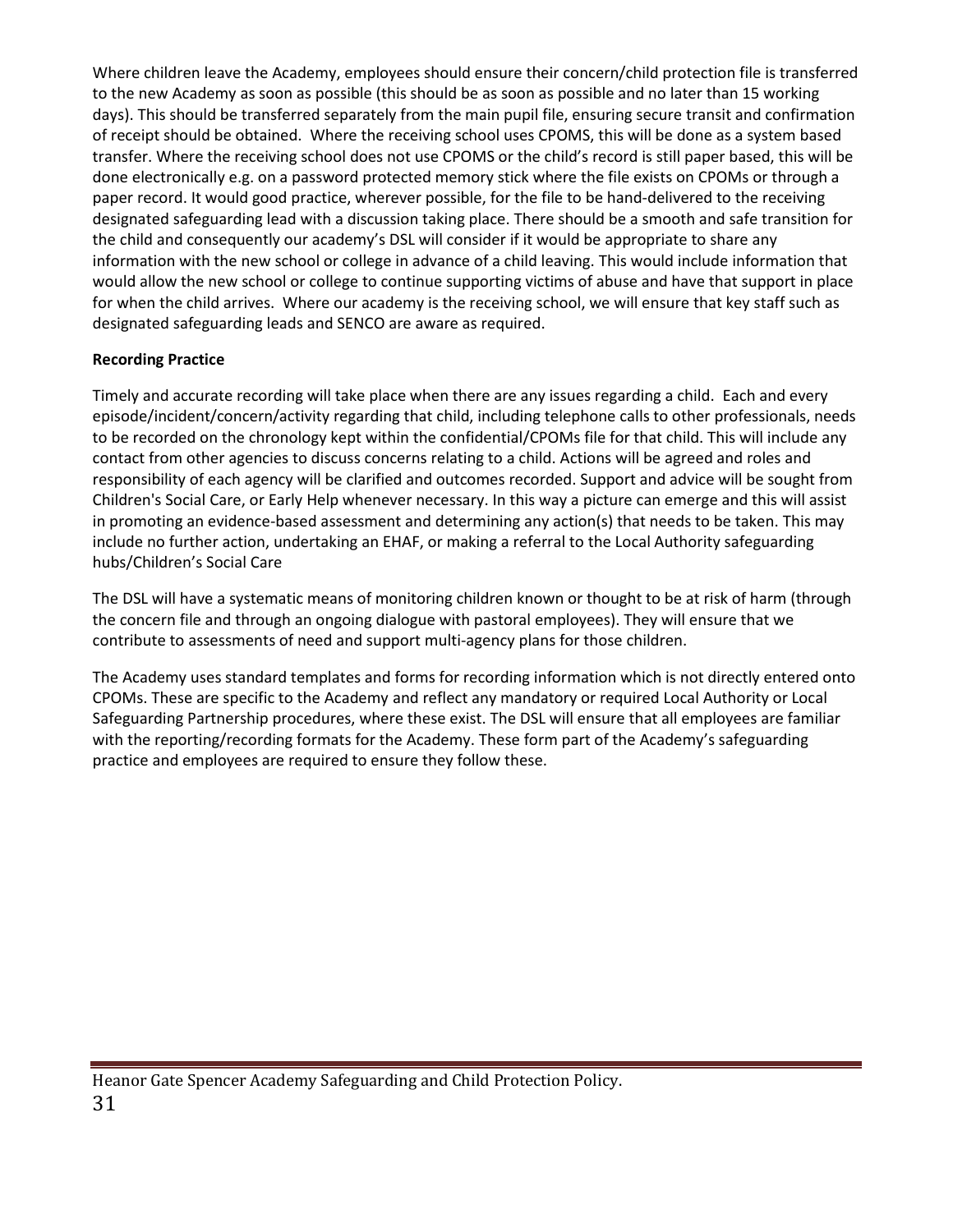# **Appendix 4 - Peer on Peer Abuse (child on child) – including sexual violence and sexual harassment between children**

Our Academy recognises that children can abuse other children (referred to as peer on peer abuse) and that it can happen both inside and outside of the Academy as well as online. Academy staff recognise the indicators and signs of peer on peer abuse and know how to identify it and respond to reports.

As an Academy we understand, that even if there are no reports of peer on peer abuse it does not mean it is not happening, it may be the case that it is just not being reported. As such any staff with concerns about any form of peer on peer abuse will speak immediately to the DSL (or deputy).

Our Academy takes a zero-tolerance approach to peer on peer abuse. Our staff understand the importance of challenging inappropriate behaviours between peers that are abusive in nature. No form of peer on peer abuse will be passed off as "just banter", "just having a laugh", "part of growing up" or "boys being boys". We recognise that this can lead to a culture of unacceptable behaviours, an unsafe environment for children and in worst case scenarios a culture that normalises abuse leading to children accepting it as normal and not coming forward to report it.

Peer on peer abuse is most likely to include, but may not be limited to:

- bullying (including cyberbullying, prejudice-based and discriminatory bullying);
- abuse in intimate personal relationships between peers;
- physical abuse such as hitting, kicking, shaking, biting, hair pulling, or otherwise causing physical harm (this may include an online element which facilitates, threatens and/or encourages physical abuse);
- sexual violence, such as rape, assault by penetration and sexual assault; (this may include an online element which facilitates, threatens and/or encourages sexual violence);
- sexual harassment, such as sexual comments, remarks, jokes and online sexual harassment, which may be standalone or part of a broader pattern of abuse;
- causing someone to engage in sexual activity without consent, such as forcing someone to strip, touch themselves sexually, or to engage in sexual activity with a third party;
- consensual and non-consensual sharing of nudes and semi nudes images and or videos (also known as sexting or youth produced sexual imagery);
- upskirting, which typically involves taking a picture under a person's clothing without their permission, with the intention of viewing their genitals or buttocks to obtain sexual gratification, or cause the victim humiliation, distress or alarm; and
- initiation/hazing type violence and rituals (this could include activities involving harassment, abuse or humiliation used as a way of initiating a person into a group and may also include an online element).

There are a number of factors that make children more vulnerable to peer on peer abuse: experience of abuse within their family; living with domestic violence young people in care; children who go missing; children with additional needs (SEN and/or disabilities); children who identify as or are perceived as LGBT; or who have other protected characteristics (race, religion).

Research tells us girls are more frequently identified as being abused by their peers and more frequently the perpetrator is male; girls are more likely to experience unwanted sexual touching in schools. Boys are less likely to report intimate relationship abuse. Boys report high levels of victimisation in areas where they are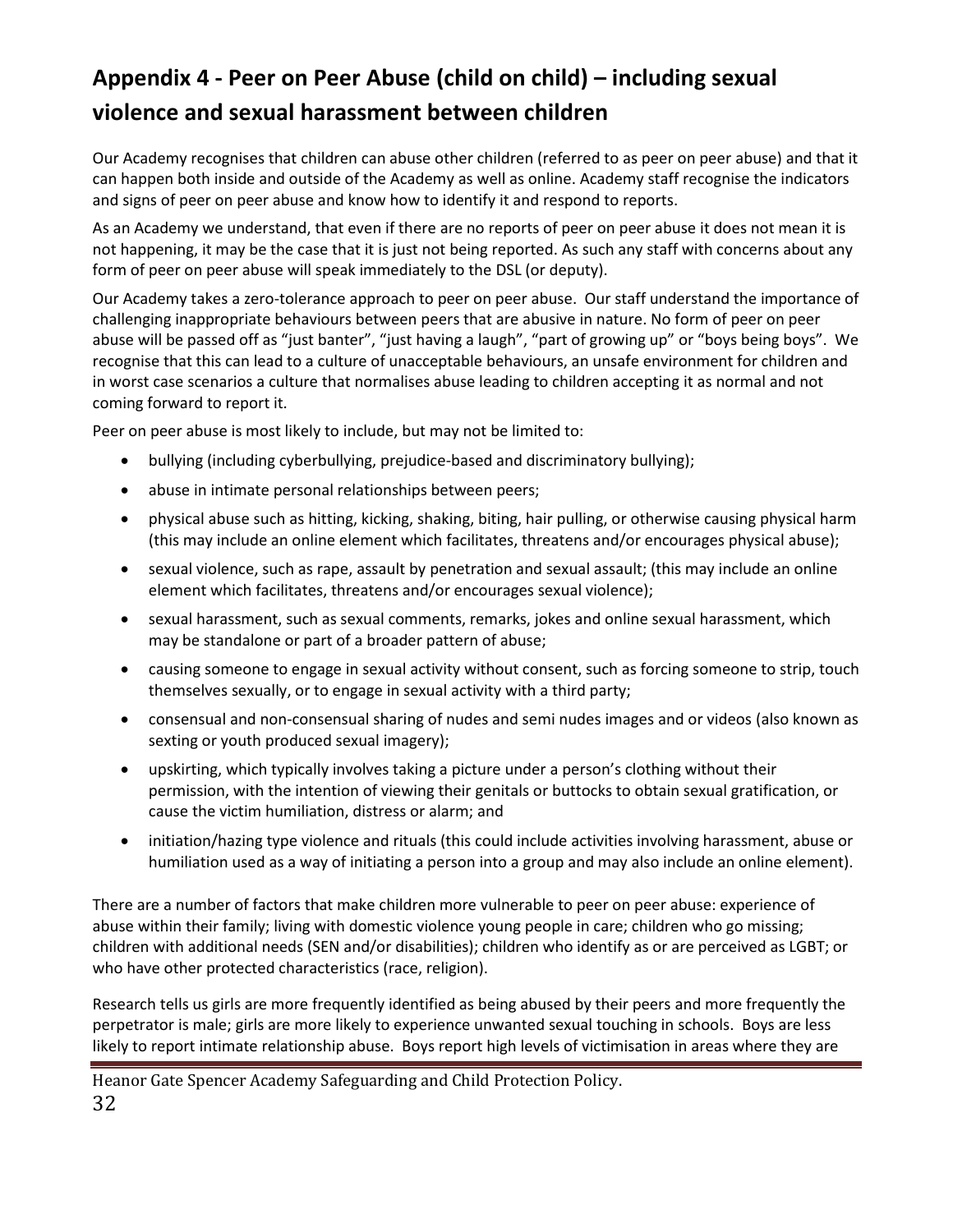affected by gangs. There is an increasing evidence base emerging on the sexual exploitation of boys (both by adults and peers) and LGBTQ young people. We recognise that both boys and girls experience peer on peer abuse but they do so in gendered ways.

All peer on peer abuse is unacceptable and will be taken seriously.

In our Academy, we will work to minimise the risk of peer-on-peer abuse by ensuring pupils and staff are supported in understanding what peer-on-peer abuse is. Educated through the curriculum and assemblies. Any allegations will be taken seriously and mediation and conflict resolution will be used to educate and reprimand as necessary those involved.

## **Reports of peer on peer abuse**

Reports of peer on peer abuse are likely to be complex and require difficult professional decisions to be made, often quickly and under pressure. In cases where peer on peer abuse is identified or alleged we will follow our child protections and safeguarding procedures, recognising that both the alleged victim/victim and alleged perpetrator/perpetrator will require support. These systems are well promoted and are easily understood and accessible for children to confidently report abuse, knowing their concerns will be treated seriously. As part of the decision-making process, our Academy will use the guidance available in KCSIE Part 5 and the separate guidance 'Sexual Violence and Sexual Harassment between Children in Schools and Colleges'. We make decisions on a case-by-case basis, with the DSL (or a deputy) taking a leading role and using their professional judgement, supported by other agencies, such as children's social care and the police as required.

# **Responding to the report**

We recognise that any report of peer on peer abuse is likely to be traumatic for the victim; our initial response to a report from a child is important. We will ensure that **all** victims are reassured that they are being taken seriously, that they will be supported and kept safe. We will apply the same principles to handling concerns, including disclosures, as outlined in appendix 2 of this policy and this will be reflected in our staff training.

When there has been a report of peer on peer abuse, the DSL (or a deputy) should make an immediate risk and needs assessment for both the alleged victim/victim and alleged perpetrator/perpetrator. The need for a risk assessment should be considered on a case-by-case basis. The risk and needs assessment should consider:

- the victim/alleged victim, especially their protection and support;
- the alleged perpetrator/perpetrator; and
- all the other children (and, if appropriate, adult students and staff) at the academy, especially any actions that are appropriate to protect them;

Risk assessments should be recorded (written or electronic) and should be kept under review. The DSL (or a deputy) should ensure they are engaging with children's social care and specialist services as required. Where there has been a report of sexual violence, it is likely that professional risk assessments by social workers and or sexual violence specialists will be required.

The DSL (or deputy) is likely to have a complete safeguarding picture and be the most appropriate person to advise on the academy's initial response. Important considerations will include:

• the wishes of the victim in terms of how they want to proceed. This is especially important in the context of sexual violence and sexual harassment. Victims should be given as much control as is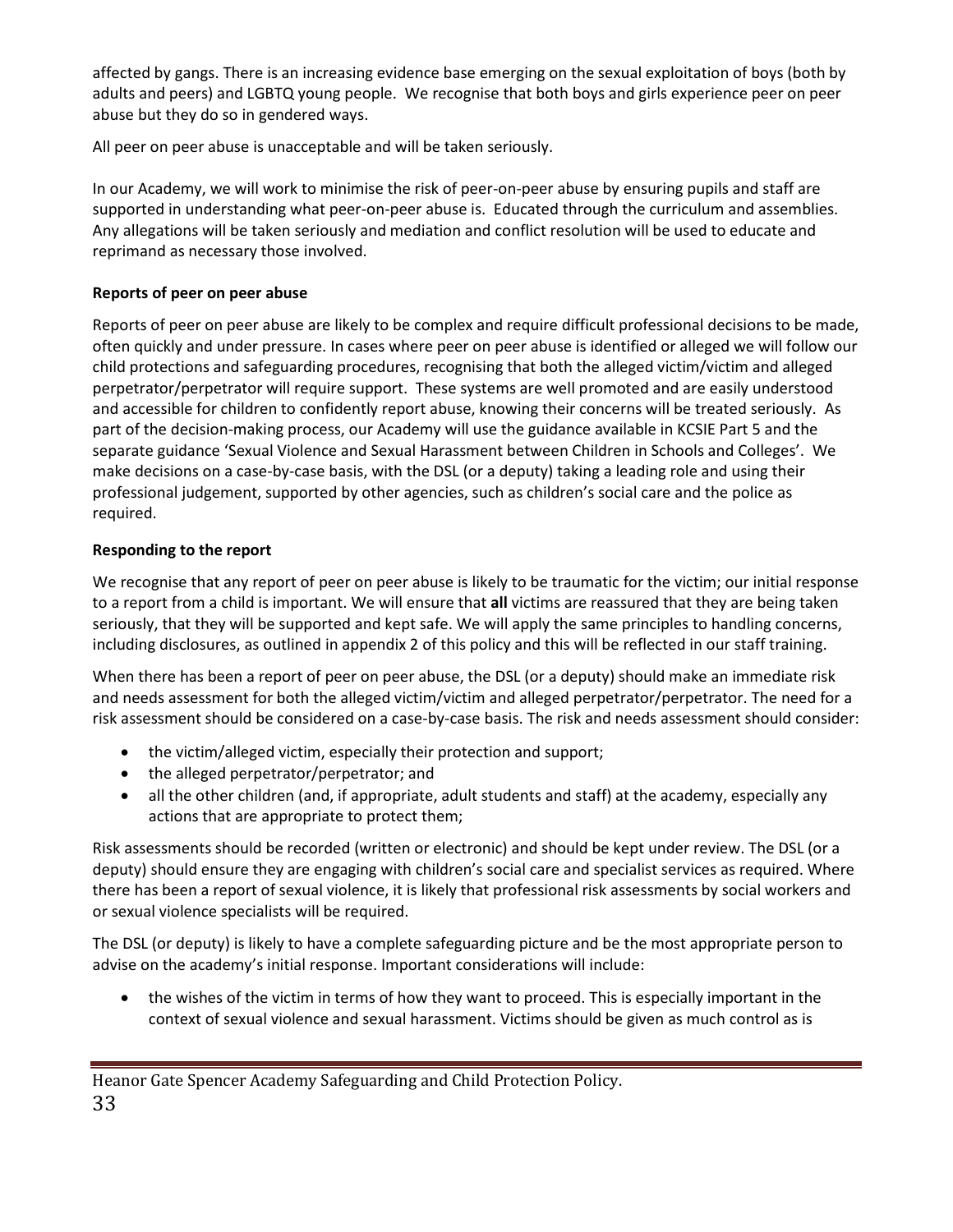reasonably possible over decisions regarding how any investigation will be progressed and any support that they will be offered;

- the nature of the alleged incident(s), including: whether a crime may have been committed and consideration of harmful sexual behaviour;
- the ages of the children involved;
- the developmental stages of the children involved;
- any power imbalance between the children. For example, is the alleged perpetrator significantly older, more mature or more confident? Does the victim have a disability or learning difficulty?
- if the alleged incident is a one-off or a sustained pattern of abuse;
- are there ongoing risks to the victim, other children, adult students or academy staff; and
- other related issues and wider context (Contextual safeguarding).

We will consider every report on a case-by-case basis, taking account of the guidance in Part 5 of Keeping Children Safe in Education 2021 when responding to reports of sexual violence or harassment. This includes consideration of:

- the proximity of the victim and alleged perpetrator and considerations regarding shared classes, sharing the Academy premises and transport. We will keep any decisions made in this regard under review;
- ensuring that as far as possible, the victim can continue in their normal routine, including continuing to receive a suitable education;
- whether children are in need of early help or statutory intervention or whether it would be appropriate to handle the incident internally, e.g. through utilising our behaviour and bullying policies and by providing pastoral support;
- the importance of collaborative working which will help ensure the best possible package of coordinated support is implemented for the victim and, where appropriate, the alleged perpetrator and any other children that require support;
- ensuring any actions we take do not jeopardise a statutory investigation;
- being tenacious with children's social care where a decision has been made that a statutory assessment is not appropriate, if we believe the child remains in immediate danger or at risk of harm;
- reporting to the Police;
- managing the implications of the outcomes of any criminal proceedings or caution for a sexual offence, or any classification of no further action by the police or CPS, to ensure both the victim and alleged perpetrator remain protected, especially from any bullying or harassment (including online). Where a criminal investigation into sexual assault leads to a conviction or caution, we will consider any suitable sanctions in light of our behaviour policy, if we have not already done so, including consideration of permanent exclusion.

We will ensure that children and their families are signposted to appropriate specialist support, where this is available, such as

- Children and Young People's Independent Sexual Violence Advisors (ChISVAs), based within the specialist sexual violence sector
- Child and Adolescent Mental Health Services (CAMHS)
- Rape Crisis Centre's can provide therapeutic support for children who have experienced sexual violence.
- Internet Watch Foundation (to potentially remove illegal images)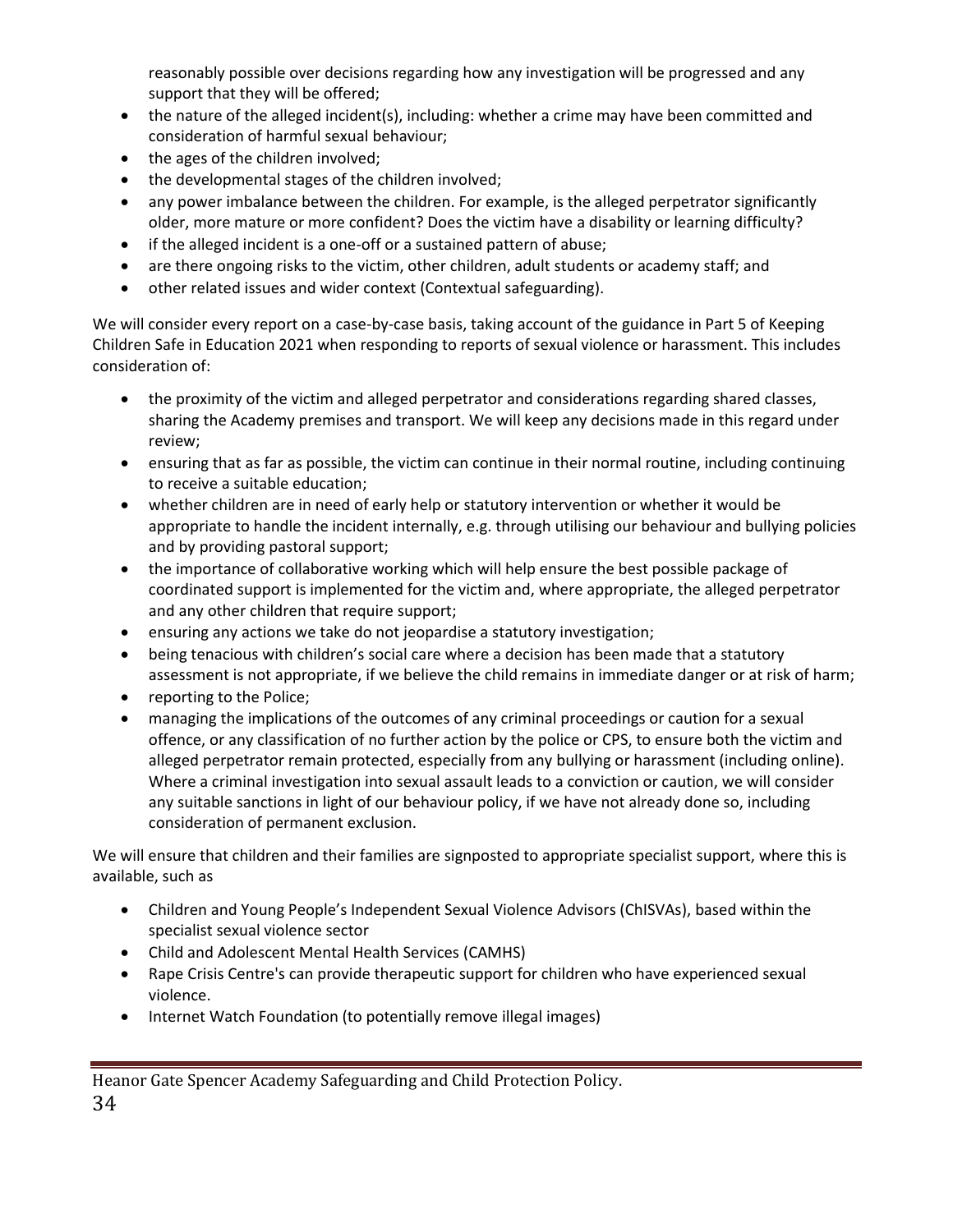All disclosures of peer-on-peer abuse will be dealt with thorough and promptly. Staff and students will be supporting in understanding what peer-on-peer abuse is. Support will be available through the achievement team, safeguarding and well-being team. Depending on the severity, risk assessments will be considered and if further external services are required, appropriate referrals will be made.

We recognise it may be necessary for the academy to maintain arrangements to protect and support the victim for a long time and will work with children's social care and other agencies as required. We will do everything we reasonably can to protect the victim from bullying and harassment as a result of any report they have made.

.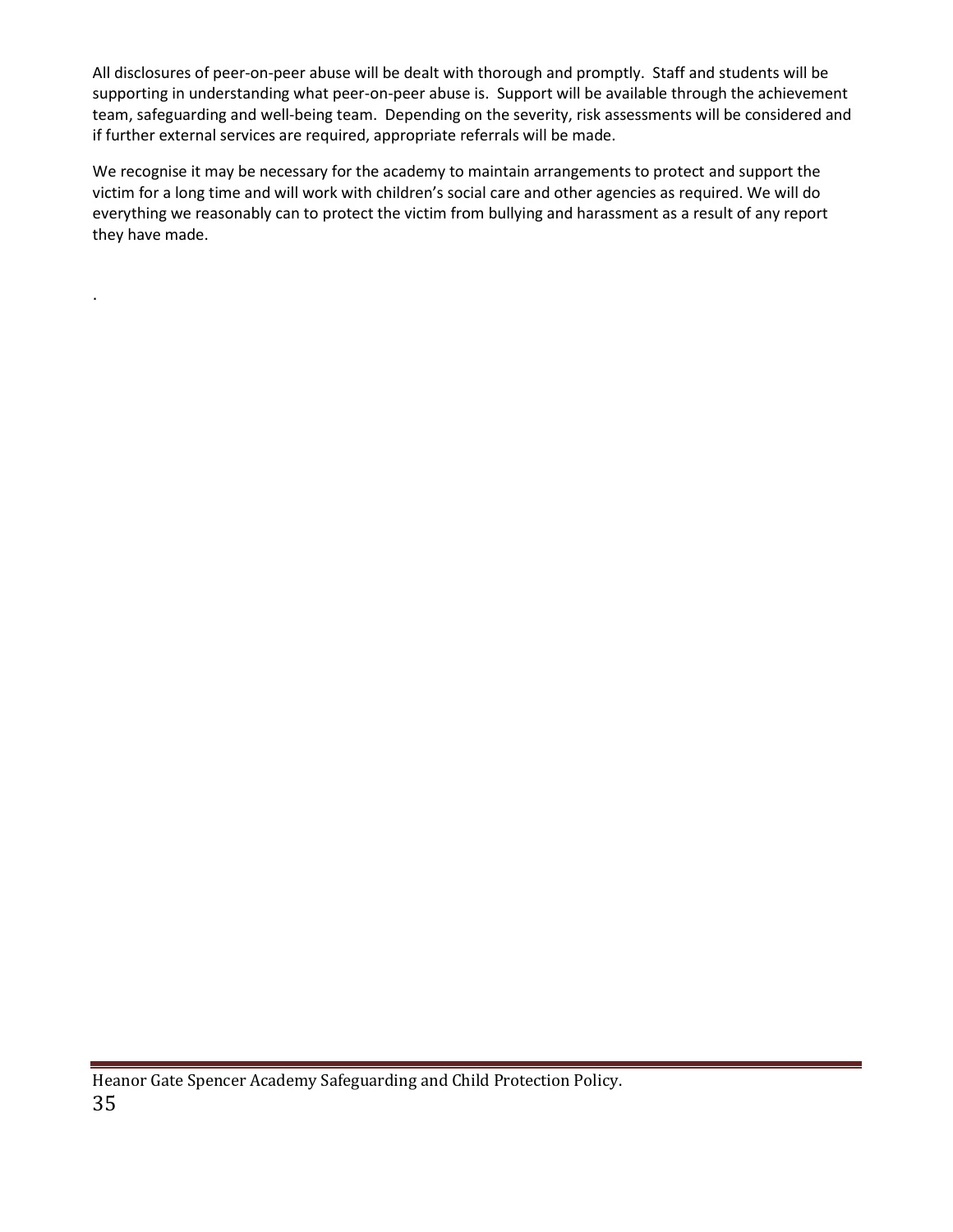# **Appendix 5 - Child Sexual Exploitation (CSE)**

The Academy adheres to the local safeguarding partnership procedure in relation to child sexual exploitation. We recognise that child sexual exploitation is a high-profile issue both nationally and locally.

Child sexual exploitation is a form of child sexual abuse. It occurs where an individual or group takes advantage of an imbalance of power to coerce, manipulate or deceive a child or young person under the age of 18 into sexual activity:

- (a) In exchange for something the victim needs or wants, and/or
- (b) For financial advantage or increased status of the perpetrator or facilitator. The victim may have been sexually exploited even if the sexual activity appears consensual. Child sexual exploitation does not always involve physical contact; it can also occur through the use of technology.

The Academy recognises that the child sexual exploitation can cause a great deal of harm to a child, including physically, emotionally, educationally and socially. Where it exists, it can also cause harm to communities including our Academy.

Child sexual exploitation can happen in a number of ways to both boys and girls, for example it can happen through various forms of social media and this can still cause significant harm. It can happen through inappropriate relationships such as older boy/girlfriends or through parties, gangs or organised abuse. Some children will be particularly vulnerable to being exploited, for example if they have had a chaotic upbringing or if they are in care or go missing, involved in gangs or being bullied. We recognise however that any child can become a target for exploitation, particularly where the internet and social media are involved. This is because the normal life events that go with being a child or teenager in today's age can be a challenge and make them susceptible to being groomed and exploited.

Indicators of child sexual exploitation may include:

- Acquisition of money, clothes, mobile phones, etc. without plausible explanation;
- Gang-association and/or isolation from peers/social networks;
- Exclusion or unexplained absences from school, college or work;
- Leaving home/care without explanation and persistently going missing or returning late;
- Excessive receipt of texts/phone calls;
- Returning home under the influence of drugs/alcohol;
- Inappropriate sexualised behaviour for age/sexually transmitted infections;
- Evidence of/suspicions of physical or sexual assault;
- Relationships with controlling or significantly older individuals or groups;
- Multiple callers (unknown adults or peers);
- Frequenting areas known for sex work;
- Concerning use of internet or other social media;
- Increasing secretiveness around behaviours; and
- Self-harm or significant changes in emotional well-being.

Potential vulnerabilities include: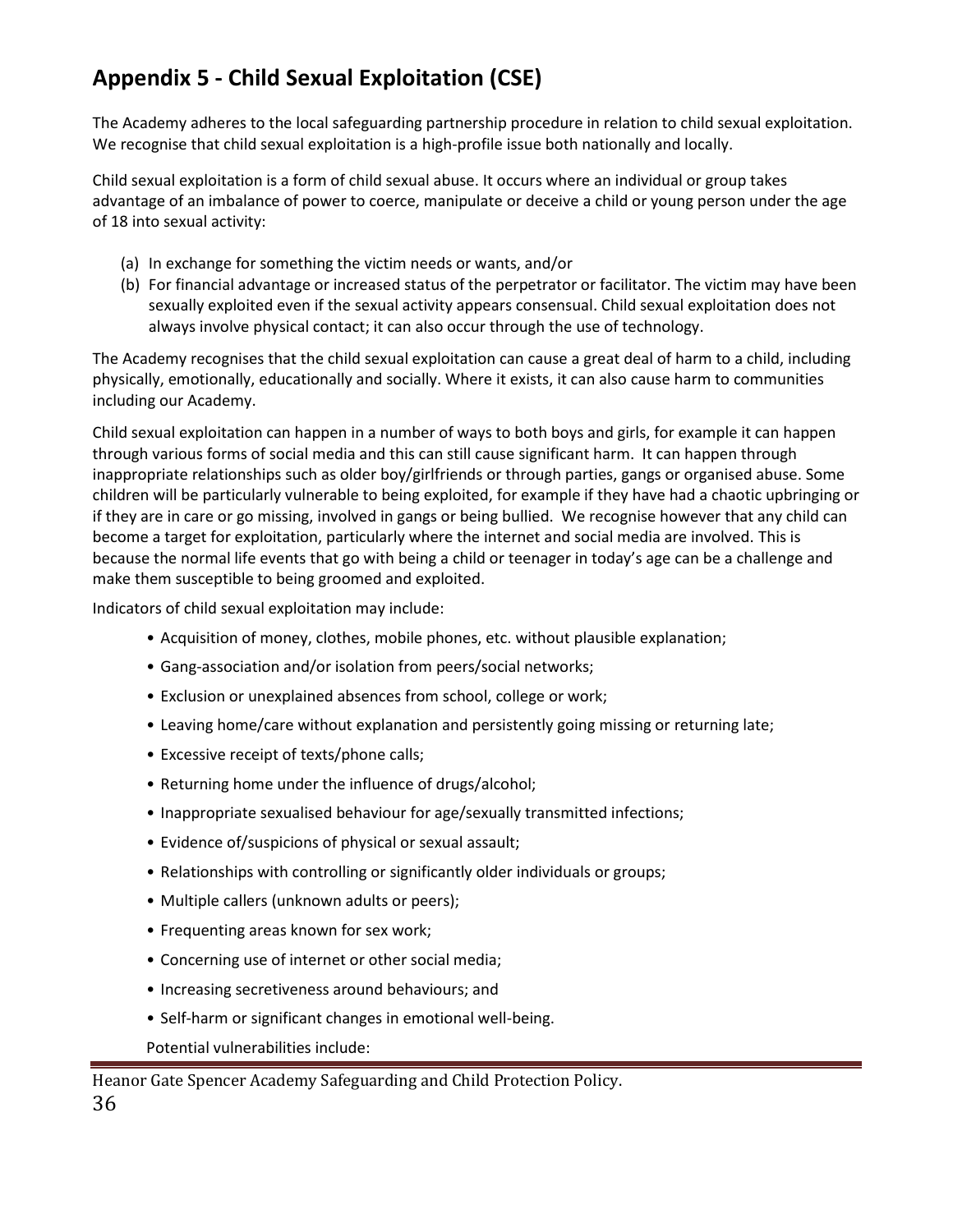Although the following vulnerabilities increase the risk of child sexual exploitation, it must be remembered that not all children with these indicators will be exploited. Child sexual exploitation can occur without any of these issues.

- Having a prior experience of neglect, physical and/or sexual abuse;
- Lack of a safe/stable home environment, now or in the past (domestic abuse or parental substance misuse, mental health issues or criminality, for example);
- Recent bereavement or loss;
- Social isolation or social difficulties;
- Absence of a safe environment to explore sexuality;
- Economic vulnerability;
- Homelessness or insecure accommodation status;
- Connections with other children and young people who are being sexually exploited;
- Family members or other connections involved in adult sex work;
- Having a physical or learning disability;
- Being in care (particularly those in residential care and those with interrupted care histories); and
- Sexual identity.

Children who have been exploited will need additional support to help maintain them in education.

CSE can be a one-off occurrence or a series of incidents over time and range from opportunistic to complex organised abuse. It can involve force and/or enticement-based methods of compliance and may, or may not, be accompanied by violence or threats of violence.

As an Academy we recognise that prevention is the best position with regard to CSE. We seek to support children to develop confidence and build resilience. We will endeavour to support their age appropriate knowledge and raise awareness and understanding of what CSE is, to understand the risks of CSE and to spot the warning signs for themselves and also their friends and peers and by doing so keep safe.

If prevention is not possible we aim to identify children who are at risk of, or being exploited very early. Early intervention is key to effectively working with the child to prevent or reduce the level of risk. Once they have been groomed some children will find it difficult to withdraw from their abusers and we need to contribute to helping to protect them. Some children feel that they are in a relationship with these people. We commit to working with our inter-agency partners to safeguard and protect children.

Much of this work will be through our programmes of personal and Sex and Relationship Education (SRE) curriculum.

# Much of this work will be through our programmes of Personal development and Sex and Relationship Education curriculum.

An important part of educating our children is focussing on what is a healthy relationship and issues of consent. This will also target potential abusers at an early age with the intention of helping to shape their attitudes to others. We want to have a culture where the welfare of children is actively promoted and employees and pupils are vigilant. As part of this children will feel listened to and safe.

Heanor Gate Spencer Academy Safeguarding and Child Protection Policy. 37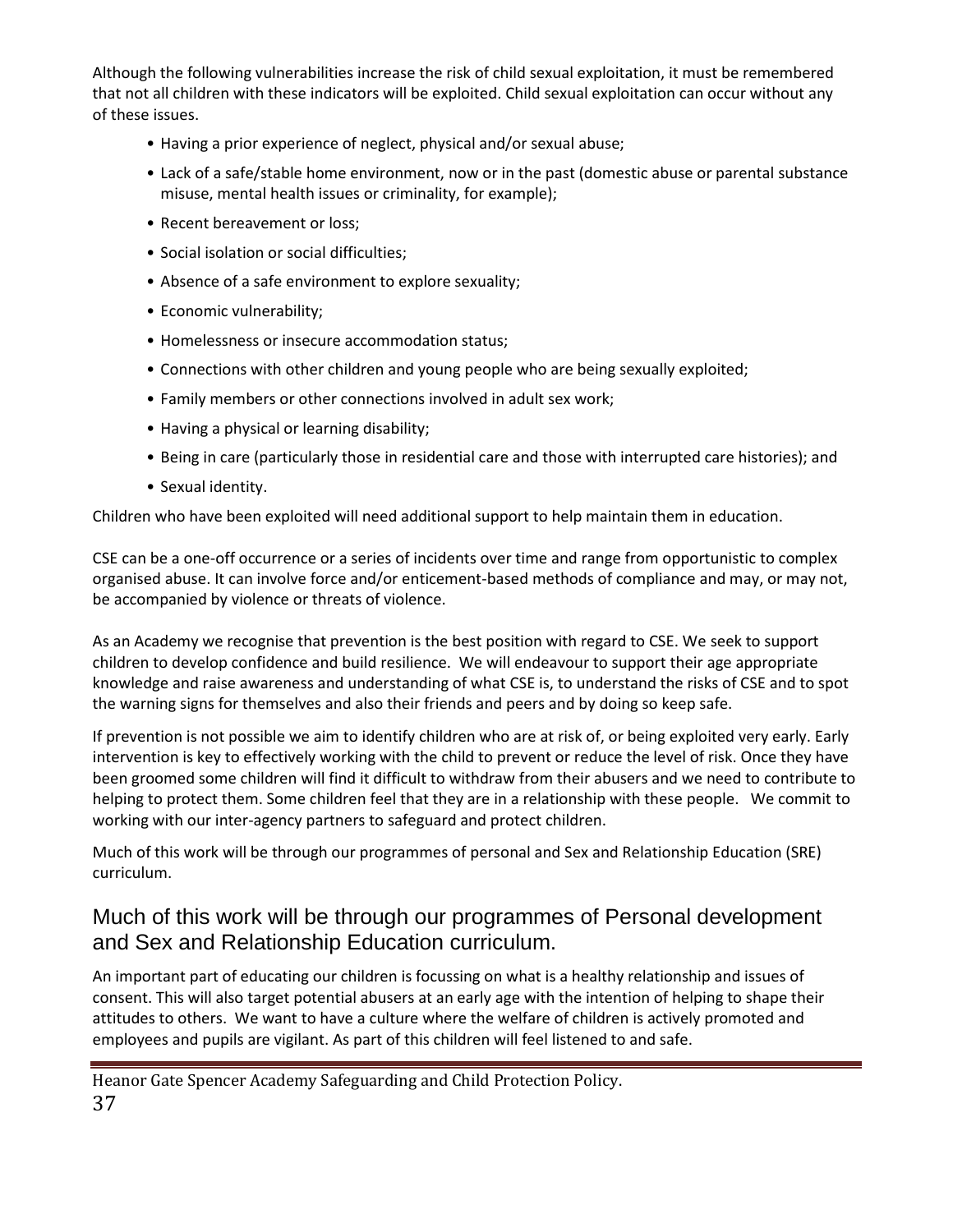Further information is available from the Department for Education:

https://www.gov.uk/government/publications/child-sexual-exploitation-definition-and-guide-forpractitioners

# **Appendix 6 – Child Criminal Exploitation (CCE)**

The Academy adheres to the local safeguarding partnership procedure in relation to CCE.

CCE occurs where an individual or group takes advantage of an imbalance of power to coerce, control, manipulate or deceive a child into any criminal activity:

- (a) in exchange for something the victim needs or wants, and/or
- (b) for the financial or other advantage of the perpetrator or facilitator and/or
- (c) through violence or the threat of violence.

The victim may have been criminally exploited even if the activity appears consensual. CCE does not always involve physical contact; it can also occur through the use of technology.

Some of the following can be indicators of CCE:

- children who appear with unexplained gifts or new possessions;
- children who associate with other young people involved in exploitation;
- children who suffer from changes in emotional well-being;
- children who misuse drugs and alcohol;
- children who go missing for periods of time or regularly come home late; and
- children who regularly miss school or education or do not take part in education.

As an Academy we recognise that prevention is the best position with regard to CCE. We seek to support children to develop confidence and build resilience. We will endeavour to support their age appropriate knowledge and raise awareness and understanding of what CCE is, to understand the risks of CCE and to spot the warning signs for themselves and also their friends and peers and by doing so keep safe.

If prevention is not possible we aim to identify children who are at risk of, or being exploited very early. Early intervention is key to effectively working with the child to prevent or reduce the level of risk. Once they have been groomed some children will find it difficult to withdraw from their abusers and we need to contribute to helping to protect them. Some children feel that they are in a relationship with these people. We commit to working with our inter-agency partners to safeguard and protect children.

Much of this work will be through our programmes of Personal development and Sex and Relationship Education curriculum.

An important part of educating our children is focussing on what is a healthy relationship and issues of consent. This will also target potential abusers at an early age with the intention of helping to shape their attitudes to others. We want to have a culture where the welfare of children is actively promoted and employees and pupils are vigilant. As part of this children will feel listened to and safe.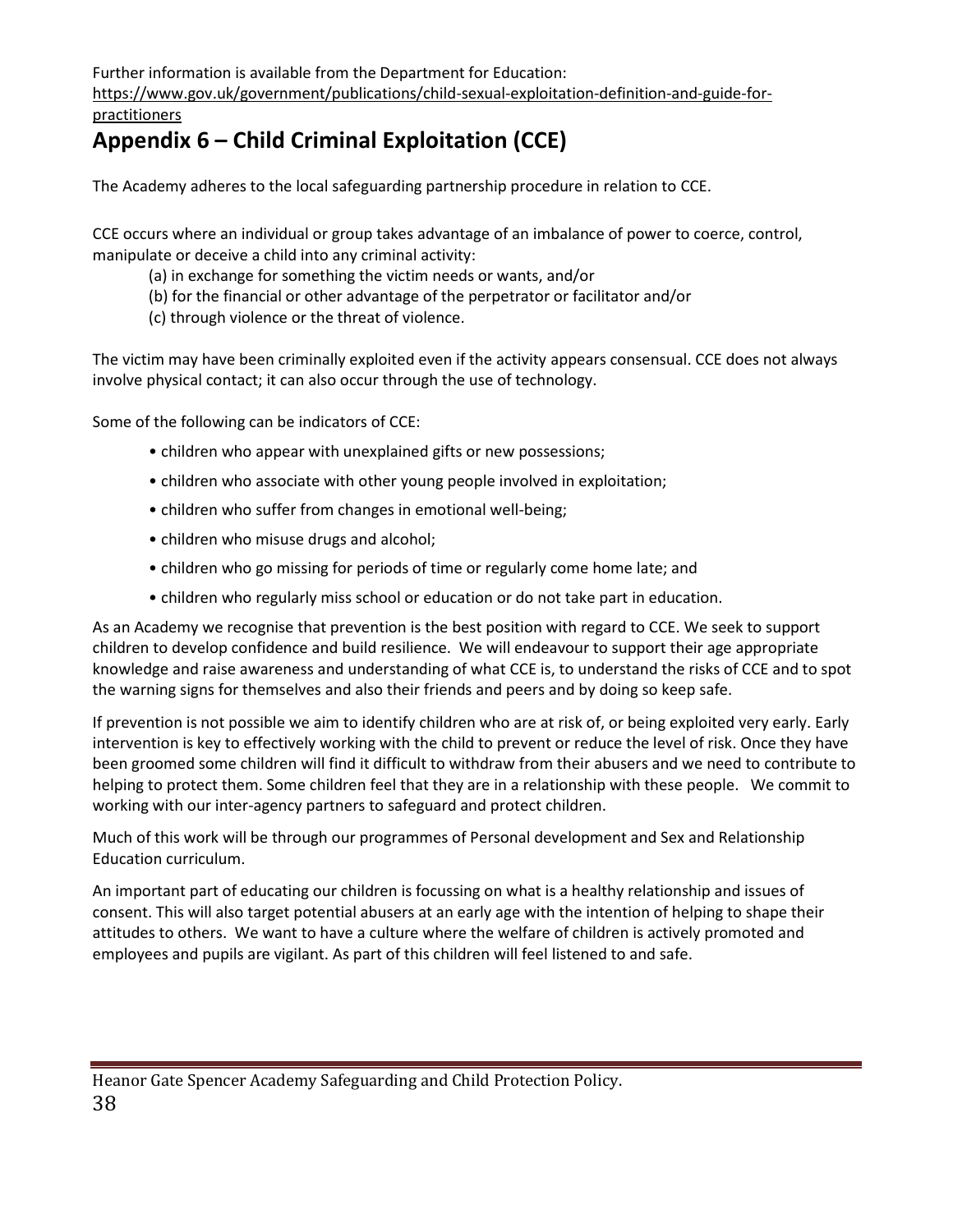# **Appendix 7 - Sharing Nudes/Semi-nudes**

The Academy recognises that the sharing of nude/semi-nude images is a form of sexual abuse and can be part of peer on peer abuse. The sharing of nude/semi-nude images can expose children to risks, particularly if the imagery is shared further. It can lead to embarrassment, bullying and increased vulnerability to sexual exploitation. Producing and sharing images of under-18's is illegal.

In the latest advice for schools and colleges (UKCIS, 2020), this is defined as the sending or posting of nude or semi-nude images, videos or live streams online by young people under the age of 18. This could be via social media, gaming platforms, chat apps or forums. It could also involve sharing between devices via services like Apple's AirDrop which works offline. Alternative terms used by children and young people may include 'dick pics' or 'pics'.

The motivations for taking and sharing nude and semi-nude images, videos and live streams are not always sexually or criminally motivated.

This advice does not apply to adults sharing nudes or semi-nudes of under 18-year olds. This is a form of child sexual abuse and must be referred to the police as a matter of urgency.

This guidance is based on the UKCCIS Sexting in Schools and Colleges guidance 2020. The full guidance is located at https://www.gov.uk/government/publications/sharing-nudes-and-semi-nudes-advice-foreducation-settings-working-with-children-and-young-people/sharing-nudes-and-semi-nudes-how-to-respondto-an-incident-overview and the Sexual Violence and Sexual Harassment in Schools and Colleges 2021 guidance. This guidance covers:

- A person under the age of 18 who creates and shares sexual imagery of themselves with a peer under the age of 18
- A person under the age of 18 who shares sexual imagery created by another person under the age of 18 with a peer under the age of 18 or an adult
- A person under the age of 18 who is in possession of sexual imagery created by another person under the age of 18

It does not cover:

- The sharing of sexual imagery of people under 18 by adults as this constitutes child sexual abuse and academies should always inform the police and CSC.
- Young people under the age of 18 sharing adult pornography or exchanging sexual texts which don't contain imagery.

The term 'youth produced sexual imagery' (previously referred to as sexting) has been adopted to provide some clarity and to distinguish it from imagery where there are adults involved in some manner.

The purpose of this guidance is to make expectations clear to pupils and their parents and carers as well as to be clear to employees about the Academy's policy and procedure in responding to incidents.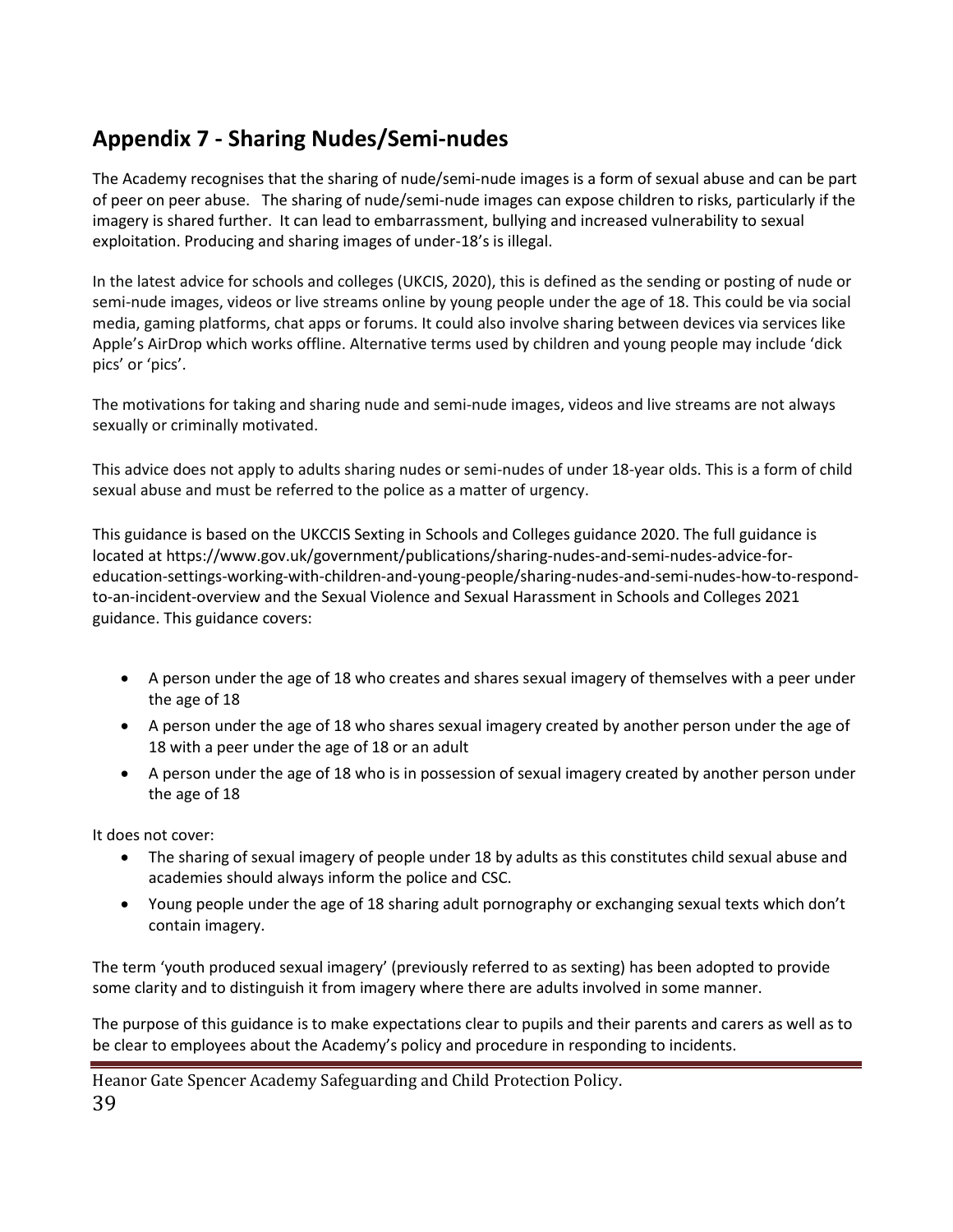This policy forms part of our Academy's safeguarding arrangements and our response to concerns about sharing nude/semi-nude images will be guided by the principle of proportionality and our primary concern at all times is the welfare and protection of the children and young people involved. The Academy recognises that it is an offence under the Sexual Offences Act 2003 to possess, distribute, show and make indecent images of children (a child being under 18 years) but it does not define what is indecent.

However, the police accept that the law which criminalised indecent images of children was created before the technological advances of today and it originally sought to protect children from adults. It was not intended to criminalise children. Despite this, children who share sexual imagery of themselves or peers are breaking the law and therefore we will seek to manage this type of case appropriately.

All professionals including the National Police Chiefs Council agree that incidents involving youth produced imagery should primarily be treated as a safeguarding issue. It is agreed that we should not unnecessarily criminalise children as the consequence of this can be significant in terms of their life chances in adulthood. Where children do share images, it is often as a result of natural curiosity and exploring relationships and in the context of the digital world we live in.

The Academy is therefore empowered to deal with the majority of these incidents without involving the police.

#### **Handling Incidents**

The Academy may become aware of the issue in a variety of ways i.e. from the child direct, a friend , parent or an employee.

We recognise that the child is likely to be very embarrassed and worried about what might happen. We also recognise the pressure that a child can be under to take part in sharing such imagery but we will reassure them they are not on their own and will help and support them. We will also help them to understand what has happened and the context for the concerns. We will also discuss issues of consent and trust within healthy relationships.

All incidents will be followed in line with our safeguarding and child protection policy. Where an incident comes to our attention staff will:

- **report it the DSL (or deputy) immediately;**
- **Never** view, copy, print, share, store or save the image, or ask a child to share or download **this is illegal**;
- report to the DSL if they have already viewed the imagery by accident (e.g. if a young person has showed it to you before you could ask them not to), and seek support;
- **not** delete the image or ask the young person to delete it;
- **not** ask the child/children or young person(s) who are involved in the incident to disclose information regarding the imagery. This is the responsibility of the DSL;
- **not** share information about the incident with other members of staff, the young person(s) it involves or their, or other, parents and/or carers;
- **not** say or do anything to blame or shame any young people involved;
- explain to the child that the incident needs to be reported and reassure them that they will receive support and help from the DSL.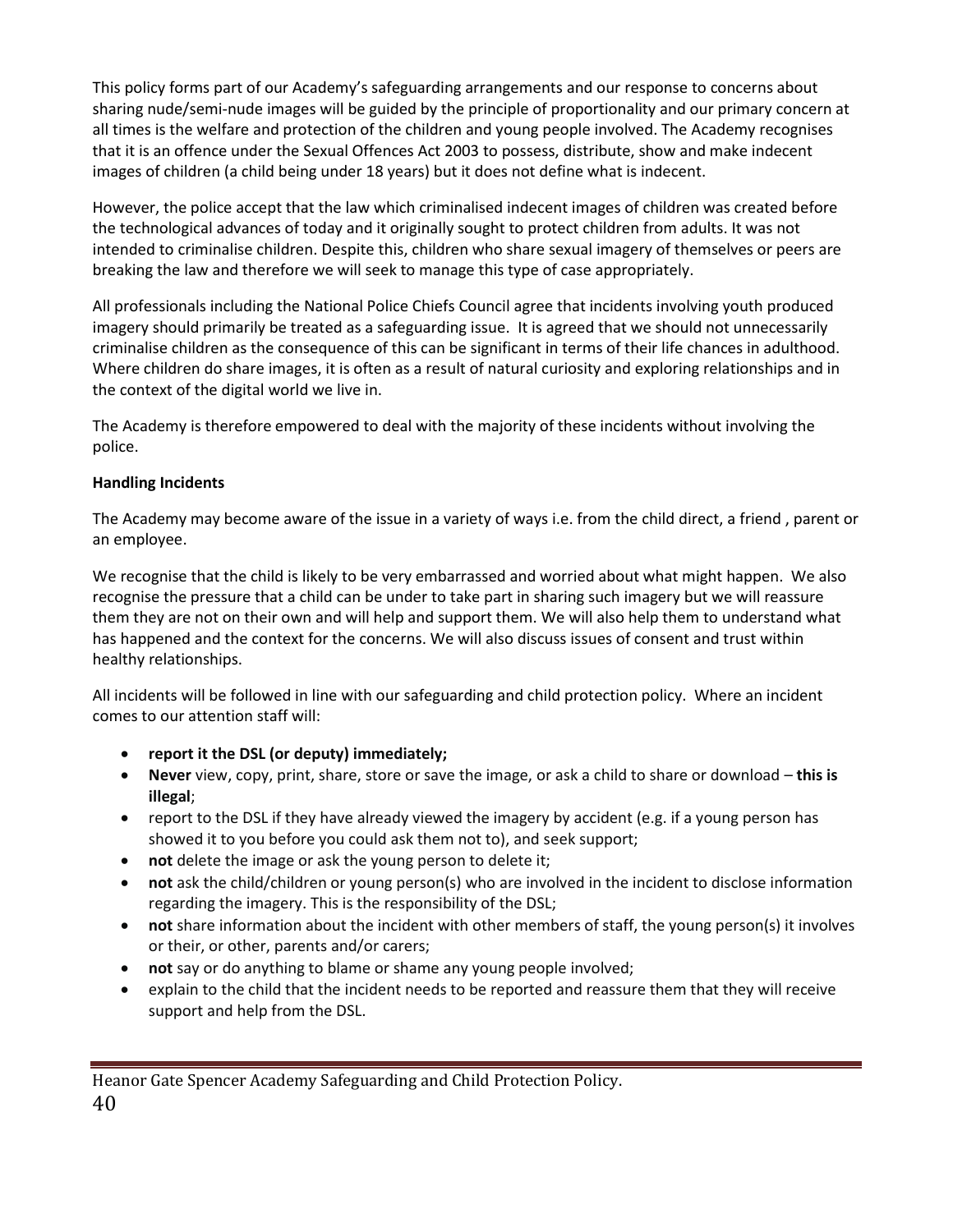Further to this:

- the incident should be referred to the DSL (or equivalent) as soon as possible
- the DSL (or equivalent) should hold an initial review meeting with appropriate staff. This may include the staff member(s) who heard the disclosure and the safeguarding or leadership team who deal with safeguarding concerns
- there should be subsequent interviews with the children or young people involved (if appropriate)
- parents and carers should be informed at an early stage and involved in the process in order to best support the child or young person unless there is good reason to believe that involving them would put the child or young person at risk of harm
- a referral should be made to children's social care and/or the police immediately if there is a concern that a child or young person has been harmed or is at risk of immediate harm at any point in the process

An immediate referral to children's social care and/or the police should be made if at the initial stage:

- The incident involves an adult
- The child has been coerced, blackmailed or groomed or if there are concerns about capacity to consent
- If the sexual acts are unusual for the developmental age or violent
- Children under 13 years are involved
- The child is at immediate risk e.g. suicidal or self-harming

Where the above do not apply then the Academy will generally deal with this matter without involving the police or children's social care although this will be subject to review.

This decision is made where we are confident that we have sufficient information to assess and manage any risks within our pastoral support and disciplinary framework. The decision will be made by the DSL with the input of the Principal and others as appropriate and will be recorded.

Examples of cases where there is no need to involve the police are:

- *If a young person has shared imagery consensually, such as when in a romantic relationship, and there is no intended malice, it is usually appropriate for the Academy to manage the incident directly.*
- *In contrast any incidents with aggravating factors, for example, a young person sharing someone else's imagery without consent and with malicious intent, should be referred to police and/or children's social care.*

#### **The following information will be considered when deciding on a course of action:**

- Why was the imagery shared? Was the young person coerced or put under pressure to produce the imagery?
- Who has shared the imagery? Where has the imagery been shared? Was it shared and received with the knowledge of the pupil in the imagery?
- Are there any adults involved in the sharing of the imagery?
- What is the impact on the young people involved?
- Do the young people involved have additional vulnerabilities?
- Does the young person understand consent?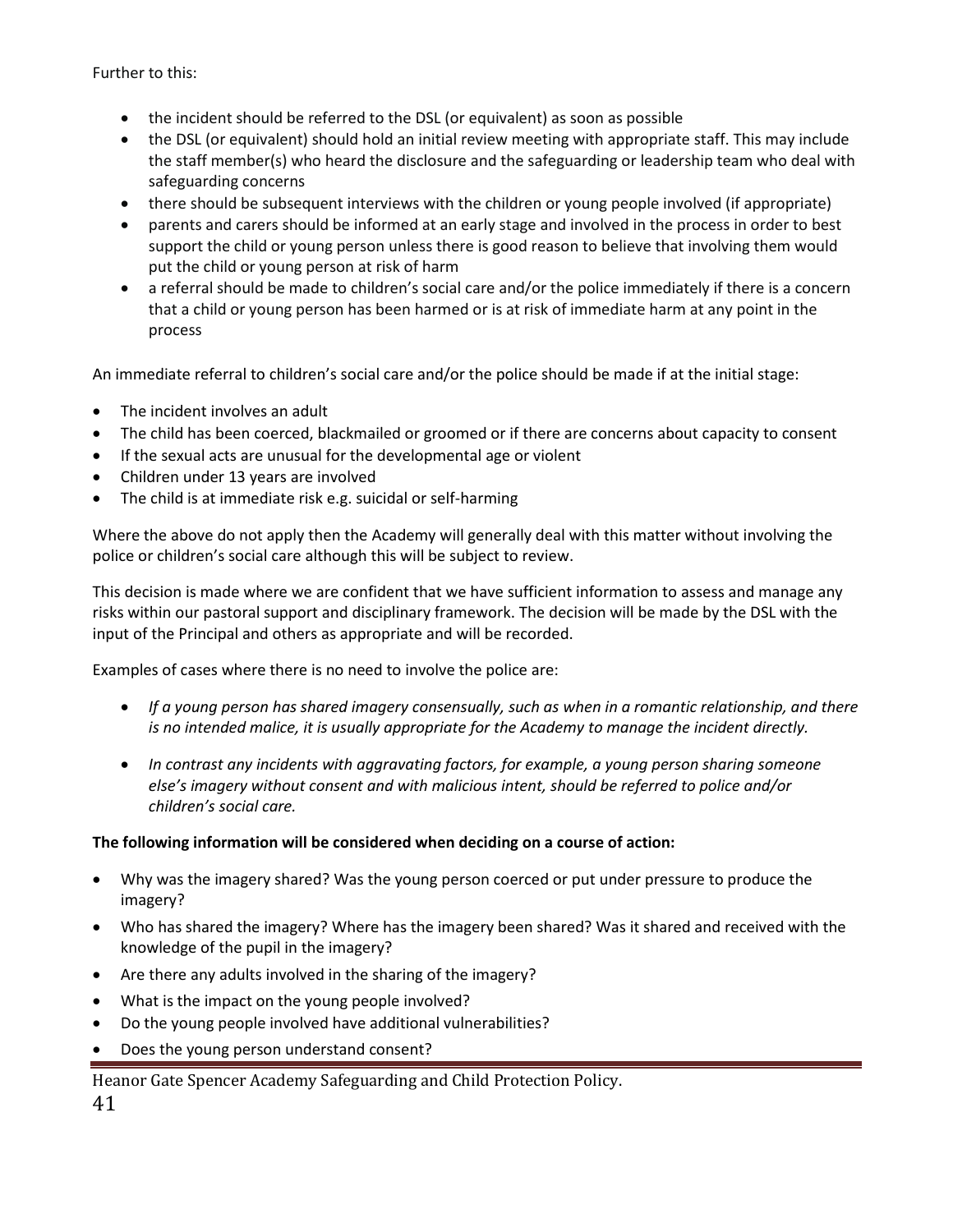• Has the young person taken part in this kind of activity before?

# Professional judgement should always be applied.

The images should not generally be viewed by employees, reporting of the content is sufficient.

Once a decision has been made not to involve the police or CSC then images may be deleted but we will be clear that this is appropriate action. Where it is necessary to involve the police and it is appropriate we are authorised to seize any device (Education Act 2011) and pass it the police

CSC will be involved where there are concerns which meet the threshold or if we know they are already involved with a child.

# **Educating Young People**

As an academy we need to teach children in an age appropriate way about nude and semi-nude imagery to prevent harm by providing them with the skills, attributes and knowledge to help them navigate risks.

This approach to tackling sensitive issues promotes a whole Academy approach to safeguarding giving children the space to explore key issues and the confidence to seek the support of adults should they encounter problems.

This issue will be taught as part of a wider PSHE programme and though IT curriculum work to underpin a specific message such as sharing nudes/semi-nudes.

The work that we do therefore will include issues such as:

- communication
- understanding healthy relationships, including trust
- understanding and respecting the concept of genuine consent
- understanding our rights (especially our collective right to *be* safe and to *feel* safe)
- recognising abusive and coercive language and behaviours

#### **Helplines and reporting**

- Children can talk to a ChildLine counsellor 24 hours a day about anything that is worrying them by ringing 0800 11 11 or in an online chat a[t https://www.childline.org.uk/get-support/](https://www.childline.org.uk/get-support/)
- If parents or carers are concerned that their child is being contacted by adults as a result of having sharing sexual imagery they should report to NCA-CEOP at www.ceop.police.uk/safety-centre
- ChildLine and the Internet Watch Foundation have partnered to help children get sexual or naked images removed from the internet. A young person can get their photo removed by talking to a ChildLine counsellor. More information is available at http://www.childline.org.uk/explore/onlinesafety/pages/sexting.aspx
- If parents and carers are concerned about their child, they can contact the NSPCC Helpline by ringing 0808 800 5000, by emailing [help@nspcc.org.uk](mailto:help@nspcc.org.uk), or by texting 88858. They can also ring the Online Safety Helpline by ringing 0808 800 5002.

# **Advice and information for parents**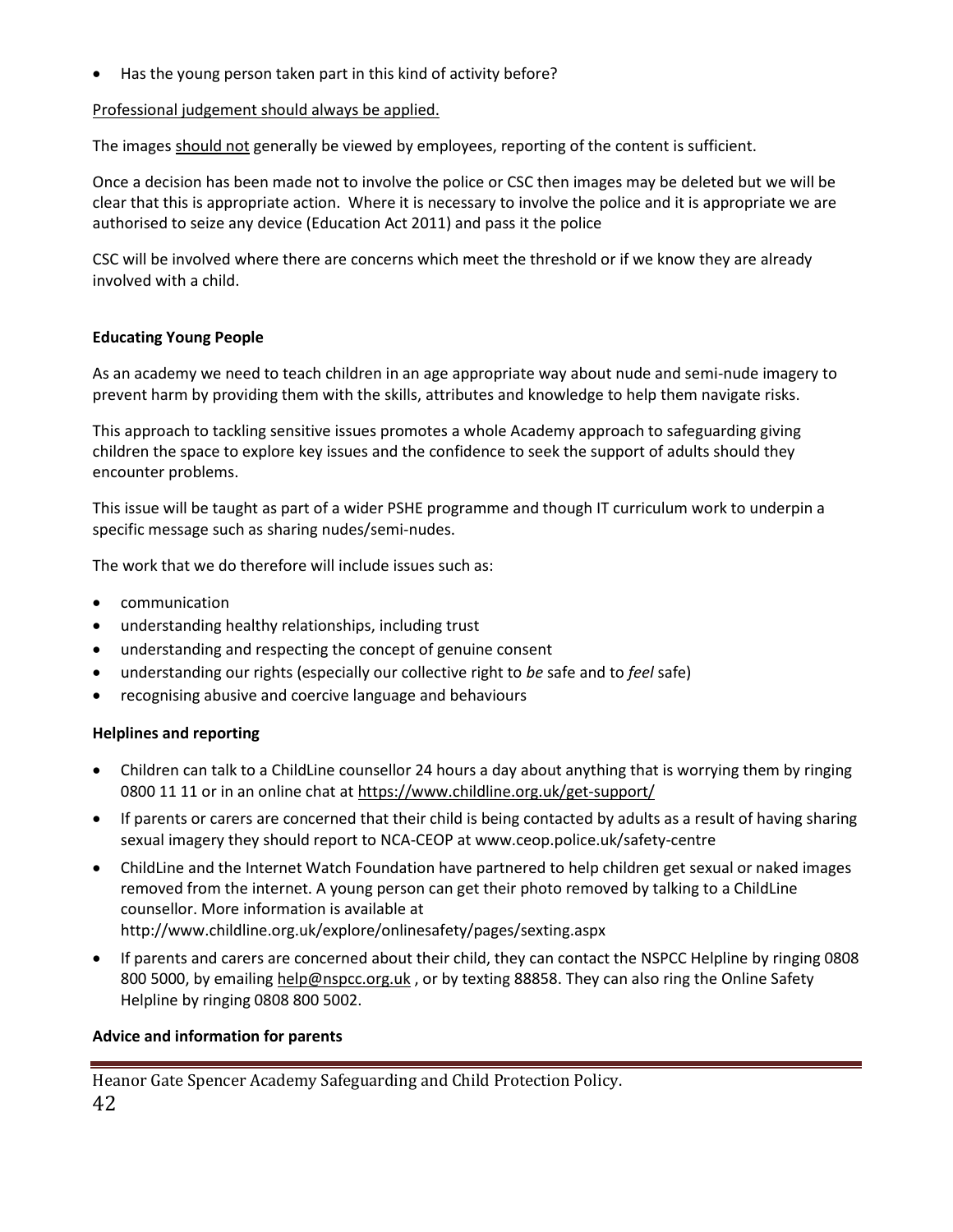- The NSPCC has information and advice about sharing nudes and semi nude images available on its website: [NSPCC Sexting](https://www.nspcc.org.uk/preventing-abuse/keeping-children-safe/sexting/?_t_id=1B2M2Y8AsgTpgAmY7PhCfg%3d%3d&_t_q=sexting&_t_tags=language%3aen%2csiteid%3a7f1b9313-bf5e-4415-abf6-aaf87298c667&_t_ip=10.97.160.97&_t_hit.id=Nspcc_Web_Models_Pages_StandardPage/_a5245587-27cb-42c6-8830-0657efe408f6_en-GB&_t_hit.pos=1)
- The National Crime Agency/CEOP has produced a film resource for parents and carers to help them prevent their children coming to harm through sharing sexual imagery: https://www.thinkuknow.co.uk/parents/articles/Nude-selfies-a-parents-guide/
- Childnet have information and advice about the sharing of nude or semi nude images available on its website:<http://www.childnet.com/young-people/secondary/hot-topics/sexting>
- Parent Info [\(http://parentinfo.org/\)](http://parentinfo.org/) provides information and advice to parents from expert organisations on topics ranging from sex and relationships, mental health and online safety including the sharing of nude/semi-nude images.

## **Resources parents could highlight to their children**

- ChildLine have created Zip-It, an app that provides witty comebacks in order to help young person say no to requests for naked images [Childline Zipit Ap](https://www.childline.org.uk/info-advice/bullying-abuse-safety/online-mobile-safety/sexting/zipit-app/)
- There is information on the ChildLine website for young people about sharing of nude images at: [Childline information for young people](https://childline.org.uk/info-advice/bullying-abuse-safety/online-mobile-safety/sexting/)
- The Safer Internet Centre has produced resources called '[Childnet So you got naked online](http://childnetsic.s3.amazonaws.com/ufiles/Files%202015/SYGNO%20Booklet%20-%20version%202%20May%202015.pdf) which help young people to handle incidents of sharing nude images.

**The NSPCC adults helpline: 0808 800 5002** The NSPCC has partnered with O2 to offer direct support to parents and other adults on issues relating to online safety.

**ChildLine**: [www.childline.org.uk](http://www.childline.org.uk/) offers direct support to children and young people including issues relating to the sharing of sexual imagery.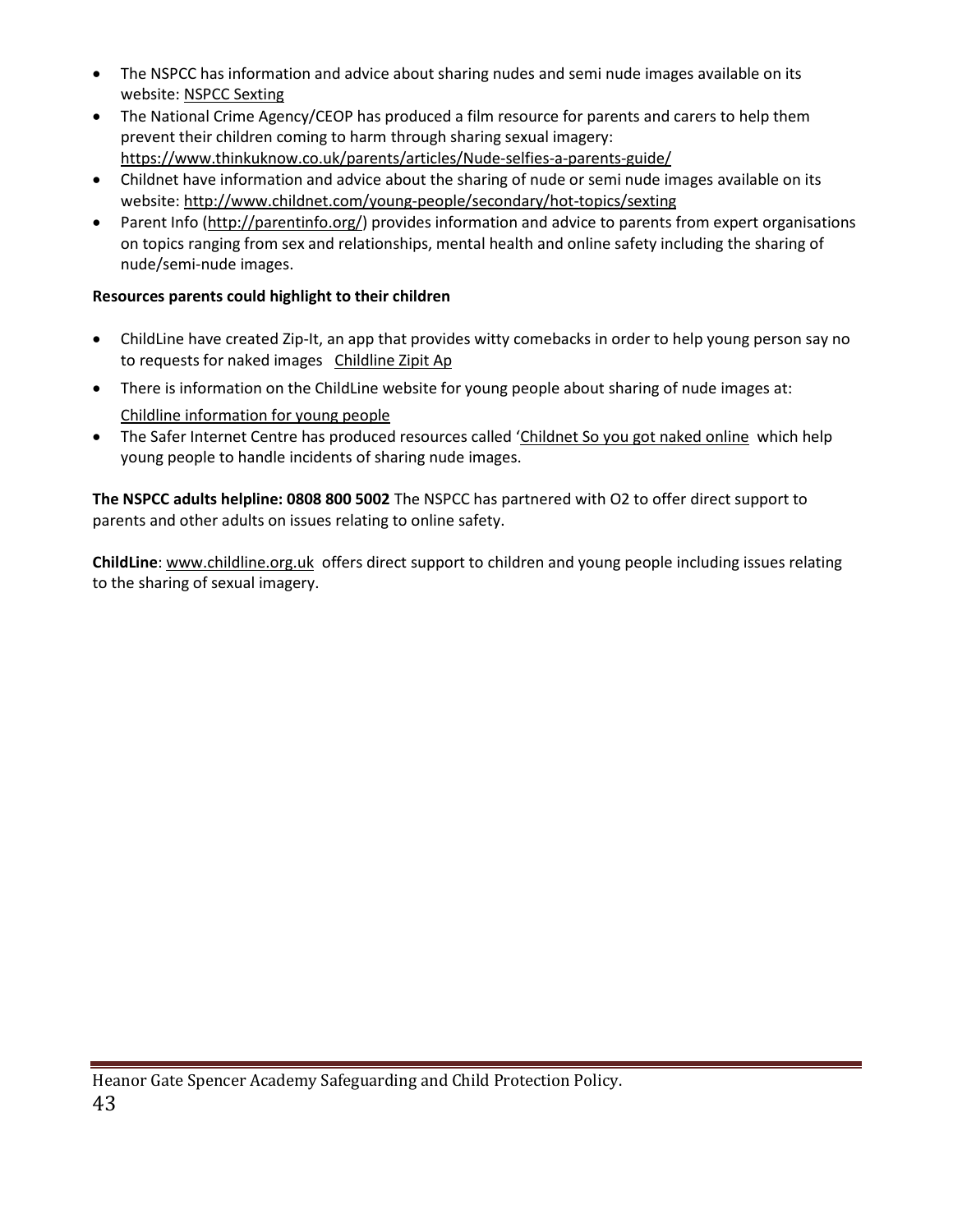# **Appendix 8 - Online Safety**

Our Academy ensures that children are able to use the internet and related communications technologies appropriately and safely and this is part of our wider duty of care. We recognise that the use of technology can be a significant component of many safeguarding issues including child sexual exploitation; radicalisation and sexual predation.

Our children and young people are taught about safeguarding, including online, through various teaching and learning opportunities, as part of providing a broad and balanced curriculum. Children are taught to recognise when they are at risk and how to get help when they need it through the use of curriculum, tutor time and assemblies, we ensure all pupils are clear on perceived risks and what support is available.

Online safety covers the safety issues associated with all information systems and electronic communications as a whole. This encompasses not only the internet but all wireless electronic communications including mobile phones, games consoles, cameras and webcams. It also needs to take into account the increasing mobility of access to digital technology through the range of mobile devices.

We recognise that many children have unlimited and unrestricted access to the internet via mobile phone networks (ie 3G, 4G and 5G). Technology often provides a platform to facilitate harm. However, it important to remember that the issue at hand is not the technology but the behaviour around how it is used; the use of new technologies in education brings more benefits than risks.

We will ensure that we meet our statutory obligations to ensure that children and young people are safe and are protected from potential harm, both within and outside our Academy. This also forms part of our Academy's protection from legal challenge, relating to the use of digital technologies.

There are additional duties under the Counter Terrorism and Securities Act 2015 which requires our Academy to ensure that children are safe from terrorist and extremist material on the internet.

Our academy will ensure that there are filters and monitoring systems in place to limit exposure to risks when children are using the Academy's IT systems and technology that can be used online. However, many pupils are able to access the internet using their own data plan. To minimise inappropriate use we ensure mobile phones are not accessed during the school day and provide annual e-safety assembly updates to all students.

Our Academy recognises that whilst we have appropriate filters and monitoring systems in place, we also do not "over block" so that we do not restrict this teaching opportunity to teach children about keeping safe online.

We observe our responsibilities under the relevant Data Protection Act and DfE Guidance Document Teaching Online Safety in Schools (2019) https://www.gov.uk/government/publications/teaching-online-safety-inschools.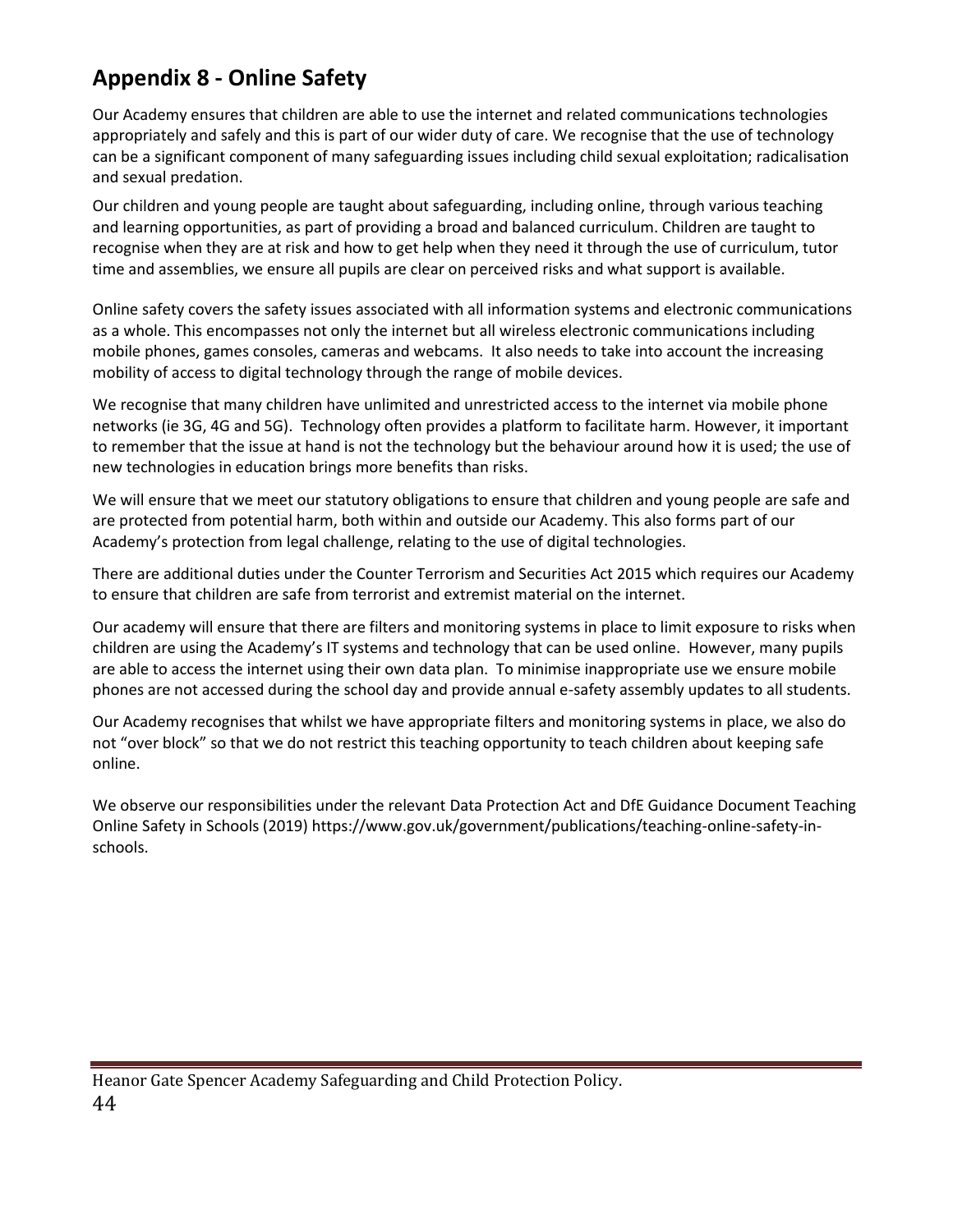# **Appendix 9 - Prevent Duty and Radicalisation/Extremism**

Duties imposed on academies and other agencies in relation to The Prevent Duty which came into force on 1 July 2015. The Prevent Duty is now incorporated into our existing policies. Further advice in relation to this is within KCSiE 2021 and also the DfE non-statutory guidance for schools and early years' providers in relation to risk assessment, working in partnership, employees training, IT policies and building children's resilience to radicalisation.

We are proactive in our approach and have ensured the DSL has accessed face to face training to help identify risk and support other colleagues where there are specific concerns. Staff should be alert to changes in children's behaviour which could indicate that they may be in need of help or protection.

We will work with key partners to ensure that we are aware of any tensions within our local community and nationally and internationally, so that we can create safe spaces for our children to discuss their experiences and concerns. Where we are concerned about individual children there is a referral pathway which all employees will be familiar with. Initial advice and support can be obtained from the Tackling Emerging Threats to Children Team and more serious concerns should be referred to the Police Prevent Team or the MASH/equivalent for the Academy's LA where there is a concern that a child is at immediate risk. Staff will use their judgement in identifying children who might be at risk of radicalisation and act proportionately which may include the DSL (or deputy) making a referral to the Channel programme

The Principal and Chair of Governors will:

- establish or use existing mechanisms for understanding the risk of extremism;
- ensure staff understand the risk and build capabilities to deal with issues arising;
- communicate the importance of the duty;
- ensure all staff (governors and volunteers) implement the duty to prevent radicalisation.

All Staff/anyone who has contact with a child or young person including Governors and volunteers know about Prevent duties and will report any concerns to the DSL in the school who has responsibilities under Prevent to take action, offer advice and support. We will respond to any concern about Prevent as a safeguarding concern and will report in the usual way using local safeguarding procedures. We will seek to work in partnership, undertaking risk assessments where appropriate and proportionate to risk, building our children's resilience to radicalisation. We will use the relevant forms to record any concerns, keeping records which will be treated as a Child Protection Record, storing them as appropriate.

In exercising our specific duty under Prevent we seek to protect children and young people from being drawn into, and against, the messages of all violent extremism. This includes and is not restricted to Daesh, AQ, Far Right, Neo Nazi, White Supremacist ideology, Irish Nationalist and Loyalist paramilitary groups, and extremist Animal Rights movements.

Early indicators of radicalisation or extremism may include:

- showing sympathy for extremist causes
- glorifying violence, especially to other faiths or cultures
- making remarks or comments about being at extremist events or rallies outside school
- evidence of possessing illegal or extremist literature
- advocating messages similar to illegal organisations or other extremist groups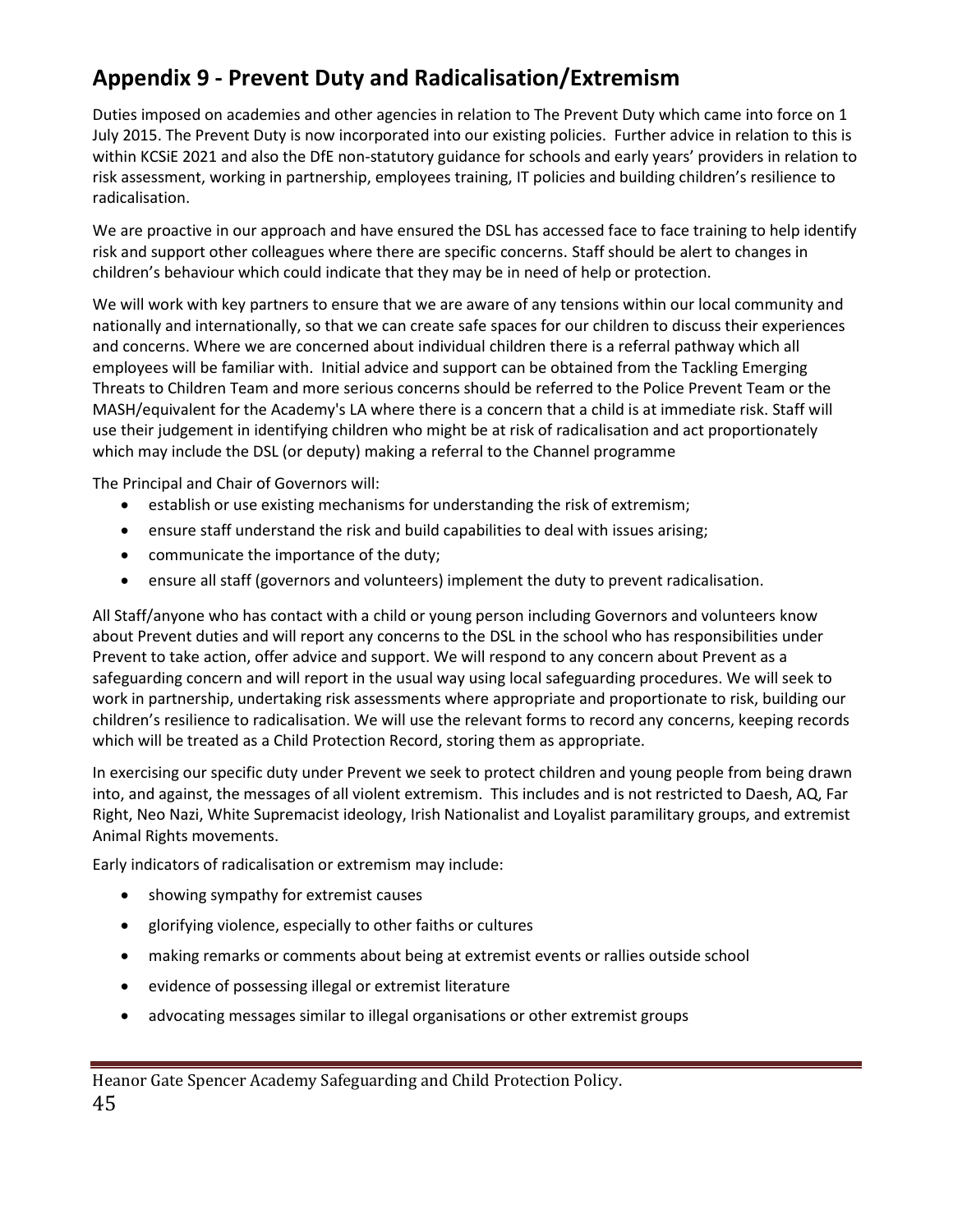- out of character changes in dress, behaviour and peer relationships (but there are also very powerful narratives, programmes and networks that young people can come across online so involvement with particular groups may not be apparent.)
- secretive behaviour
- online searches or sharing extremist messages or social profiles
- intolerance of difference, including faith, culture, gender, race or sexuality
- graffiti, art work or writing that displays extremist themes
- attempts to impose extremist views or practices on others
- verbalising anti-Western or anti-British views
- advocating violence towards others

The use of social media and the internet as tools to radicalise young people cannot be underestimated. We recognise that those that seek to recruit young people to follow extremist ideology often target those who are already vulnerable in some way and that exposure to extreme views can make young people vulnerable to further manipulation and exploitation. We will therefore ensure that we build children and young people's critical thinking skills and resilience through both our curriculum and pastoral provision/systems.

As an Academy we are clear that we have a duty to safeguard young people from such dangers and we will actively promote resilience to such risks through our RE curriculum, SEND policy, assembly policy, our SMSC and anti-bullying work, and in our policies for use of the Academy premises by external agencies, visitors, premises' hire and our online safety and ICT policies which include monitoring the activities of children and young people when on-line in the academy.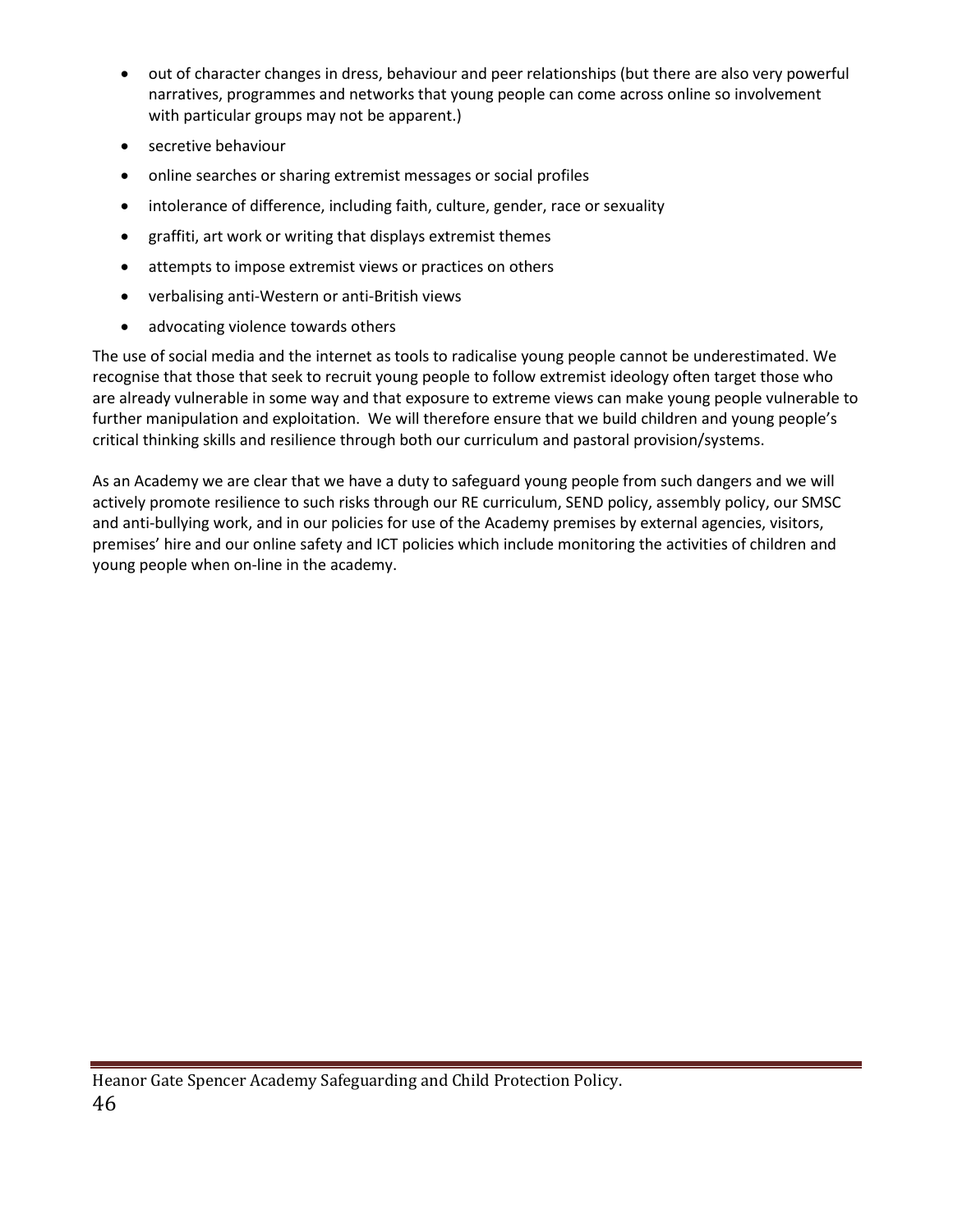# **Appendix 10 - Female Genital Mutilation**

Female Genital Mutilation is a safeguarding issue; it is child abuse and a form of violence against girls. Local guidance for academies is contained within guidelines for all agencies including academies within the Derbyshire Safeguarding Partnership procedures which has been informed by the government Multi-Agency Statutory Guidance 2016.

FGM is a procedure that includes the partial or total removal of the external female genital organs for nonmedical reasons. It is illegal in the UK to subject a child to female genital mutilation (FGM); to assist or facilitate the practice; or to take a child abroad to undergo the procedure – Female Genital Mutilation Act 2003. The age at which girls are subject to FGM varies greatly from shortly after birth to any time up to adulthood. The majority of girls have the procedure between the ages of 5-8 years. It is estimated that 24,000 girls in the UK are at risk and 66,000 women living with the physical and psychological consequences.

Where appropriate: Although prevalence of FGM within (name of LA) is not likely to be high, no local authority area is likely to be free from FGM entirely. Employees and governors therefore need to have an awareness of the signs that a girl may have undergone FGM or be at risk of the practice. The Female Genital Mutilation Act 2003 was amended by the Serious Crime Act 2015 which strengthened protection to women and girls through the introduction of FGM Protection Orders. The Serious Crime Act 2015 sets out a duty on professionals (including teachers) to notify police when they discover that FGM appears to have been carried out on a girl under 18. In our Academy, this will usually come from a disclosure (unlike in the medical profession where an observation may have been made).

Teachers must personally report to the police cases where they discover that an act of FGM appears to have been carried out; and discuss any such cases with the safeguarding lead and children's social care. The duty does not apply in relation to at risk or suspected cases. The duty only applies in cases where the victim discloses. If someone else, such as a parent or guardian, discloses that a girl under 18 has had FGM, a report to the police is not mandatory. However, in these circumstances disclosures should still be handled in line with wider safeguarding responsibilities. In all cases where academies suspect a girl to be at risk they must follow normal safeguarding procedures. Certain times of year present a greater risk to girls from practicing communities.

The 'cutting season' during the summer months is often the riskiest time for girls as the healing time required following the procedure, often necessitates it being carried out during the long summer holiday. The main indicators and risk factors are highlighted below but all employees and the nominated governor for safeguarding will need to have undergone at least basic awareness raising training to ensure they can identify when a girl may be at risk.

# **Academy employees should be alert to the following indicators:**

- The family comes from a community that is known to practise FGM or is less integrated within the community.
- A child may talk about a long holiday to a country where the practice is prevalent.
- Parents who wish to take their daughter out-of-school to visit an 'at-risk' country (especially before the summer holidays).
- A child may talk about 'special female visitors' or 'elder' who are staying with the family, especially during the 'cutting season'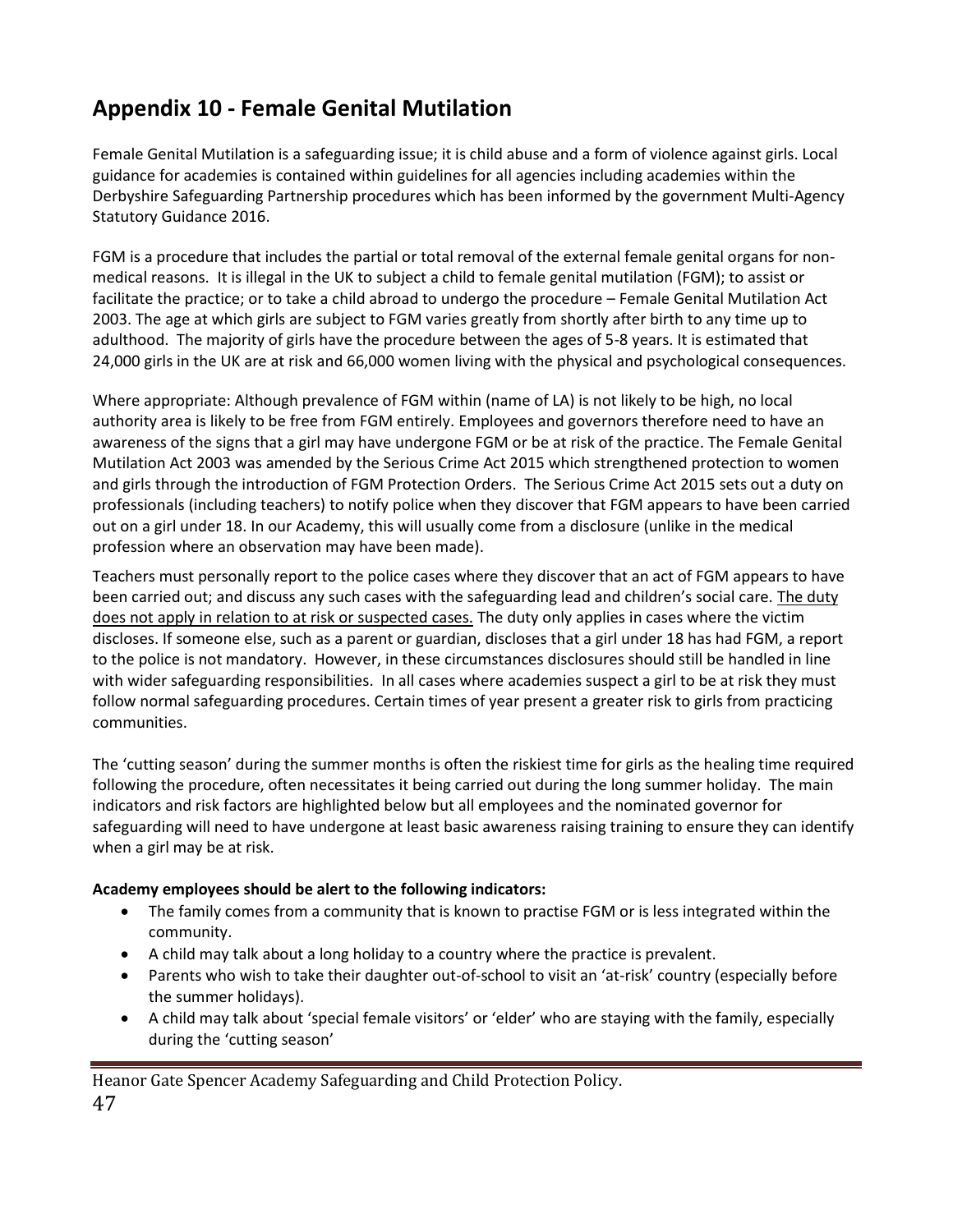- A child may confide that she is to have a 'special procedure' or to attend a special occasion or celebration to become a woman
- A child may request help, directly or indirectly, from a teacher or another adult
- Any female child born to a woman or has a sister who has been subjected to FGM must be considered to be potentially at risk, as must other female children in the extended family
- A girl is withdrawn from PSHE/SRE without any specific reason being given
- Staff should not assume that FGM only happens outside the UK.

# **Indications that FGM may have already taken place may include:**

- Difficulty walking, sitting or standing and may even look uncomfortable
- Spending longer than normal in the bathroom or toilet due to difficulties urinating
- Spending long periods of time away from a classroom during the day with bladder or menstrual problems.
- Frequent urinary, menstrual or stomach problems
- Prolonged or repeated absence, especially with noticeable behaviour changes (e.g. withdrawal or depression) on the girls return.
- Reluctance to undergo normal medical examinations
- Confiding in a professional without being explicit about the problem due to embarrassment or fear.
- Talking about pain or discomfort between her legs.

Where it is suspected that a girl may have undergone or is likely to undergo FGM, employees must share concerns with the DSL who in turn should consult the MASH.

# **Where you suspect that FGM has occurred:**

- Be sensitive to the child, and family, be gender sensitive, make no assumptions, be non-judgemental, use simple language, record clearly
- You have a duty to protect, safeguard and share information
- Refer to Children's Social Care for coordination of careful assessment (not necessarily with consent)
- There will be potential enquiries under Section 47
- Potential police enquiries
- Possible use of police protection or legal orders such as FGM PO, prohibitive steps but not necessarily the removal of the child.

Whilst all staff should speak to the DSL (or deputy) with regard to any concerns about female genital mutilation (FGM), there is a specific **legal** duty on **teachers.** If a **teacher**, in the course of their work in the profession, discovers that an act of FGM appears to have been carried out on a girl under the age of 18, the teacher **must** report this to the police.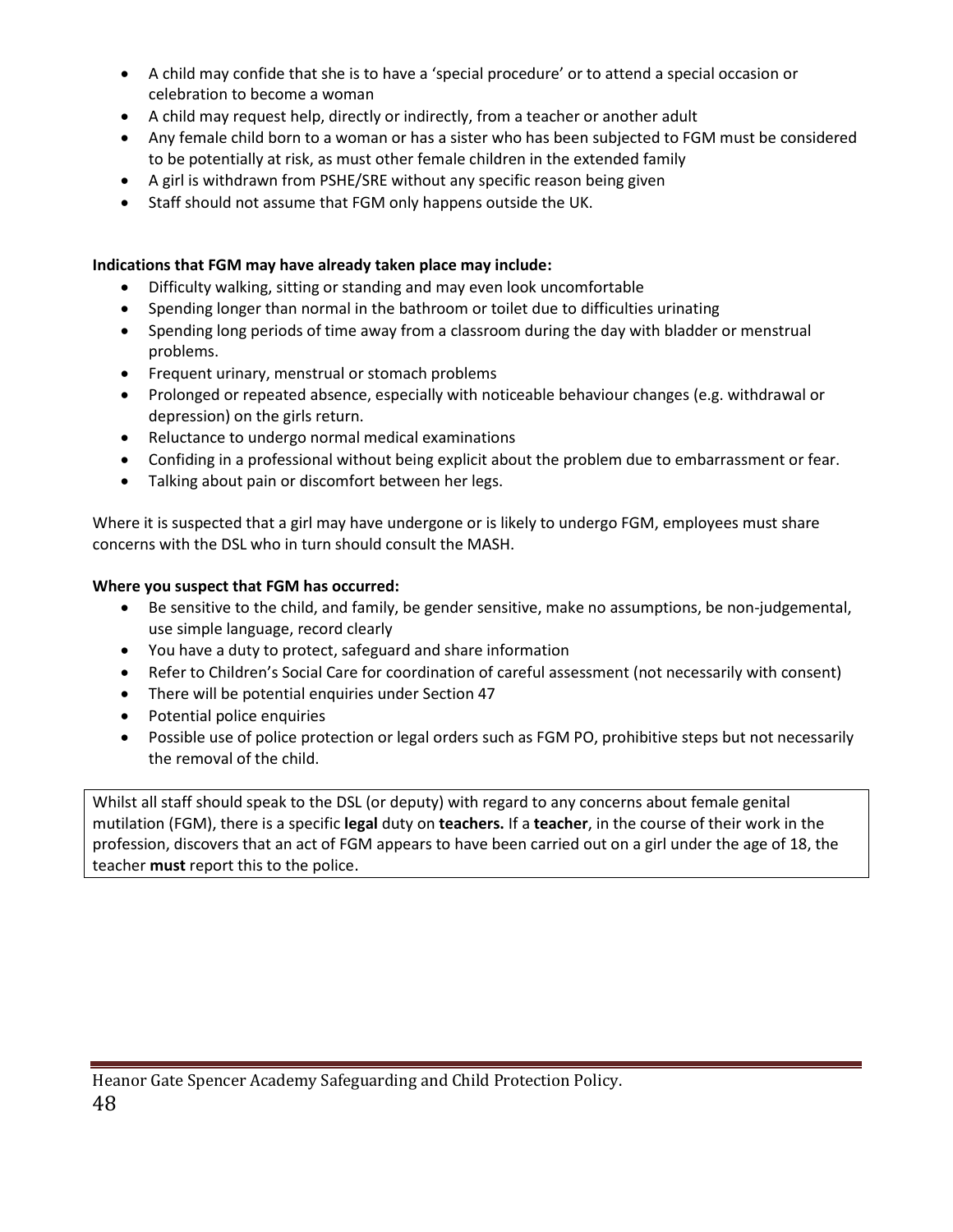# **Appendix 11 - Children Missing from Education**

Following government consultation on plans to amend CME regulations, changes were made to improve information sharing between schools and LA's to help identify children missing education and help protect to children from potential harm[. https://www.gov.uk/government/publications/children-missing-education](https://www.gov.uk/government/publications/children-missing-education)

All children, regardless of their circumstances, are entitled to a full-time education which is suitable to their age, ability, aptitude and any special educational needs they may have. We are aware that local authorities have a duty to establish, as far as it is possible to do so, the identity of children of compulsory school age who are missing education in their area.

Knowing where children are during Academy hours is an extremely important aspect of safeguarding. We recognise that a child going missing from education is a potential indicator of abuse or neglect and may also raise concerns about other safeguarding issues. When a child is absent from the Academy without authority we will follow our procedures for unauthorised absence and for dealing with children that go missing from education, particularly on repeat occasions, without delay to help identify the risk of abuse and neglect, including criminal and sexual exploitation, and to help prevent the risks of their going missing in future. We recognise the requirement that all staff in schools must be familiar with unauthorised absence and children missing from education procedures.

We have an admission register and an attendance register which supports the Academy in safeguarding children who may be at risk of missing education.

We will always follow up with parents/carers when pupils are not in attendance at the Academy. Wherever reasonably possible, we will hold more than one emergency contact number for each pupil. This goes beyond the legal minimum and is good practice to give us additional options to make contact with a responsible adult when a child missing education is also identified as a welfare and/or safeguarding concern.

In response to the guidance in Keeping Children Safe in Education (2021) the school has:

- 1. Staff who understand what to do when children do not attend regularly
- 2. Appropriate policies, procedures and responses for pupils who go missing from education (especially on repeat occasions).
- 3. Staff who know the signs and triggers for travelling to conflict zones, FGM (see Appendix 10) and forced marriage.
- 4. Procedures to inform the local authority when we plan to take pupils off-roll when they:
	- a. leave the Academy to be home educated
	- b. move away from the Academy's location
	- c. remain medically unfit beyond compulsory school age
	- d. are in custody for four months or more (and will not return to school afterwards); or
	- e. are permanently excluded

We will ensure that pupils who are expected to attend the Academy, but fail to take up the place will be referred to the local authority.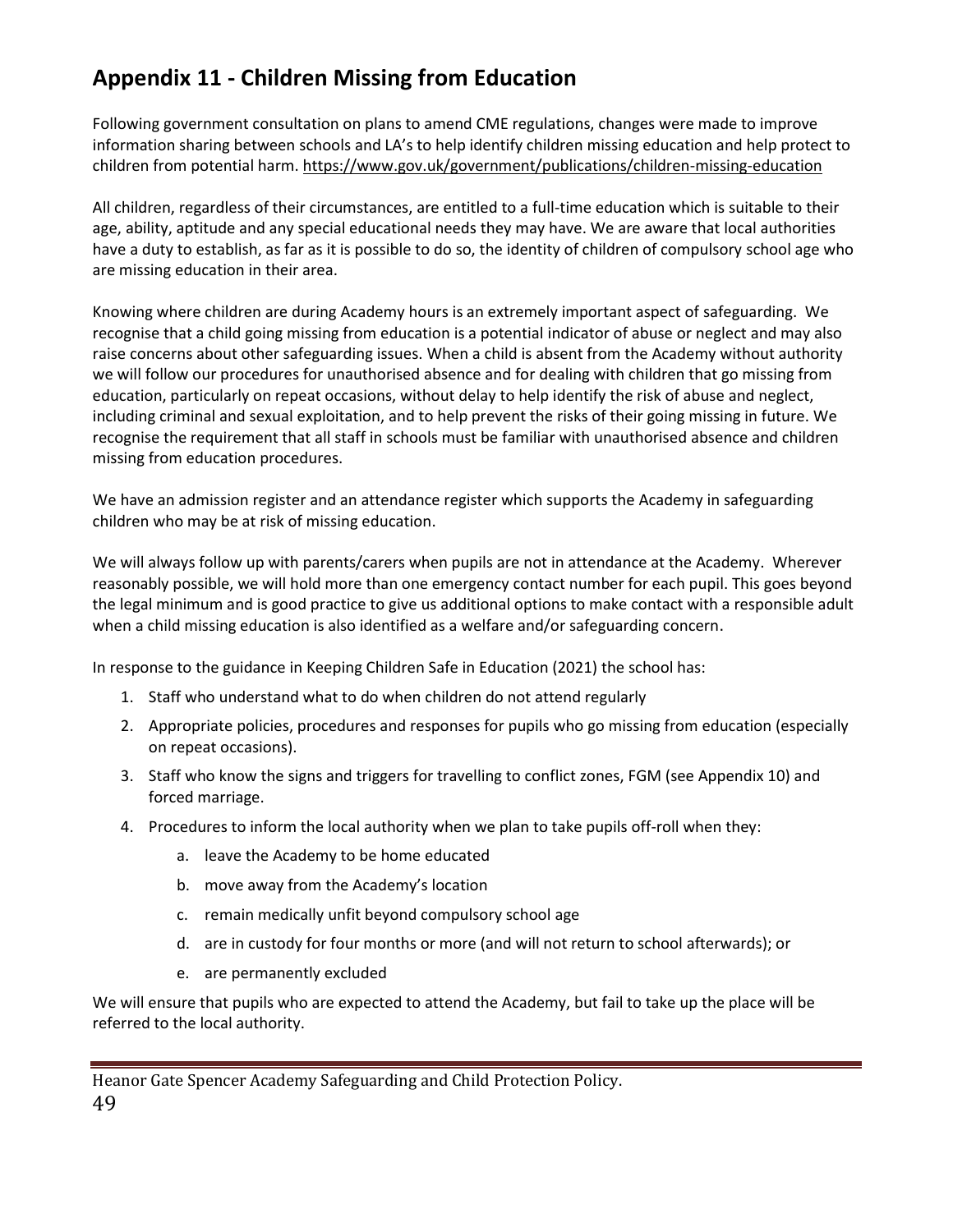When a pupil leaves the Academy, we will record the name of the pupil's new school and their expected start date.

**Every child should be accounted for, their whereabouts should be known, or we will make a referral to the relevant service. We will not remove a child from our roll unless we can evidence an agreement with the local authority to do so.**

Where a pupil who fails to attend our Academy regularly, or has been absent without the Academy's permission for a **continuous** period of 10 school days or more we will follow our Local Authority procedures.

## **Absence**

Children can register in the morning and then go missing throughout the day without a satisfactory explanation. If a child is 'missing', their whereabouts cannot be established within the Academy. Academies need to identify whether the child is at significant risk.

Children are more vulnerable who:

- are on a plan (child protection plan, child in need plan, looked after child, early help)
- have Special Educational Needs and/or a Disabilities
- are using substances
- have an Education, Health and Care Plan
- there are indications that the child is at risk of CSE, grooming, radicalisation

There may be other contributing factors that should be taken into consideration when determining if the child is at significant risk such as the child's emotional health, known issues at home etc.

Academy employees will always try to locate the child and attempt to establish the whereabouts of the child. Once a child has been identified as missing and cannot be located within Academy, the Designated Safeguarding Lead will be informed.

Employees will use their professional judgement and risk assess the urgency of the situation to help inform the timeframe required in establishing the child's whereabouts before notifying the police. Parents/carers will always be informed before contact with the police is made, unless a child is at immediate risk of harm and a police response is needed. This will be judged on a case by case basis.

When a decision has been made to contact the police, the police will require information from the Academy to assist in locating the child and returning them to a safe environment.

If a child has a social worker or case manager (e.g. early help) then they should also be informed.

Where a child is known to regularly go missing from the Academy, a risk assessment for the child will be undertaken.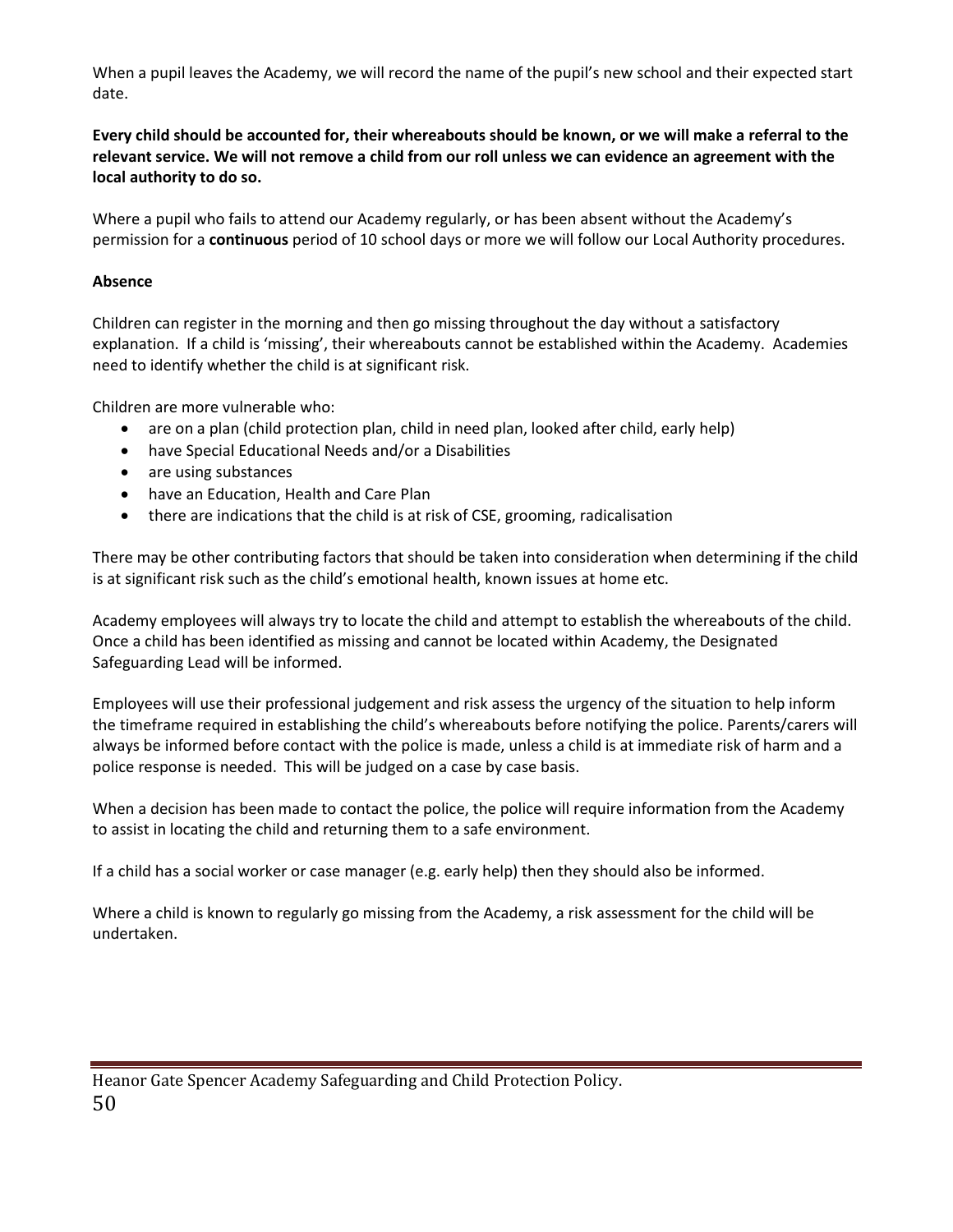# **Appendix 12- Private Fostering**

Academies play an essential role in identifying privately fostered children. Although most children in private fostering situations are likely to be safe, in some private fostering arrangements there are can be safeguarding issues and children and young people often find it difficult to know who to talk to about their safety or welfare.

# **What is a private fostering arrangement?**

A private fostering arrangement is one that is made privately (without the involvement of a local authority) for the care of a child under the age of 16 years (under 18, if disabled) by someone other than a parent or close relative, in their own home, with the intention that it should last for 28 days or more.

A close family relative is defined as a 'grandparent, brother, sister, uncle or aunt' and includes half-siblings and step-parents; it does not include great-aunts or uncles, great grandparents or cousins.

Parents and private foster carers both have a legal duty to inform the relevant local authority at least six weeks before the arrangement is due to start; not to do so is a criminal offence.

Whilst most privately fostered children are appropriately supported and looked after, they are a potentially vulnerable group who should be monitored by the local authority, particularly when the child has come from another country. In some cases privately fostered children are affected by abuse and neglect, or be involved in trafficking, child sexual exploitation or modern-day slavery.

# **Who may be privately fostered?**

This list is by no means exhaustive and indicates the scale and variety of situations and agencies these arrangements can cover:

- Children whose parents are unable to care for them, for example if they have chronic ill health or are in prison
- Children sent to this country, for education or health care, by parents who live overseas
- A child living with a friend's family because they don't get on with their own family
- Children living with a friend's family because of their parents' study or work
- Children staying with another family because their parents have separated or divorced
- Teenagers living with the family of a boyfriend or girlfriend
- Children from abroad who attend a language or mainstream school in the county and are staying with host families
- Unaccompanied asylum seeking minors who are living with friends, relatives or strangers

**Children who are trafficked** into the UK are especially vulnerable and are often living in de facto private fostering arrangements. Child trafficking is the movement of children for exploitation, including domestic servitude, commercial sexual exploitation and to support benefit claims.

#### **What to do if you are aware of a private fostering arrangement:**

By law, a parent, private foster carer or other persons involved in making a private fostering arrangement must notify Children's Social Care as soon as possible. However, parents and carers often do not tell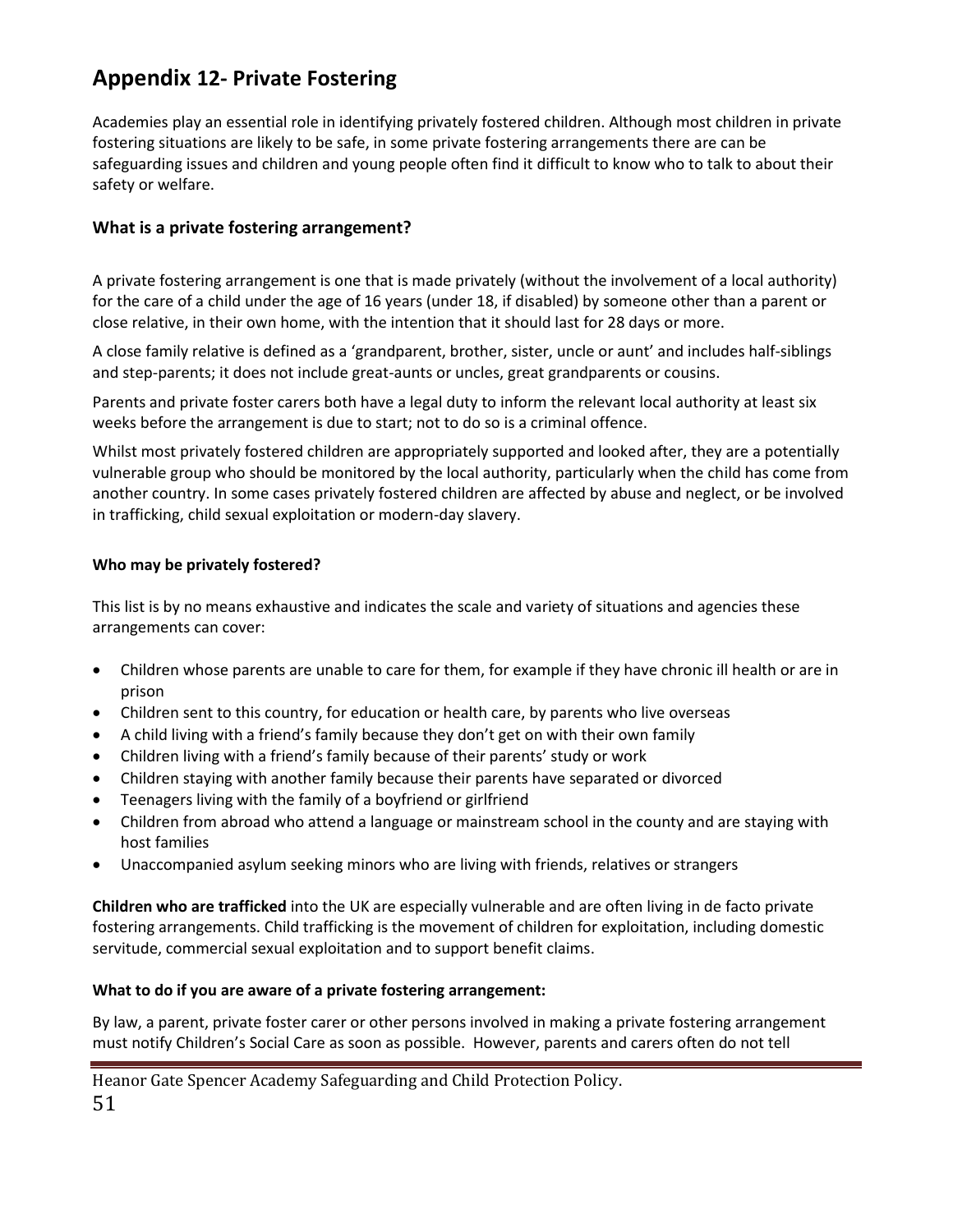professionals or agencies about such arrangements; they may not be aware that they need to (and this may apply particularly to new communities in the UK such as migrant families from new-EU states), or they chose not to tell agencies about these arrangements.

Academies have a mandatory duty to report to the local authority where they are aware or suspect that a child is subject to a private fostering arrangement. Although the Academy has a duty to inform the local authority, there is no duty for anyone, including the private foster carer or social workers to inform the Academy. However, it should be clear to the Academy who has parental responsibility.

Academy staff should notify the designated safeguarding lead when they become aware of private fostering arrangements. The designated safeguarding lead or deputy will speak to the family of the child involved to check that they are aware of their duty to inform the LA. The Academy itself has a duty to inform the local authority of the private fostering arrangements.

Children's Social Care are **not** involved in making private fostering arrangements but are responsible for checking that the arrangements are suitable for the child. As a professional it is important for you to notify Children's Social Care if you are in contact with a child or young person who is being privately fostered. This will help protect the child against abuse or neglect and provide some reassurance that the child is being looked after properly.

# **Signs to watch out for:**

- Has someone else started collecting a child from the Academy on a regular basis?
- Has a child mentioned to you that they are staying with someone else or that their parent(s) have gone away for a long time?
- Is there something unusual or unclear in the child's administration file? This may include copies of passports, visas and other immigration related documents which are unclear or do not clearly show that the child has rights of residence in the UK, or that it is unclear who has parental responsibility for the child.

#### **What Academies can do:**

- Ensure that all employees are aware of the definition of private fostering and the Local Authority's responsibilities when such arrangements occur
- Look at admission files to check on the home situation, and make a note to follow up any circumstances which are not clear
- Whenever employees become aware of private fostering arrangements they should notify the DSL.
- The DSL or another appropriate employee should speak to the families of children who might be involved in private fostering and check that they are aware of their duty to notify the Local Authority of the arrangement. Academy employees should actively encourage the parents and/or carer to notify Children's Social Care of the arrangement.
- If you believe that a private fostering arrangement has not been reported to Children's Social Care you should contact them directly.
- If you suspect that a child who is living in a private fostering arrangement is being harmed or is at risk of significant harm (including suspecting that a child may be trafficked) and urgent action is required, follow your Child Protection procedures as laid out in this Safeguarding Protection Policy.

#### **Further Guidance & Resources:**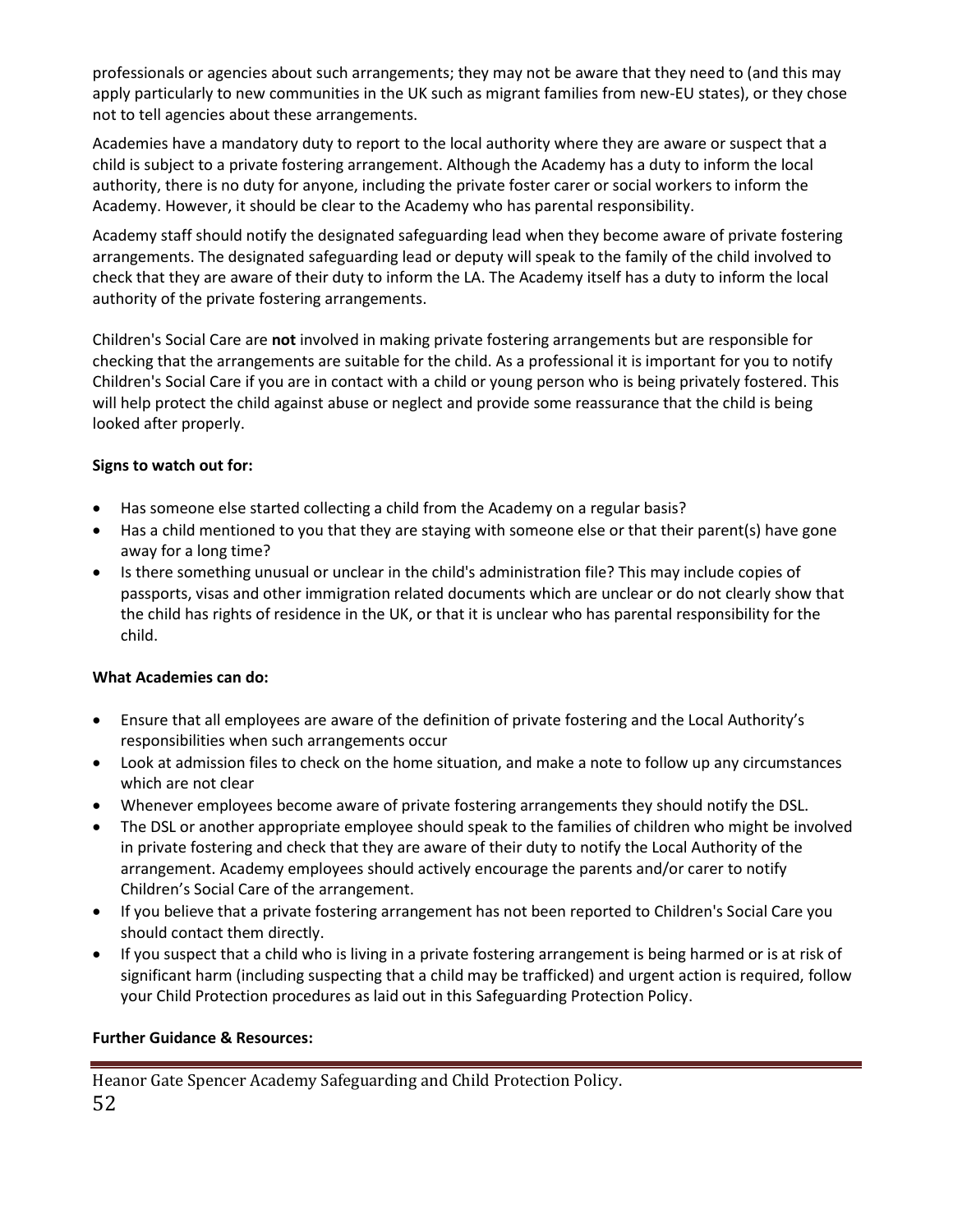- <http://privatefostering.org.uk/>
- <https://www.ecpat.org.uk/News/dfe-training-for-foster-carers>

# **Appendix 13: Domestic Abuse**

In April 2021, the Domestic Abuse Act 2021 received Royal Assent and introduced a statutory definition for the first time.

The Domestic Abuse Act 2021 (Part 1) defines domestic abuse as any of the following behaviours, either as a pattern of behaviour, or as a single incident, between two people over the age of 16, who are 'personally connected' to each other:

- (a) physical or sexual abuse;
- (b) violent or threatening behaviour;
- (c) controlling or coercive behaviour;
- (d) economic abuse (adverse effect of the victim to acquire, use or maintain money or other property; or obtain goods or services); and
- (e) psychological, emotional or other abuse.

People are 'personally connected' when they are, or have been married to each other or civil partners; or have agreed to marry or become civil partners. If the two people have been in an intimate relationship with each other, have shared parental responsibility for the same child, or they are relatives.

The definition of Domestic Abuse applies to children if they see or hear, or experience the effects of, the abuse; and they are related to the abusive person.

(The definition can be found here[: https://www.legislation.gov.uk/ukpga/2021/17/part/1/enacted\)](https://www.legislation.gov.uk/ukpga/2021/17/part/1/enacted)

Types of domestic abuse include intimate partner violence, abuse by family members, teenage relationship abuse and child/adolescent to parent violence and abuse. Anyone can be a victim of domestic abuse, regardless of sexual identity, age, ethnicity, socio-economic status, sexuality or background and domestic abuse can take place inside or outside of the home.

Where staff have a concern about a child being a victim of domestic abuse, it is the responsibility of DSLs (and deputies) to provide support under the terms of the safeguarding and child protection policy. It is the responsibility of all staff to refer concerns about domestic abuse to the DSL and team. Our Academy will work with external agencies and Early Help teams to ensure that children are supported to manage their experiences of domestic abuse.

The National Domestic Abuse helpline can be called free of charge and in confidence, 24 hours a day on 0808 2000 247.